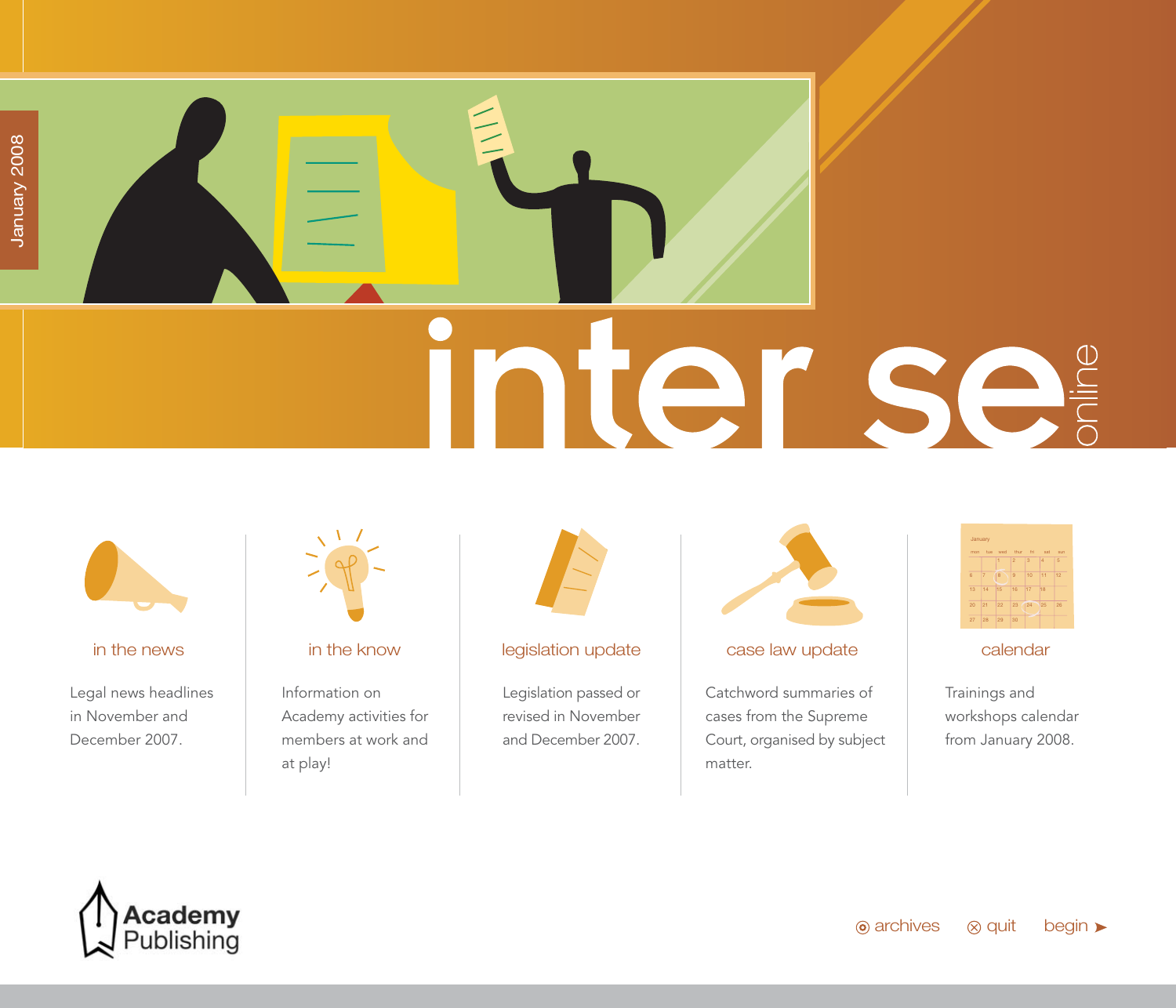- Headlines in The Straits Times
- Headlines in [The Business Times](#page-5-0)
- [Headlines in](#page-6-0) Today

### **At Play**

- [SAL Evening at the Singapore](#page-7-0) Repertory Theatre
- [SAL Christmas Charity Project 2007](#page-9-0)

### <span id="page-1-0"></span>**At Large Headlines in** *The Straits Times*

Li Xueying, "On homosexuality, religious offences and marital rape", The Straits Times (9 November 2007)

Stephanie Yap, "Bookends" [Interview with lawyer and author Philip Jeyaretnam], The Straits Times (11 November 2007)

"Details of ASEAN Charter revealed in media reports", The Straits Times (12 November 2007)

K C Vijayan, "Leading S'pore lawyer wins global award", The Straits Times (14 November 2007)

Chong Chee Kin, "Runaway lawyer David Rasif struck off rolls", The Straits Times (15 November 2007)

Li Xueying, "JBJ's son and 'sex symbol', but..." [Interview with Law Society President Philip Jeyaretnam], The Straits Times (16 November 2007)

Chua Mui Hoong, "Rules of engagement for God and politics", The Straits Times (16 November 2007)

K C Vijayan, "A-G acts to end man's repeated appeals", The Straits Times (17 November 2007)

Rodolfo C Severino, "How Charter can be good for ASEAN", The Straits Times (17 November 2007)

"Royal commission to probe video clip" [Updates on Malaysia's judge-fixing allegation], The Straits Times (17 November 2007)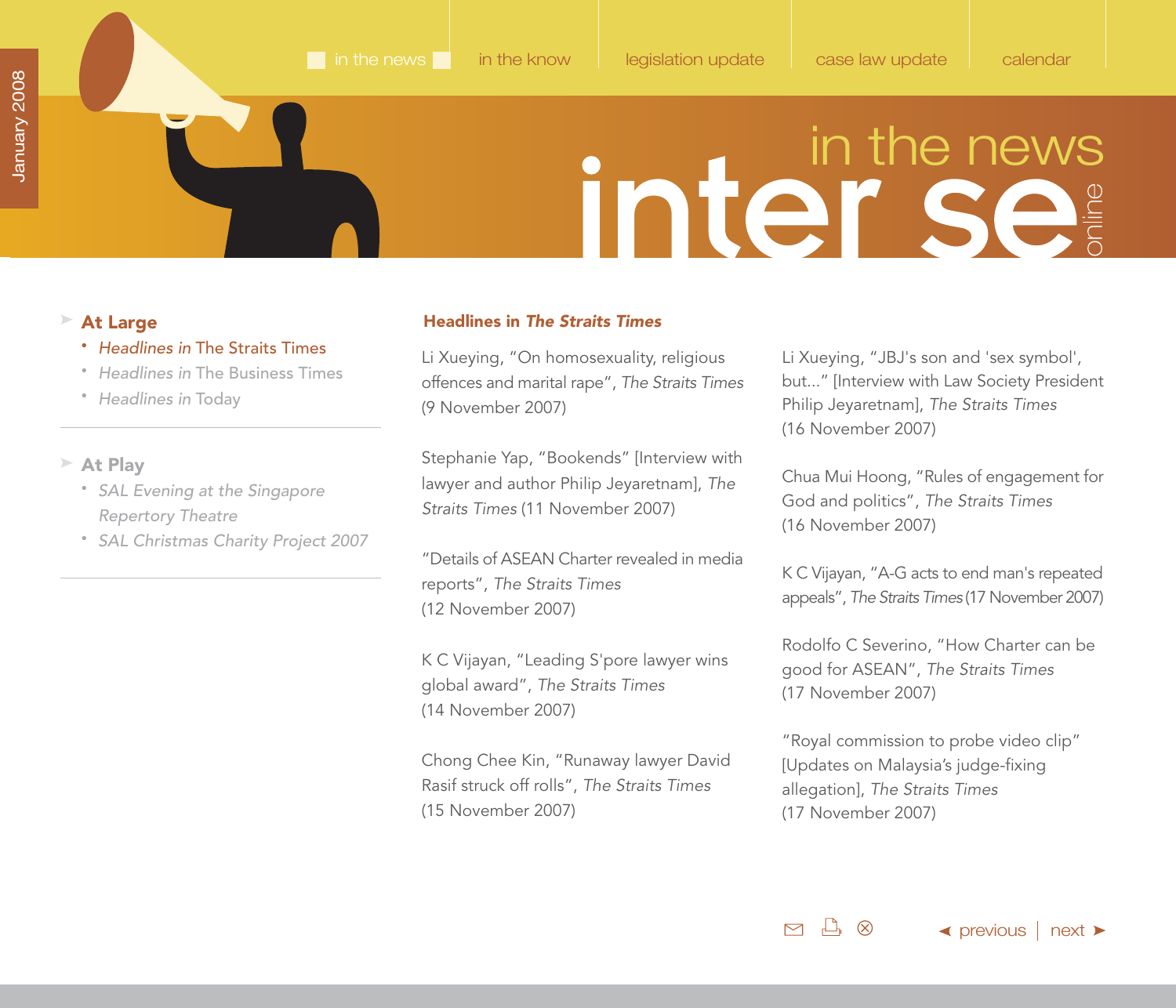### <span id="page-2-0"></span>**At Large**

- Headlines in The Straits Times
- Headlines in [The Business Times](#page-5-0)
- [Headlines in](#page-6-0) Today

### **At Play**

- [SAL Evening at the Singapore](#page-7-0) Repertory Theatre
- [SAL Christmas Charity Project 2007](#page-9-0)

"Delegates' views" [ASEAN Business Summit], The Straits Times (18 November 2007)

Lynn Lee, "Three ways in which businesses can help create single market" [ASEAN Business Summit], The Straits Times (18 November 2007)

Shefali Rekhi, "Just a framework, not a Constitution" [On ASEAN Charter], The Straits Times (20 November 2007)

Leslie Lopez, "Panel probing judiciary 'needs wide powers'" [Updates on Malaysia's alleged judge-fixing case], The Straits Times (20 November 2007)

K C Vijayan, "Law Society wants more say for courts in mental health Bill", The Straits Times (21 November 2007)

"Signed, sealed... Now to deliver" [Summary of salient points in ASEAN Charter], The Straits Times (21 November 2007)

Chong Chee Kin, "HE LIED about address so daughter could get into desired school, HE LIED about stamp duties and overcharged clients" [Suspended lawyer's old lies uncovered during hearing of accounting irregularities breach], The Straits Times (23 November 2007)

K C Vijayan and Carolyn Quek, "Lawyer goes missing with couple's \$40,000", The Straits Times (23 November 2007)

Jeremy Au Yong, "Charter drafter: Sense of family the driving force", The Straits Times (24 November 2007)

 $\Box$ ,  $\otimes$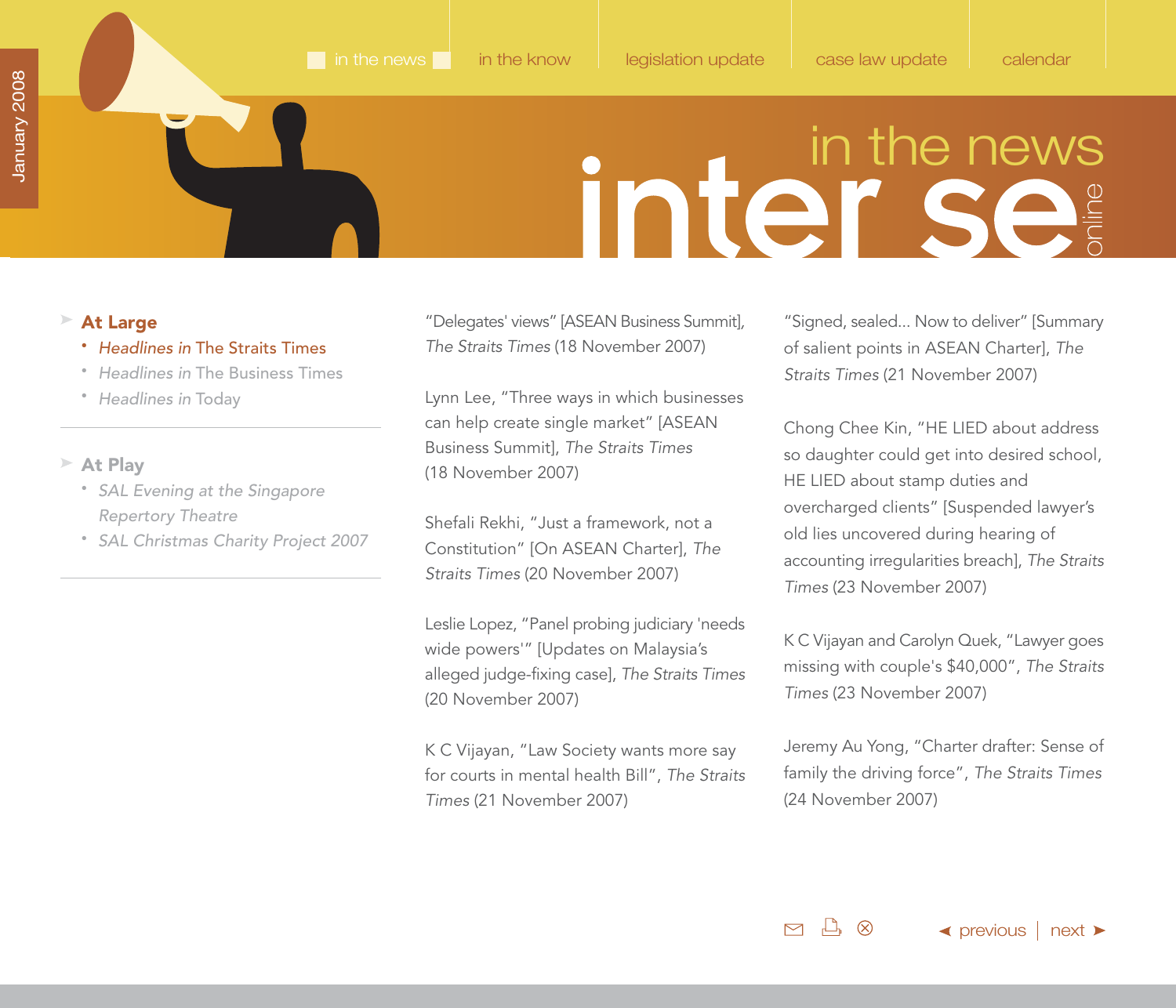### <span id="page-3-0"></span>**At Large**

- Headlines in The Straits Times
- Headlines in [The Business Times](#page-5-0)
- [Headlines in](#page-6-0) Today

### **At Play**

- [SAL Evening at the Singapore](#page-7-0) Repertory Theatre
- [SAL Christmas Charity Project 2007](#page-9-0)

K C Vijayan and Chong Chee Kin, "Missing lawyer: More clients report losses", The Straits Times (24 November 2007)

Andy Ho, "UN moratorium on capital punishment", The Straits Times (24 November 2007)

"Kleptomaniacs and the law", The Straits Times (30 November 2007)

Elena Chong, "Lawyer jailed 11 months for forgery and lies", The Straits Times (30 November 2007)

Choo Zheng Xi, "Reconsider mandatory death penalty", The Straits Times Forum (30 November 2007)

K C Vijayan, "Missing lawyer may have fled with \$6m", The Straits Times (1 December 2007)

K C Vijayan, "Michael Hwang new Law Society chief", The Straits Times (3 December 2007)

"M'sian lawyers cancel human rights march: organisers", The Straits Times (4 December 2007)

Selina Lum, "Three lawyers suspended for touting after sting operation", The Straits Times (4 December 2007)

K C Vijayan, "Suspensions for touting", The Straits Times (5 December 2007)

Kumaralingam Amirthalingam, "The Penal Code", The Straits Times (5 December 2007)

Selina Lum, "Three lawyers suspended for touting" [Evidence obtained through entrapment admissible in Singapore], The Straits Times (5 December 2007)

Locknie Hsu, "ASEAN Charter", The Straits Times (6 December 2007)

Chong Chee Kin, "Law Society moves to tackle touting", The Straits Times (6 December 2007)

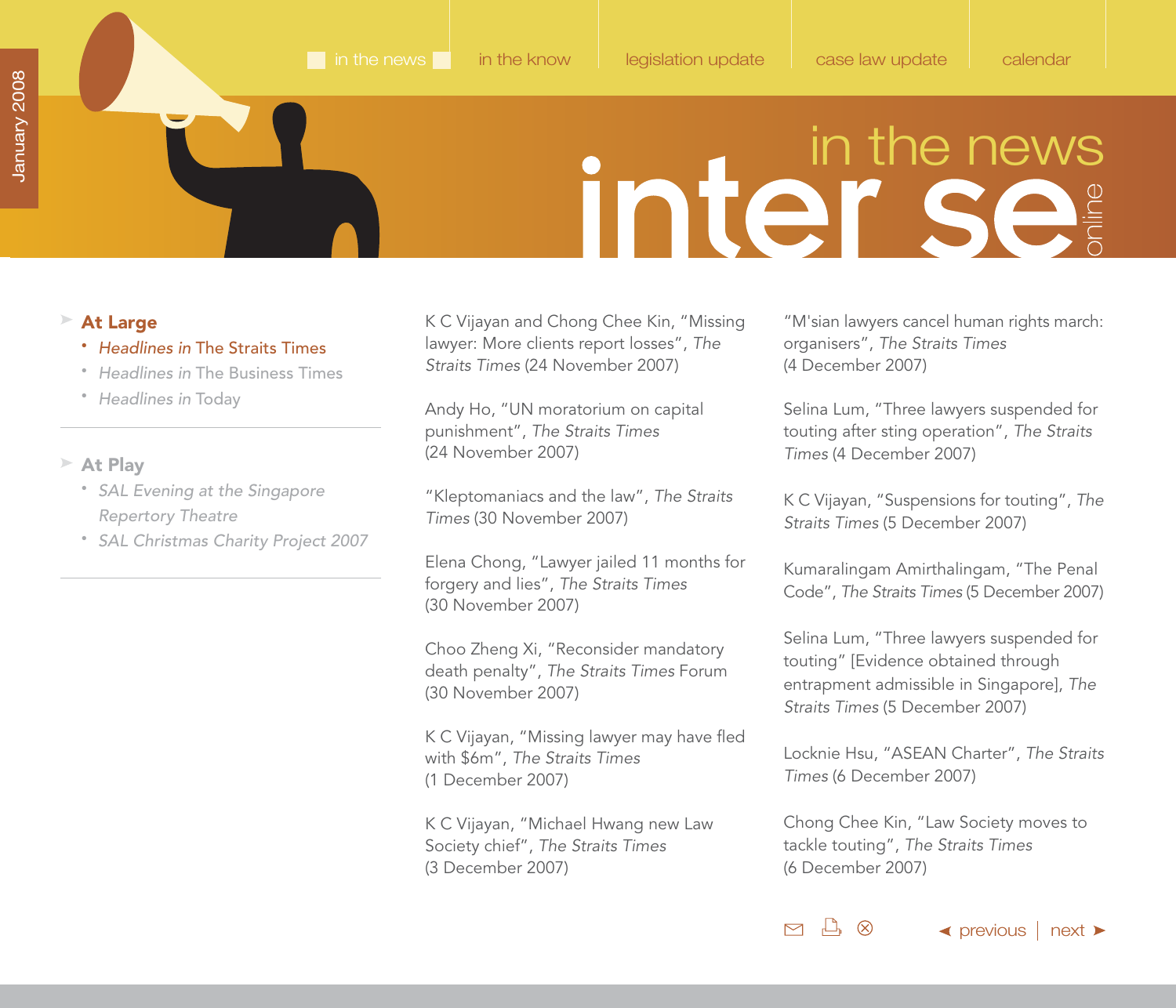### <span id="page-4-0"></span>**At Large**

- Headlines in The Straits Times
- Headlines in [The Business Times](#page-5-0)
- [Headlines in](#page-6-0) Today

### **At Play**

- [SAL Evening at the Singapore](#page-7-0) Repertory Theatre
- [SAL Christmas Charity Project 2007](#page-9-0)

K C Vijayan, "One-man tribunal to deal with errant lawyers" [Replacing current fourmember committee], The Straits Times (6 December 2007)

Lydia Lim, "Changes ahead for grads, qualified lawyers", The Straits Times (7 December 2007)

"Foreign firms will get to practise S'pore law", The Straits Times (7 December 2007)

Selina Lum, "Foreign law firms to get more leeway in S'pore", The Straits Times (7 December 2007)

K C Vijayan, "Law Society welcomes report, but has concerns" [Law Society's concerns with proposed one-man tribunal in dealing with errant lawyers], The Straits Times (7 December 2007)

Lydia Lim, "Opening up step by step" [Liberalisation of the legal services sector], The Straits Times (7 December 2007)

"Steps to speed up action against errant lawyers", The Straits Times (7 December 2007)

"The message to errant lawyers", The Straits Times (7 December 2007)

"Three who were suspended" [Touting lawyers], The Straits Times (7 December 2007)

K C Vijayan, "Law schools cool to three-year course idea" [Recommendations to reform legal education], The Straits Times (8 December 2007)

"Caught in a legal trap" [On entrapment], The Straits Times (9 December 2007)

Keith Lin, "Petition for national human rights commission", The Straits Times (10 December 2007)

"Three lawyers petition for human rights panel", The Straits Times (11 December 2007)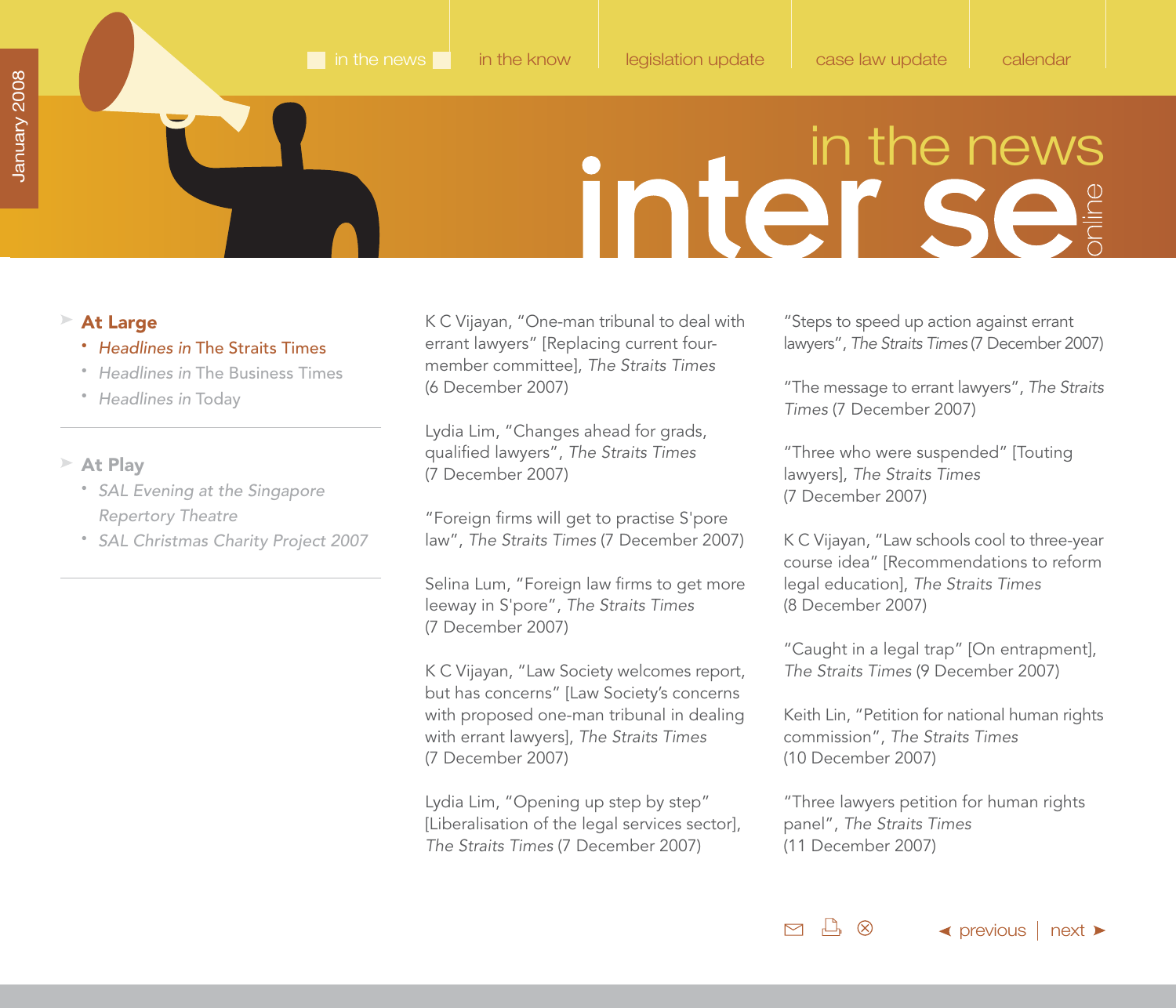- Headlines in [The Straits Times](#page-1-0)
- Headlines in The Business Times
- [Headlines in](#page-6-0) Today

### **At Play**

- [SAL Evening at the Singapore](#page-7-0) Repertory Theatre
- [SAL Christmas Charity Project 2007](#page-9-0)

### <span id="page-5-0"></span>**At Large Headlines in The Business Times**

"Singapore Roundup" [A&G lawyer honoured at London awards], The Business Times (13 November 2007)

Wee Li-En, "Fugitive lawyer Rasif barred from practising", The Business Times (16 November 2007)

Chuang Peck Ming, "ASEAN Summit", The Business Times (17 November 2007)

Wee Li-En, "Three lawyers suspended for touting", The Business Times (5 December 2007)

Wee Li-En, "Continuing education may be compulsory for all lawyers", The Business Times (7 December 2007)

Wee Li-En, "Foreign law firms to get bigger slice of local pie", The Business Times (7 December 2007)

"Move to speed up action against errant lawyers", The Business Times (7 December 2007)

 $M \rightarrow \infty$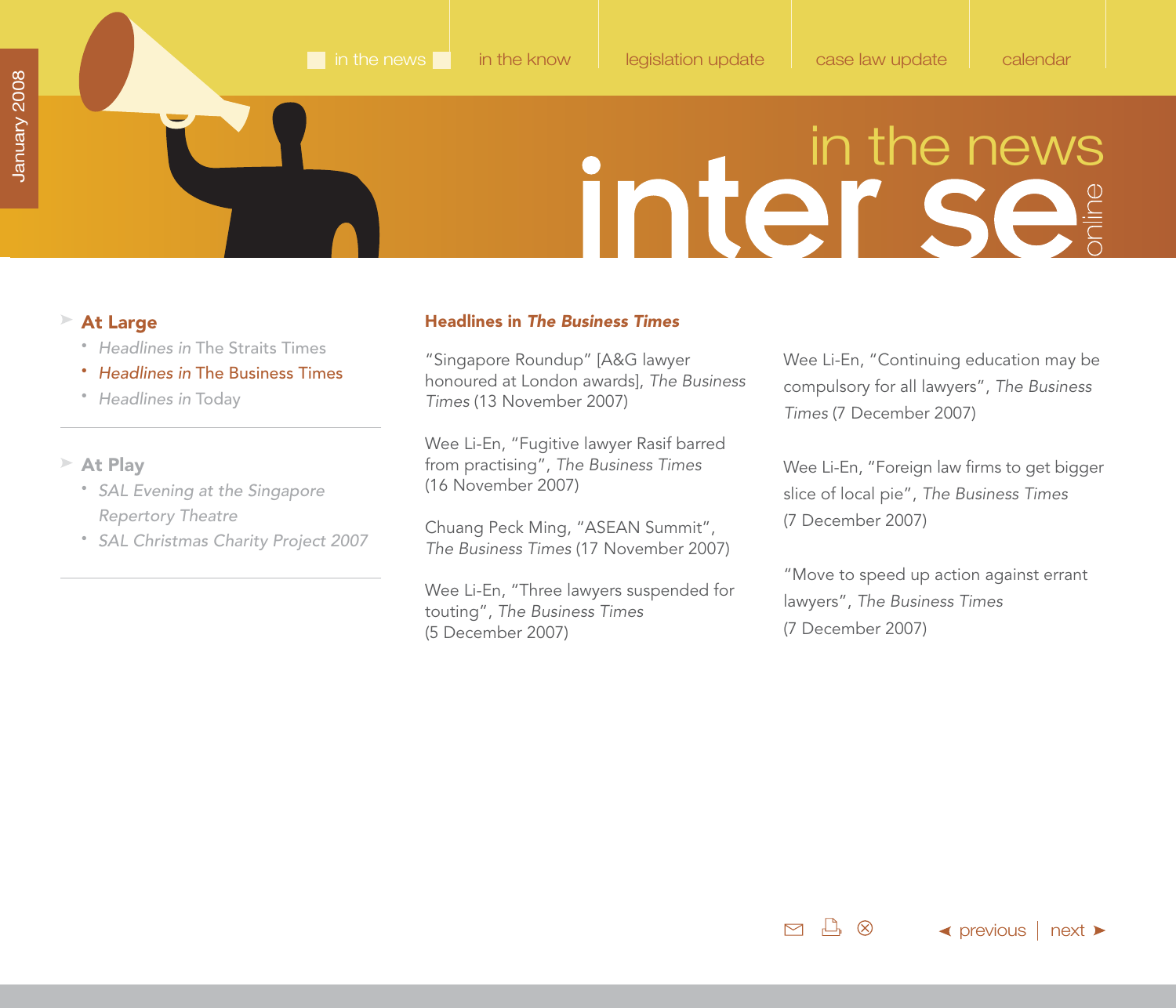- Headlines in [The Straits Times](#page-1-0)
- Headlines in [The Business Times](#page-5-0)

### • Headlines in Today

### **At Play**

- [SAL Evening at the Singapore](#page-7-0) Repertory Theatre
- [SAL Christmas Charity Project 2007](#page-9-0)

### <span id="page-6-0"></span>**At Large Headlines in** *Today*

Nazry Bahrawi, "Foreign activists, heed local impact" [Opposers of death penalty should consider "local impact" of their censure], Today (9 November 2007)

"ASEAN Charter: 'Paper tiger' or protector of human rights?" [Charter will not include punitive measures to deal with errant members], Today (10 November 2007)

Leong Wee Keat, "Lawyer and \$37,555 missing, claims client", Today (23 November 2007)

Teo Xuanwei, "Law Society probes firm's client account", Today (24 November 2007)

Teo Xuanwei, "Touting lawyers caught on camera", Today (5 December 2007)

 $M \rightarrow \infty$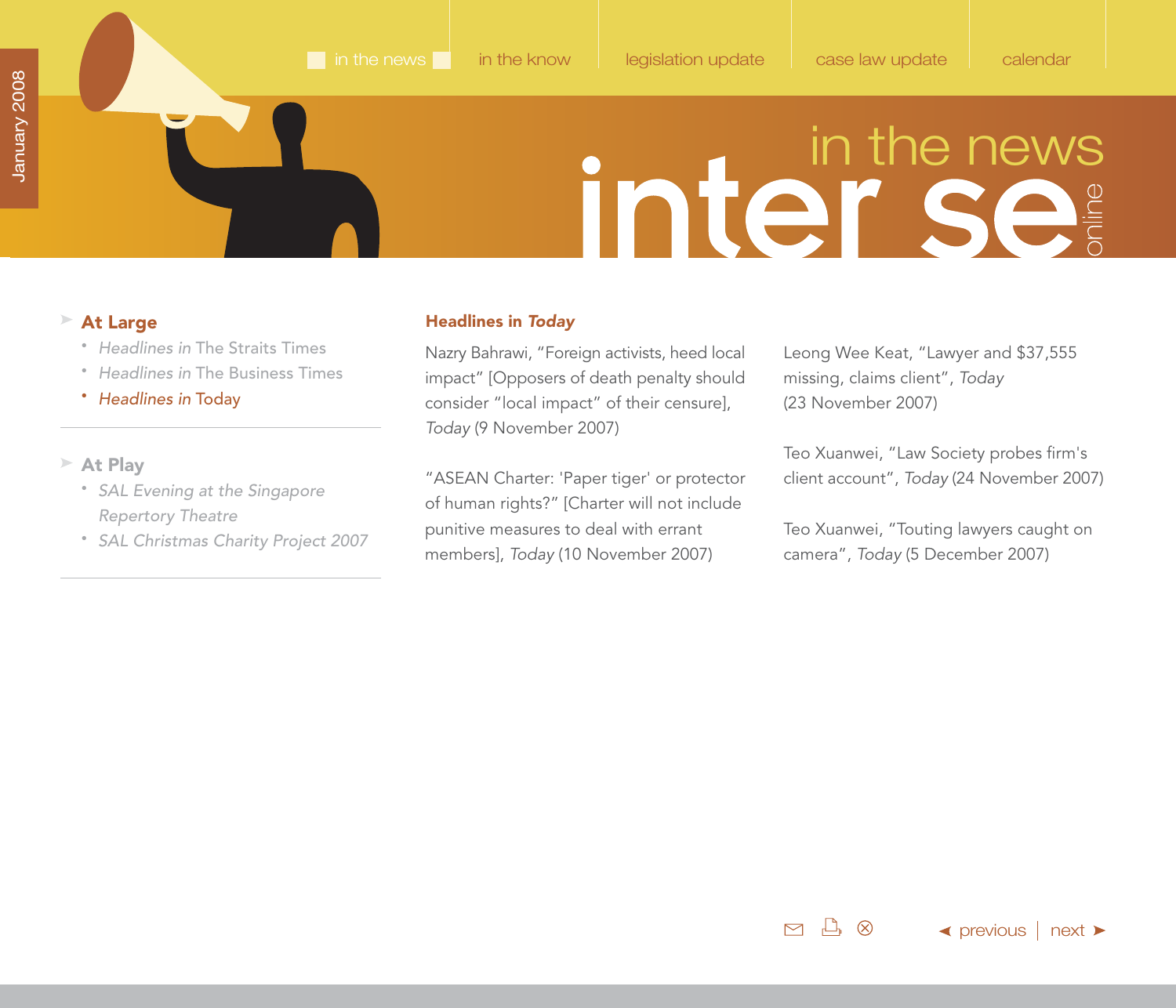- <span id="page-7-0"></span>**At Large**
	- Headlines in [The Straits Times](#page-1-0)
	- Headlines in [The Business Times](#page-5-0)
	- [Headlines in](#page-6-0) Today

### **At Play**

- SAL Evening at the Singapore Repertory Theatre
- [SAL Christmas Charity Project 2007](#page-9-0)

### **SAL Evening at the Singapore Repertory Theatre**

By Daphne Lim, Corporate Communications Intern

On 16 November 2007, 40 members of Singapore Academy of Law ("SAL") and their guests gathered at the Singapore Repertory Theatre ("SRT") to enjoy what many described as "a viciously funny psychological thriller" – The Pillowman. This was the first joint event SAL and SRT have organised for SAL members at the theatre. Response was overwhelming with ticket sales pitching a high of 90%.

The Pillowman is a critically acclaimed play that has received rave reviews in London and New York. Featuring top talents like Adrian Pang, Michael Corbridge, Daniel Jenkins and Shane Mardjuki, this powerful play marries comedy with psychological drama and has been described by the New York Times as "a spellbinding stunner of a play ... which dazzles with a brightness now largely absent from Broadway."

Members and their guests were treated to a short private reception before the play. An exclusive treat in the form of a meet-thecast session was also arranged at Cornerstone Bar & Retail after the play. This was an opportunity for our members to interact with the cast and to exchange thoughts about the play.

"We thoroughly enjoyed it. More of such events would be welcomed.

### Charmaine Chow

"With good script and good cast, the preshow cocktail reception and post-show drinks with the cast completed a totally enjoyable theatre-going experience for me. It's one of my best theatre-going experience so far."

Jocelyn Yong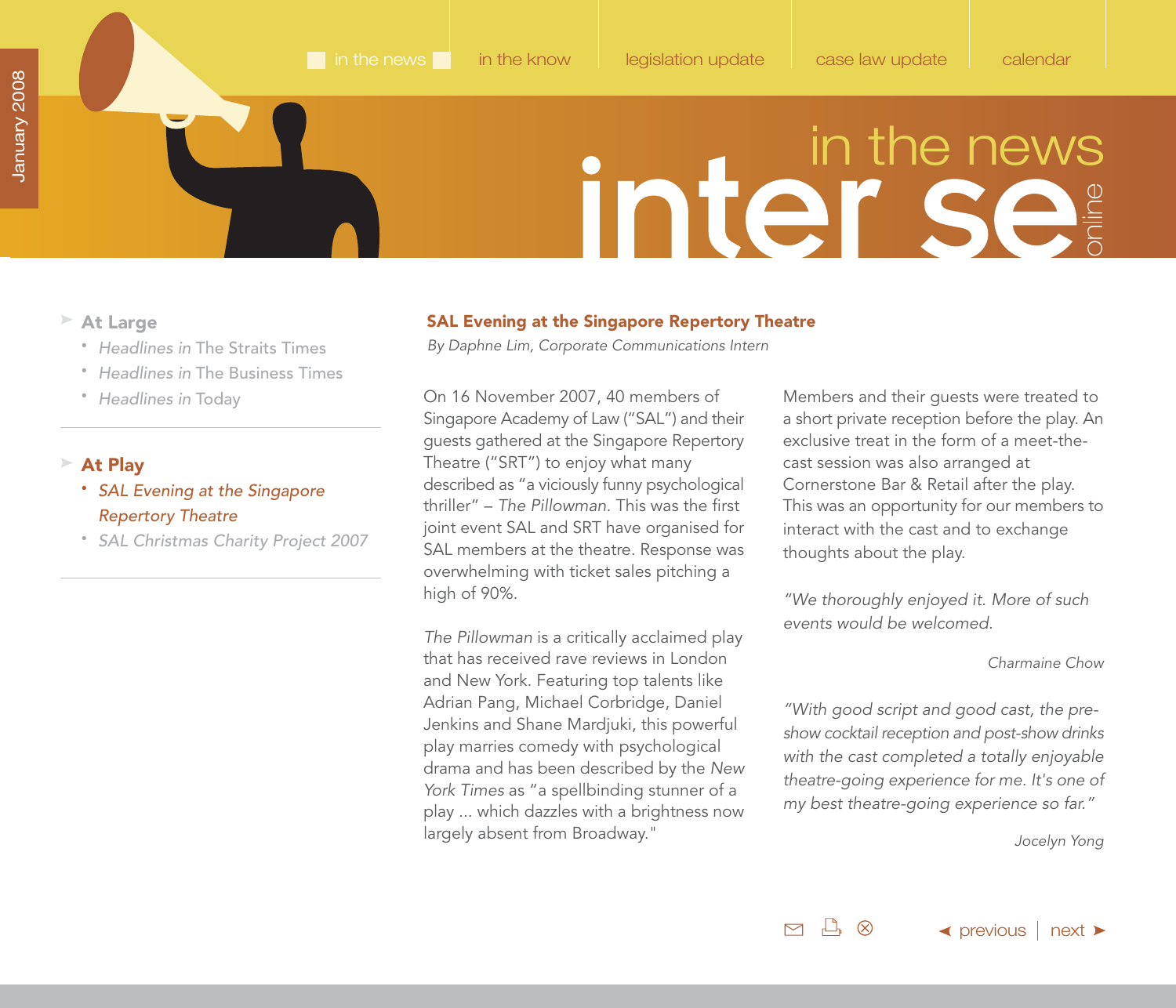- <span id="page-8-0"></span>**At Large**
	- Headlines in [The Straits Times](#page-1-0)
	- Headlines in [The Business Times](#page-5-0)
	- [Headlines in](#page-6-0) Today

### **At Play**

- SAL Evening at the Singapore Repertory Theatre
- [SAL Christmas Charity Project 2007](#page-9-0)



Adrian Pang with SAL members and guests.



Enjoying the reception.

 $M \rightarrow \infty$ 



Members chatting over drinks at CornerStone Retail & Bar.



Light bites at the private reception before the play.

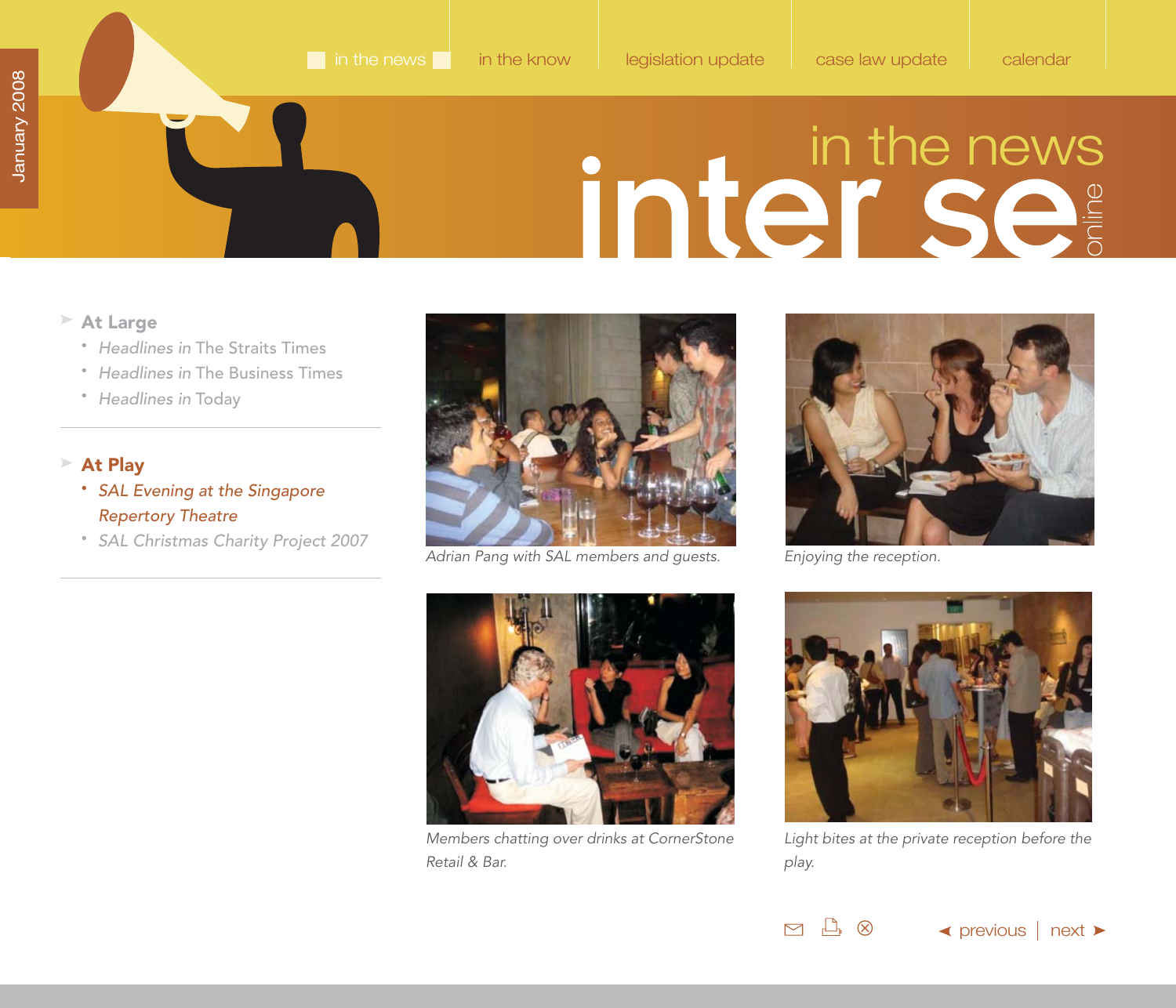- <span id="page-9-0"></span>**At Large**
	- Headlines in [The Straits Times](#page-1-0)
	- Headlines in [The Business Times](#page-5-0)
	- [Headlines in](#page-6-0) Today
- **At Play**
	- [SAL Evening at the Singapore](#page-7-0) Repertory Theatre
	- SAL Christmas Charity Project 2007

### **SAL Christmas Charity Project 2007**

By Mak Moo Theng



"Am I stingy?" asked Scrooge. "YES!" roared the children in glee. Not having been to children's theatre for some time, I had forgotten that it could be such a lively affair. Together with two SAL staff members and a lawyer, I was accompanying 33 children from the Melrose Home to catch Scrooge – The Musical, which played to a full house at the Singapore Repertory Theatre on 7 December 2007. We clapped, swayed and hummed along, and shouted back to the actors on

stage. Watching the children's happy faces and listening to how they answered Ebenezer Scrooge was half the fun.



I asked one of my charges, a 12-year-old girl, "How do you like the musical?" Patricia's (not her real name) eyes lit up, "Very nice. I like the dances and songs." It became clear later that Patricia herself was quite the performer. She led a group of six other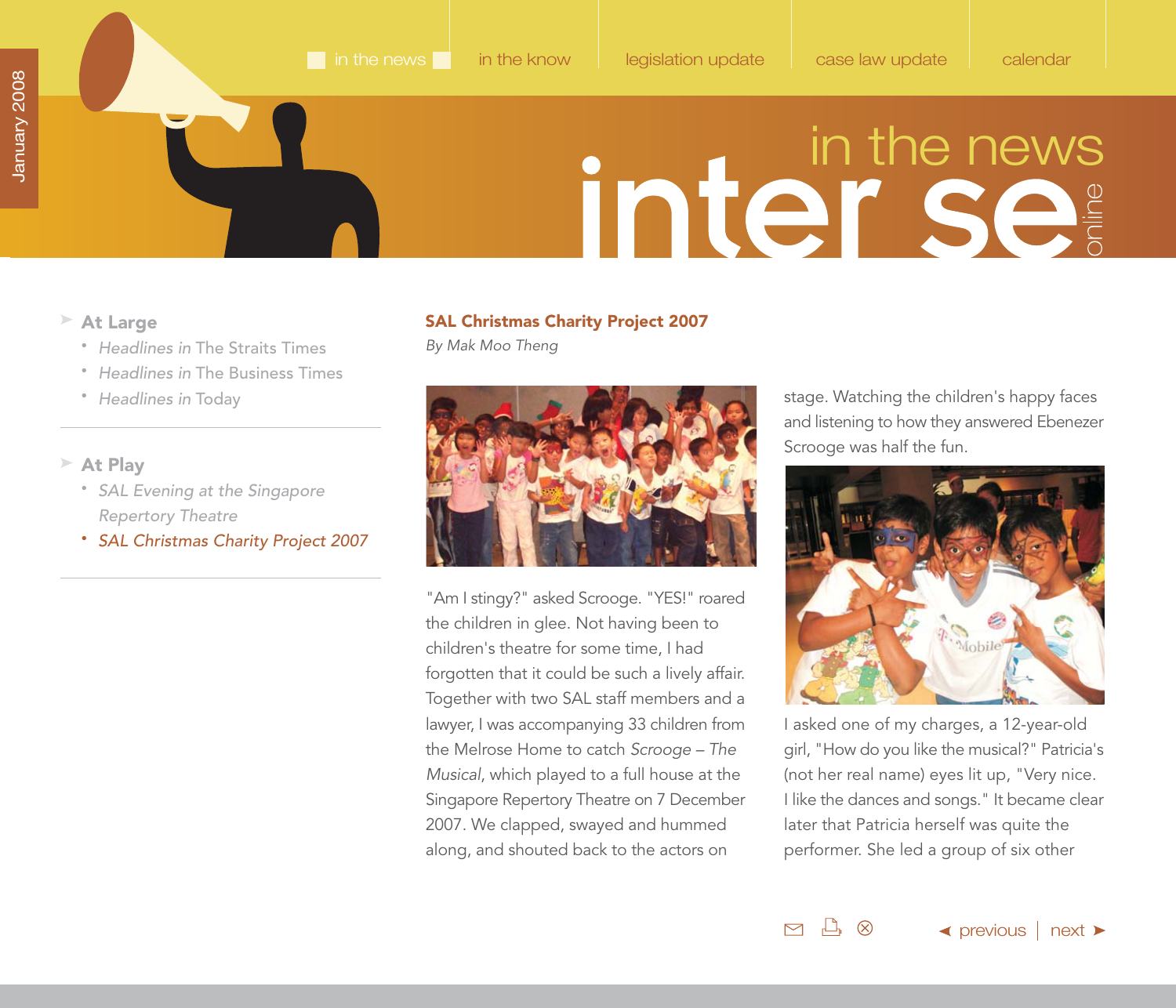- <span id="page-10-0"></span>**At Large**
	- Headlines in [The Straits Times](#page-1-0)
	- Headlines in [The Business Times](#page-5-0)
	- [Headlines in](#page-6-0) Today
- **At Play**
	- [SAL Evening at the Singapore](#page-7-0) Repertory Theatre
	- SAL Christmas Charity Project 2007

children from the Home in an energetic hiphop dance performance at the atrium of the Supreme Court Building, much to the delight of Justice Lai Siu Chiu, Santa Claus and lawyers waiting outside the Registrars' chambers.



The children from the Home had the privilege of meeting and taking pictures with the cast after the show. Although they were shy at first, they slowly warmed up to the friendly

actors. One of the boys asked Scrooge, "Are you a girl or a boy?" Another asked, "Can you take off your hair?", to which Scrooge provided such evasive answers that any judge would have to draw adverse inferences against him/her. Some of the children shook hands with the actors and thanked them for the performance.

The children from Melrose Home attend secondary school, primary school, or kindergarten. If their family situation allowed it, they were encouraged to stay with their parents and families during the weekends and the school and public holidays. When they are in the Home, the staff help them with their schoolwork, and supervise them in various recreational and enrichment activities in the Home, which is situated along Clementi Road.

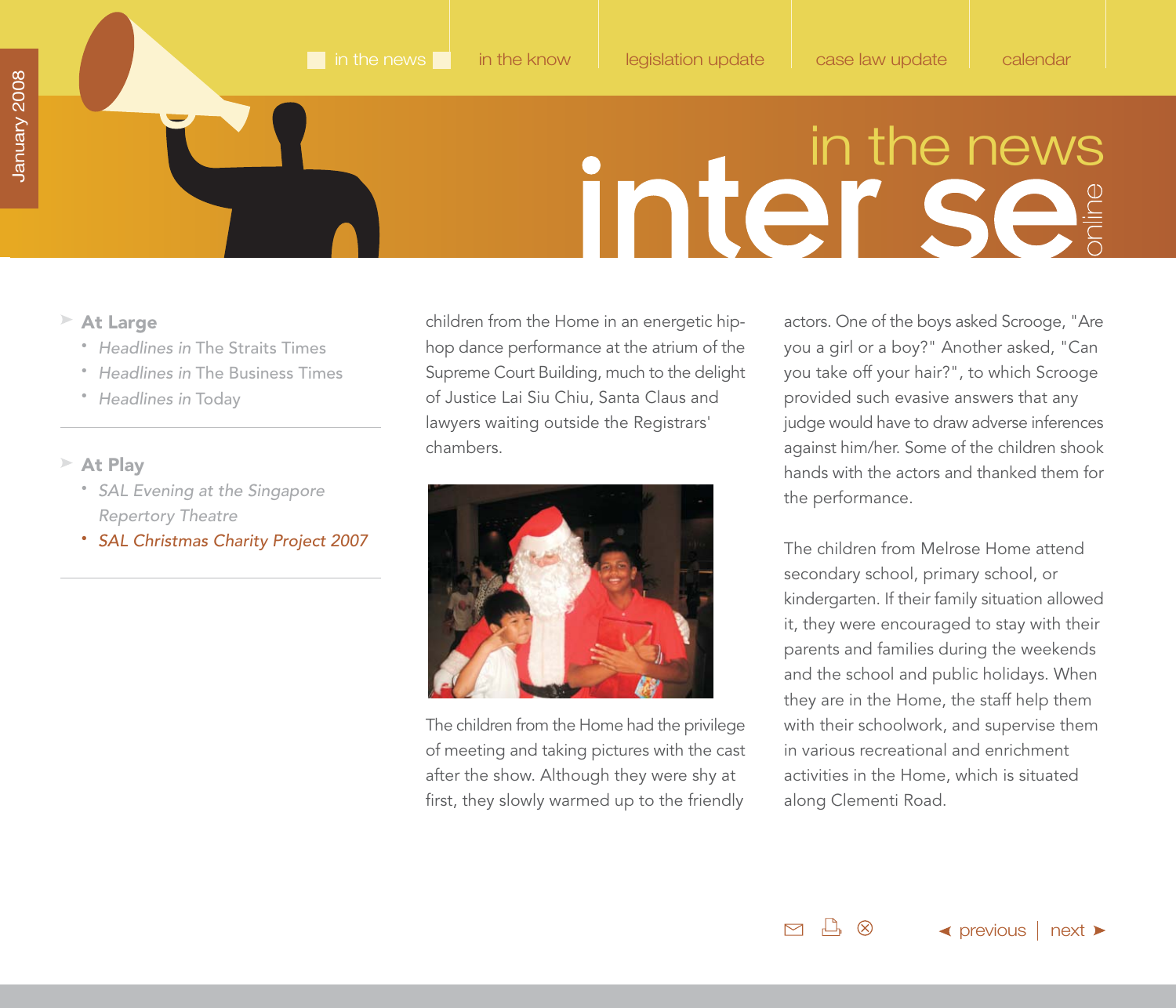- <span id="page-11-0"></span>**At Large**
	- Headlines in [The Straits Times](#page-1-0)
	- Headlines in [The Business Times](#page-5-0)
	- [Headlines in](#page-6-0) Today
- **At Play**
	- [SAL Evening at the Singapore](#page-7-0) Repertory Theatre
	- SAL Christmas Charity Project 2007



After the musical, the children went to the Supreme Court Building, where they enjoyed lunch, as well as face-painting and games. We had an impromptu "Singapore's Got Talent" competition when some children showcased their breakdancing and singing skills, bringing lots of laughter to all.

One of the helpers from the Home hugged a boy, who appeared upset and refused to join in the games, speaking softly to him. A little while later, he was comforted and

became part of the group again. I was moved by her love for the child.

The climax of the day must have been the huge and beautifully wrapped presents distributed by Santa and Justice Lai to each child as his or her name was called and they made their way up the little stage. To the strains of, "We wish you a merry Christmas", led by the beautiful voices of the carollers (SAL staff and lawyers), everyone – volunteer lawyers and Supreme Court staff members – shook hands and chatted with the children.



 $\mathbb{L}$   $\otimes$  $\blacktriangle$  [previous](#page-10-0)  $\mid$  [next](#page-12-0)  $\blacktriangleright$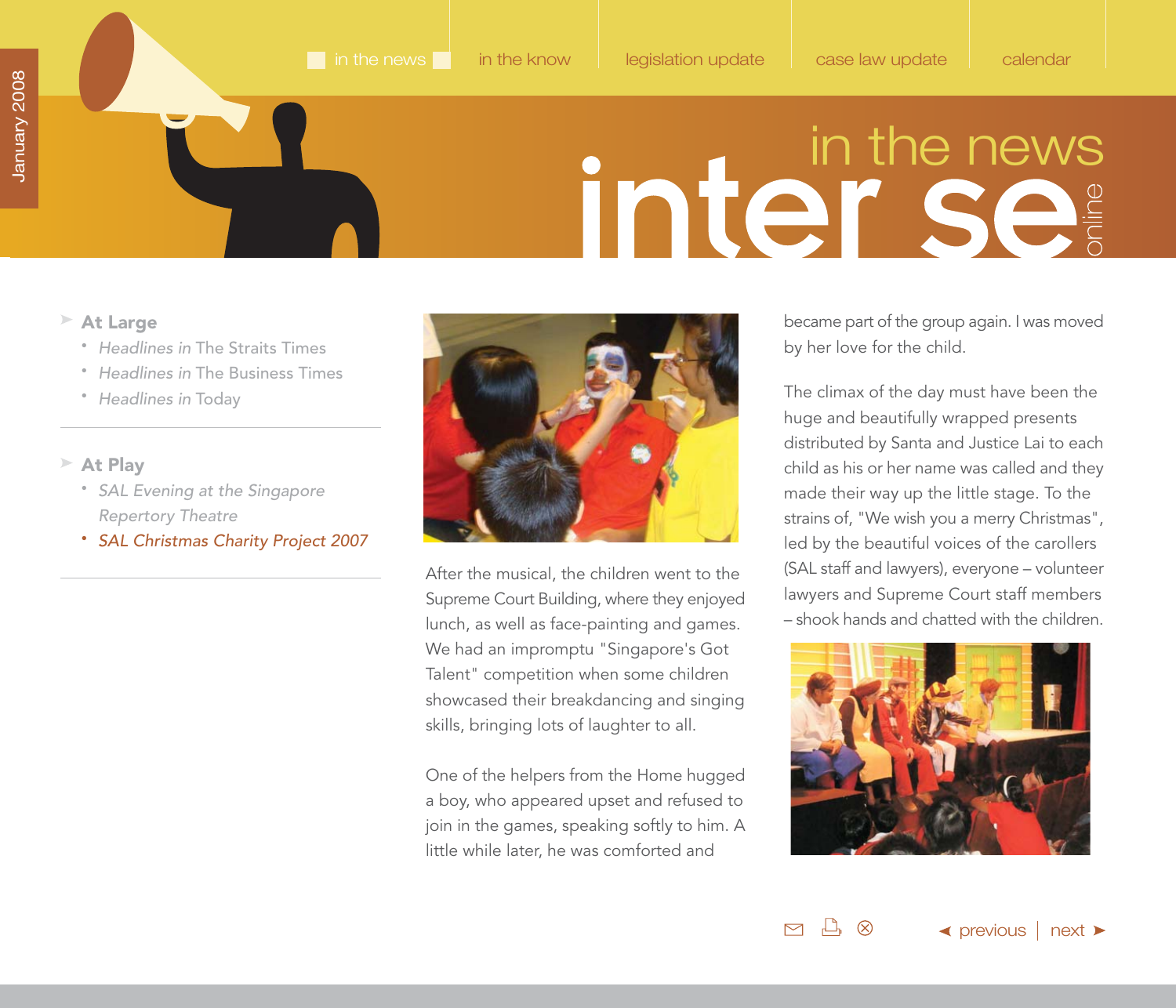- <span id="page-12-0"></span>**At Large**
	- Headlines in [The Straits Times](#page-1-0)
	- Headlines in [The Business Times](#page-5-0)
	- [Headlines in](#page-6-0) Today
- **At Play**
	- [SAL Evening at the Singapore](#page-7-0) Repertory Theatre
	- SAL Christmas Charity Project 2007

As I waved good-bye to the children on the bus just before they were driven off, and saw how eagerly they waved back, I was happy to have contributed a little to the hard and excellent work of SAL in organising the programme that brought Christmas cheer to the children and their three helpers.

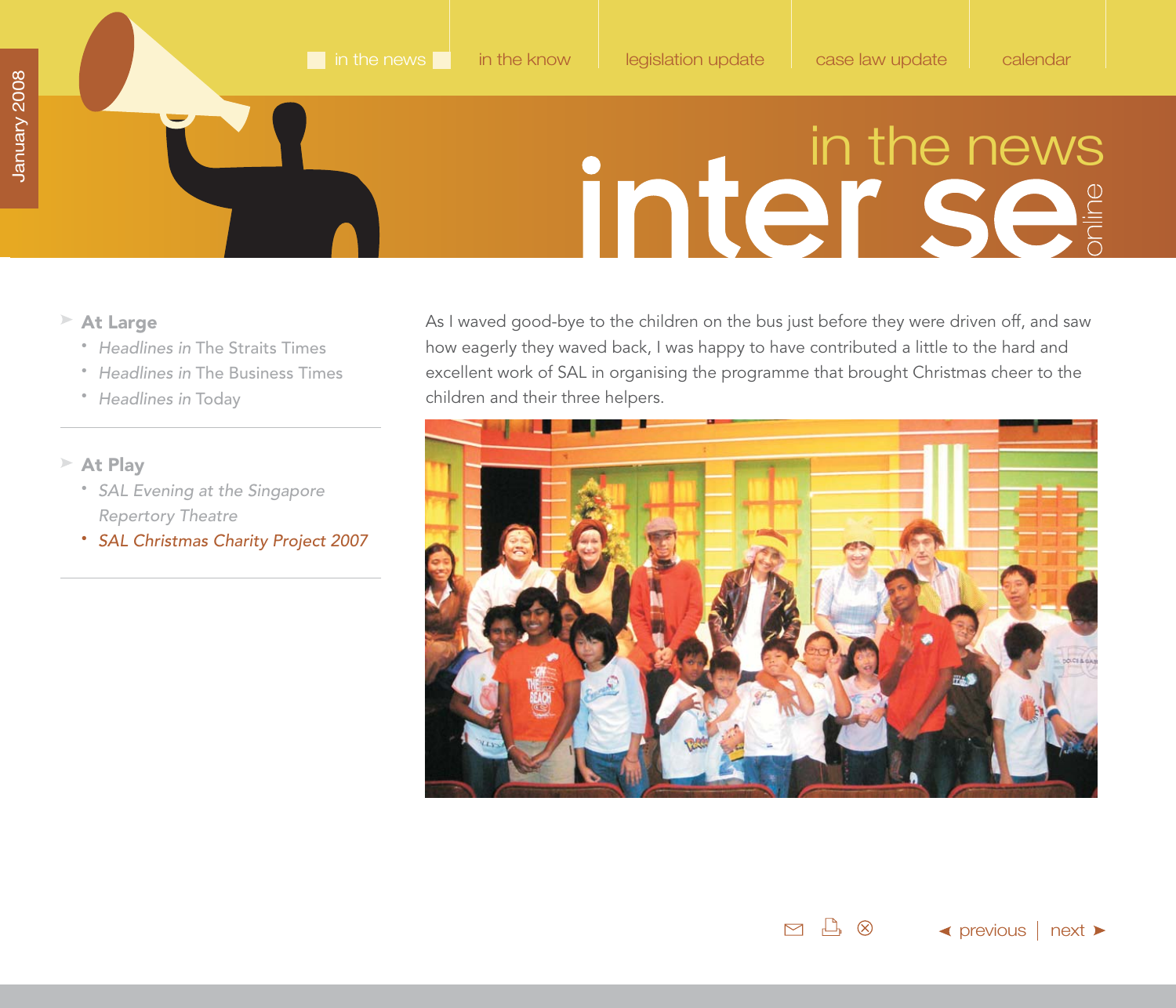### <span id="page-13-0"></span>**At Play**

- New Year Traditions Around the World
- • [SAL 20th Anniversary: Come Celebrate](#page-16-0) with Us!

### **New Year Traditions Around the World**

New Year's Day: (noun) January 1, the first day of the year in the modern Western calendar. New Year's Day is perhaps the oldest holiday in recorded history. Here's a look at the traditions and customs of New Year's Day, and how it is celebrated in other parts of the world.

### **At Work**

- [Invitation for Law Reform Proposals](#page-17-0)  and Suggestions
- [Applications for Commissioners for](#page-18-0)  Oaths and Notaries Public
- [SAL Annual Subscription Fee for](#page-19-0) Year 2008
- [Obligations IV Conference Current](#page-20-0) Issues in Contract, Tort, Equity and Restitution
- [New Year's Resolutions for the Legal](#page-22-0) Community

### **Austria**

The suckling pig, served on a table decorated with miniature pigs made of marzipan, maple sugar, fudge, cookie dough or chocolate, is the symbol for good luck on New Year's Day in Austria. It is also served with green peppermint ice cream in the shape of a fourleaf clover, another lucky symbol.



 **Brazil**

The lentil is believed to signify wealth in Brazil. Thus on New Year's Day, lentil soup or lentils and rice are served.



### **Denmark**

In Denmark, it is a good sign to find a massive pile of broken dishes outside your door on New Year's Day. Old dishes are saved all year round so that they can be thrown at friends' homes on New Year's Eve. Many broken dishes would be a symbol that you have many friends.



 $\Box$   $\otimes$ 

 $\triangleright$ 

The British place their fortunes for the coming year in the hands of their first guest. This first guest should be male and carrying a

 $\blacktriangle$  [previous](#page-12-0)  $\mid$  [next](#page-14-0)  $\blacktriangleright$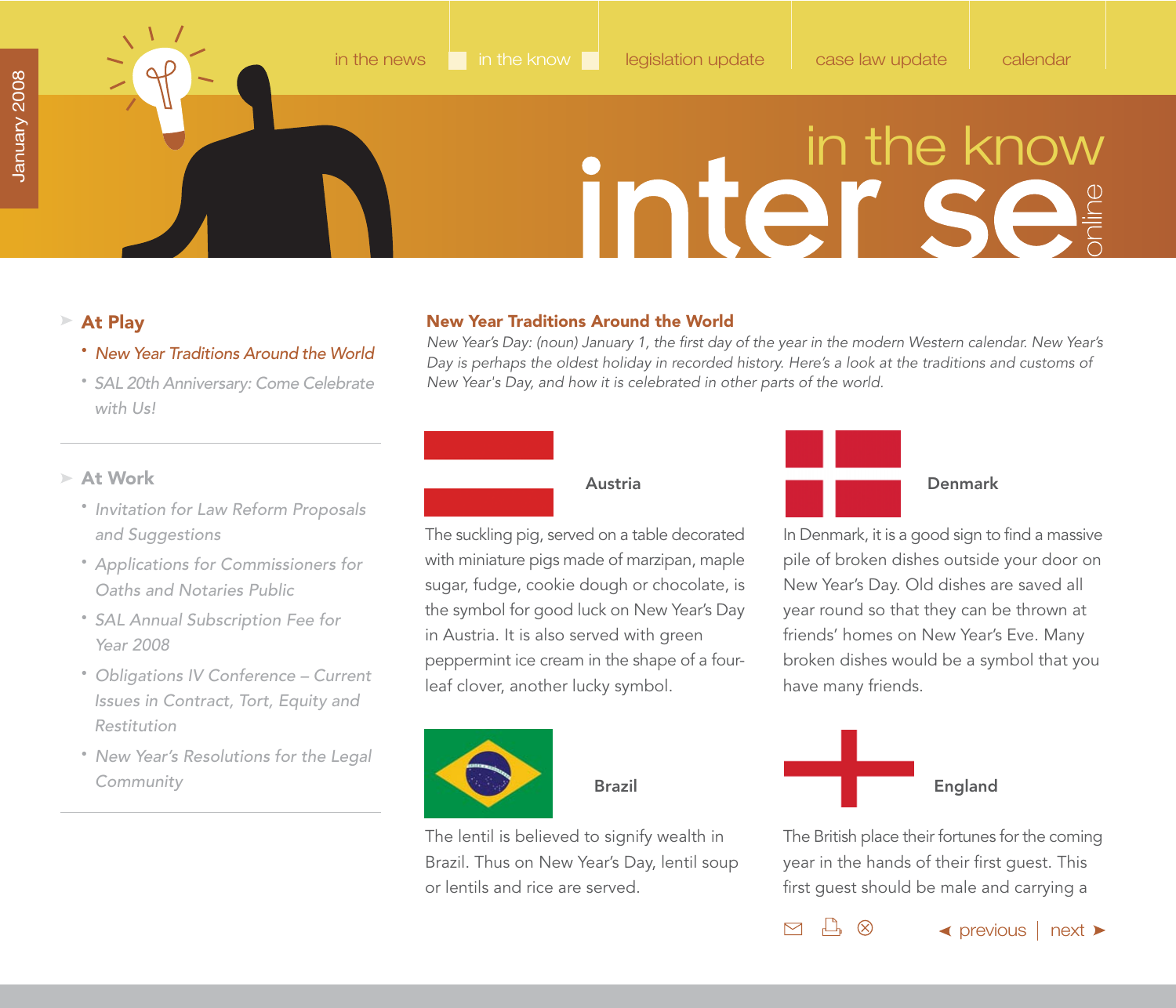### <span id="page-14-0"></span>**At Play**

- New Year Traditions Around the World
- • [SAL 20th Anniversary: Come Celebrate](#page-16-0) with Us!

### **At Work**

- [Invitation for Law Reform Proposals](#page-17-0)  and Suggestions
- [Applications for Commissioners for](#page-18-0)  Oaths and Notaries Public
- [SAL Annual Subscription Fee for](#page-19-0) Year 2008
- [Obligations IV Conference Current](#page-20-0) Issues in Contract, Tort, Equity and Restitution
- [New Year's Resolutions for the Legal](#page-22-0) Community

small piece of coal, money, bread and salt – the traditional symbols of wealth. English girls would drop egg whites into water and from the shape formed, try to tell the initial of the man they would marry.



A special New Year bread is baked with a coin buried in the dough. The first slice is for Saint Basil, the second for the father of the household and the subsequent slices for the rest of the family. Whoever finds the coin in their slice will be lucky for the coming year.

### **Hungary**

In Hungary, effigies representing the evils and misfortunes of the past year are made. These effigies are known as "Jack Straw" and would be carried around the village before being burnt.

**Japan**

The Japanese laugh when the New Year begins because it is supposed to bring them good luck in the New Year. Paper lobsters symbolise longevity and are used as decorations in many Japanese houses on New Year's Day.



 $\Box$   $\otimes$ 

 $\triangleright$ 

On New Year's Eve, the Koreans place straw scoopers, rakes or sieves on their doors and walls to protect their families from evil spirits in the coming year. Everyone would be dressed in new clothes on New Year's Day to symbolise a fresh beginning and a bowl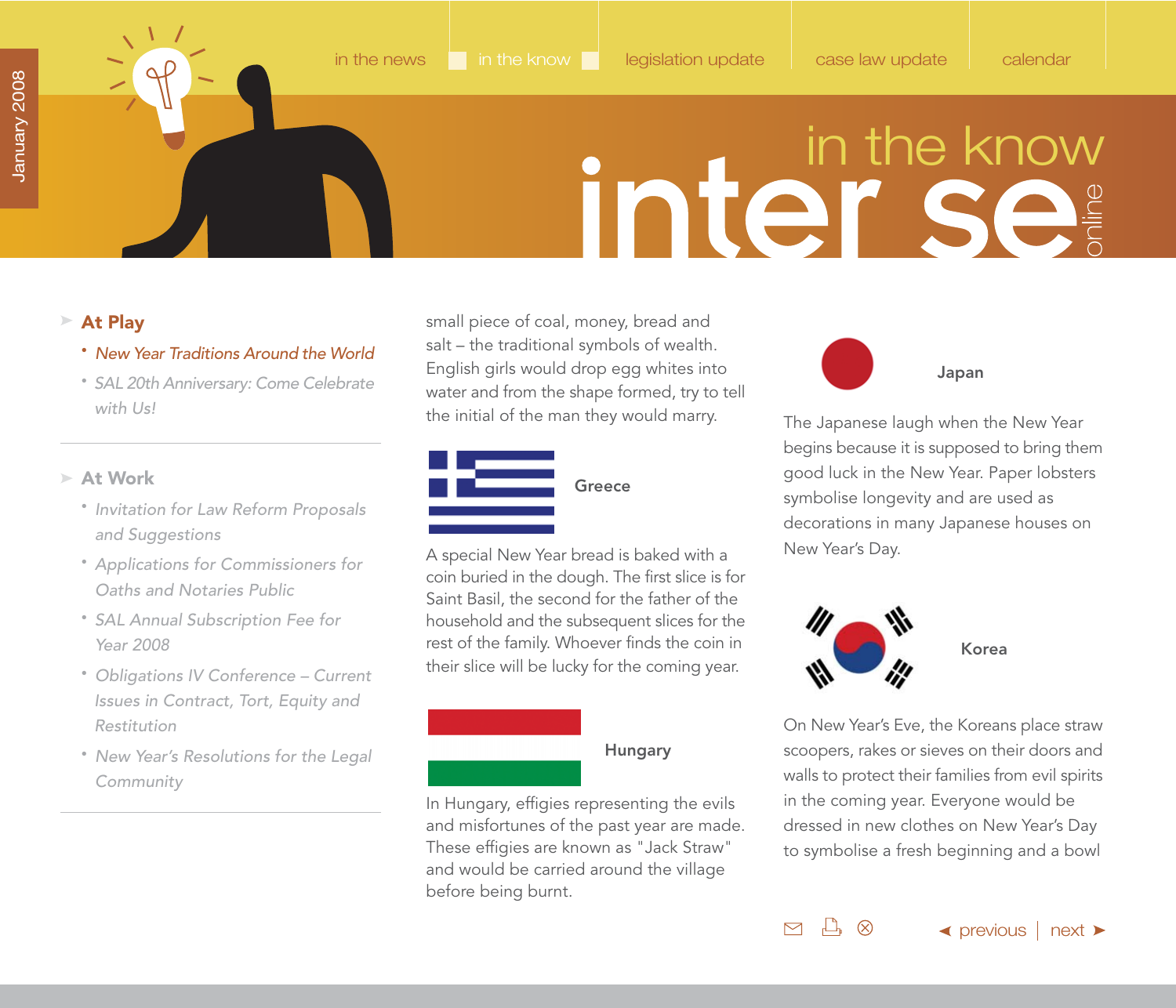### <span id="page-15-0"></span>**At Play**

- New Year Traditions Around the World
- • [SAL 20th Anniversary: Come Celebrate](#page-16-0) with Us!
- **At Work**
	- [Invitation for Law Reform Proposals](#page-17-0)  and Suggestions
	- [Applications for Commissioners for](#page-18-0)  Oaths and Notaries Public
	- [SAL Annual Subscription Fee for](#page-19-0) Year 2008
	- [Obligations IV Conference Current](#page-20-0) Issues in Contract, Tort, Equity and Restitution
	- [New Year's Resolutions for the Legal](#page-22-0) Community

of rice-cake soup, Ttok-kuk, is eaten to add an extra year of age and to wish for a year without illnesses.



### **Spain**

When the clock strikes twelve, the Spanish eat 12 grapes, one with every toll, to bring good luck for the 12 months ahead. Theater productions and movies would be interrupted in order to carry out this custom.



The Peruvians eat 12 grapes at the strike of midnight like the Spanish. But in Peru, an extra grape must be eaten to ensure good luck.



In Wales, the back door is opened and then shut to release the old year at the first toll of midnight in order to lock out all of its bad luck. Then at the twelfth stroke of the clock, the front door is opened to welcome New Year's Day with all of its luck.

 $L$ ,  $\otimes$  $\triangleright$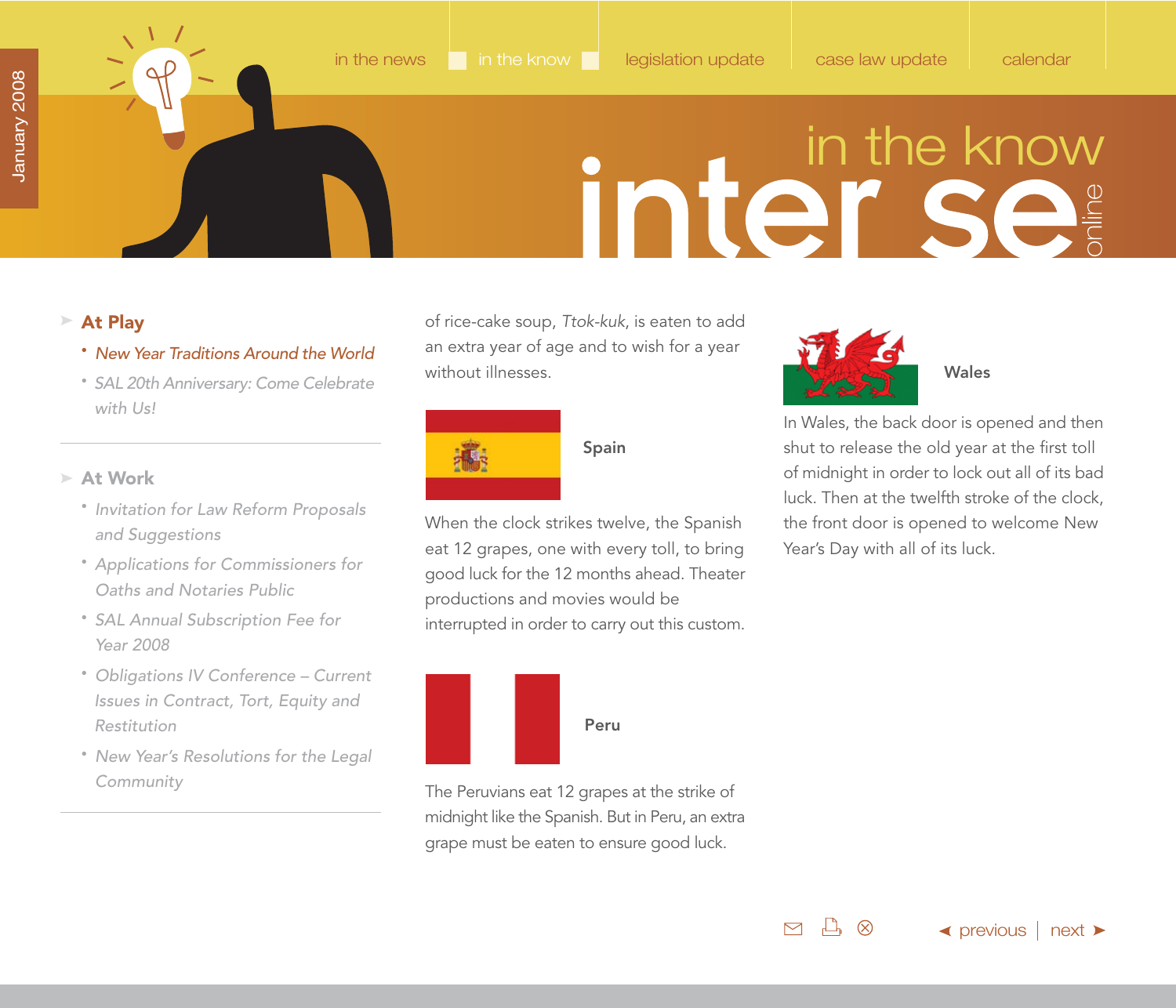- • [New Year Traditions Around the World](#page-13-0)
- SAL 20th Anniversary: Come Celebrate with Us!

### **At Work**

- [Invitation for Law Reform Proposals](#page-17-0)  and Suggestions
- [Applications for Commissioners for](#page-18-0)  Oaths and Notaries Public
- [SAL Annual Subscription Fee for](#page-19-0) Year 2008
- [Obligations IV Conference Current](#page-20-0) Issues in Contract, Tort, Equity and Restitution
- [New Year's Resolutions for the Legal](#page-22-0) Community

### <span id="page-16-0"></span>**At Play SAL 20th Anniversary: Come Celebrate with Us!**

The Singapore Academy of Law turns 20 in 2008 and we invite you to celebrate this milestone with us!



To kick-start the year, the Academy is presenting members with a limited edition Member's Diary. In it, you will find nuggets of legal heritage, photographs and useful contact information which we trust will make your work more convenient. Collection of the diaries can be made at the Academy's premises, whilst stocks last.

A legal heritage exhibition will also be set up later in the year to provide an opportunity for the legal community and the public to take a trip down memory lane to discover how the legal landscape has evolved over the years.

For more information on the history of the Academy, check out our special 20th anniversary online album at the SAL website [www.sal.org.sg. F](http://www.sal.org.sg)lip through the pages of this e-album to re-live old memories and images of how the Academy came into being, and learn about our first services and activities!

### **Share your memories with us**

We would like to invite all members to share with us photographs and reflections of your experiences at the Academy. Please send your contributions to Audrey Chan (tel: (65) 6332 5371 or e-mai[l audrey\\_chan@sal.org.sg\).](mailto:audrey_chan@sal.org.sg)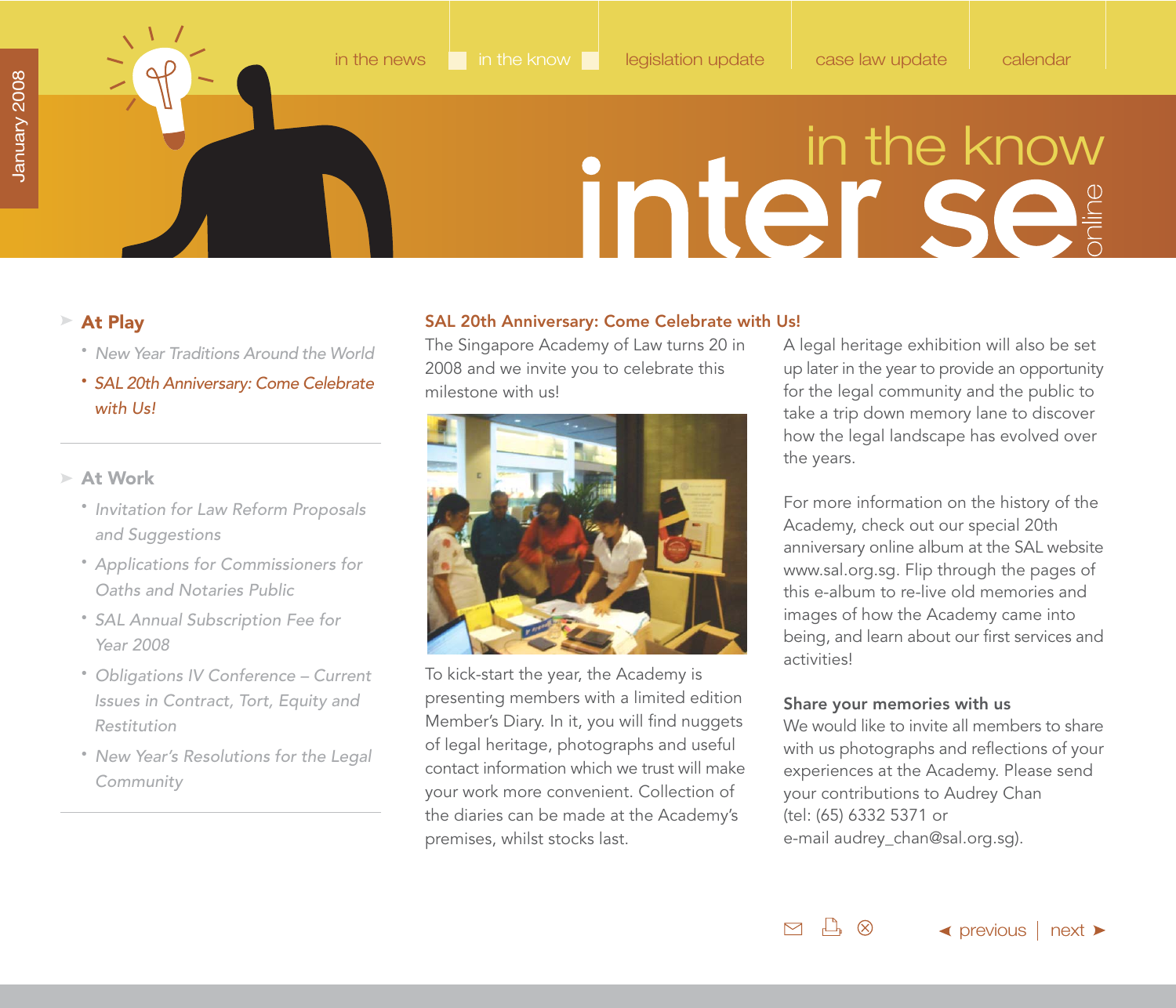- <span id="page-17-0"></span>**At Play Invitation for Law Reform Proposals and Suggestions**
	- • [New Year Traditions Around the World](#page-13-0)
	- • [SAL 20th Anniversary: Come Celebrate](#page-16-0) with Us!

### **At Work**

- Invitation for Law Reform Proposals and Suggestions
- [Applications for Commissioners for](#page-18-0)  Oaths and Notaries Public
- [SAL Annual Subscription Fee for](#page-19-0) Year 2008
- [Obligations IV Conference Current](#page-20-0) Issues in Contract, Tort, Equity and Restitution
- [New Year's Resolutions for the Legal](#page-22-0) Community

SAL's Law Reform Committee welcomes proposals and suggestions for reform in any area of law. If you would like to submit a proposal or suggestion for law reform, you can write to us at:

> Law Reform Co-ordinator Singapore Academy of Law 1 Supreme Court Lane, Level 6 Singapore 178879 Fax: (65) 6334 4940 E-mail[: lawreform@sal.org.sg](mailto:lawreform@sal.org.sg)

In your submission, please provide a short description on the area of law that is of concern, why you feel there is a need for review or reform, as well as your suggestions, if any, for improving the law. Please also include your full name, e-mail address and telephone numbers.

> <u> ሥ</u>  $\triangleright$ (X)

 $\blacktriangle$  [previous](#page-16-0) | [next](#page-18-0)  $\blacktriangleright$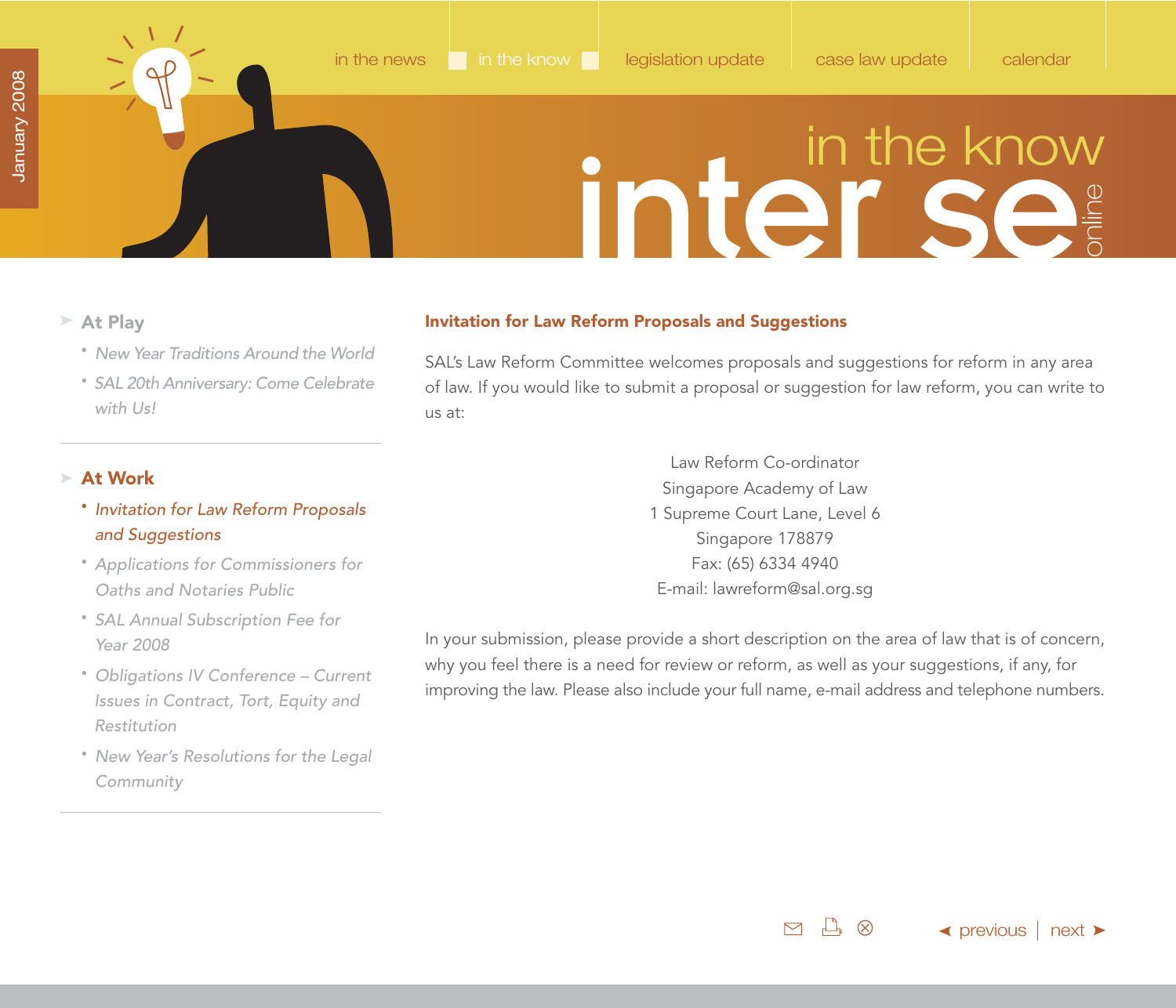- <span id="page-18-0"></span>**At Play**
	- • [New Year Traditions Around the World](#page-13-0)
	- • [SAL 20th Anniversary: Come Celebrate](#page-16-0) with Us!

### **At Work**

- [Invitation for Law Reform Proposals](#page-17-0)  and Suggestions
- Applications for Commissioners for Oaths and Notaries Public
- [SAL Annual Subscription Fee for](#page-19-0) Year 2008
- [Obligations IV Conference Current](#page-20-0) Issues in Contract, Tort, Equity and Restitution
- [New Year's Resolutions for the Legal](#page-22-0) Community

### **Applications for Commissioners for Oaths and Notaries Public 1 April 2008 to 31 Mar 2009**

The Singapore Academy of Law invites applications for the appointment/ re-appointment as commissioners for oaths and/or notaries public for the period 1 April 2008 to 31 March 2009. Applications should be received by the Academy before 4.00pm, Thursday, 31 January 2008. Late applications will not be considered.

For more information on the appointment/re-appointment of commissioners for oaths and notaries public, please contact the Board of Commissioners for Oaths and Notaries Public office at tel: (65) 6332 4117/6. Application forms may be downloaded at [http://www.sal.org.sg/Lists/Important%20Notices/Attachments/11/Application%20Forms](http://www.sal.org.sg/Lists/Important%20Notices/Attachments/11/Application%20Forms%20for%20CONP.pdf) %20for%20CONP.pdf or obtained from our office:

> Singapore Academy of Law Board of Commissioners for Oaths and Notaries Public 1 Supreme Court Lane Level 4 Singapore 178879

> > $\mathbb{D}$   $\otimes$  $\triangleright$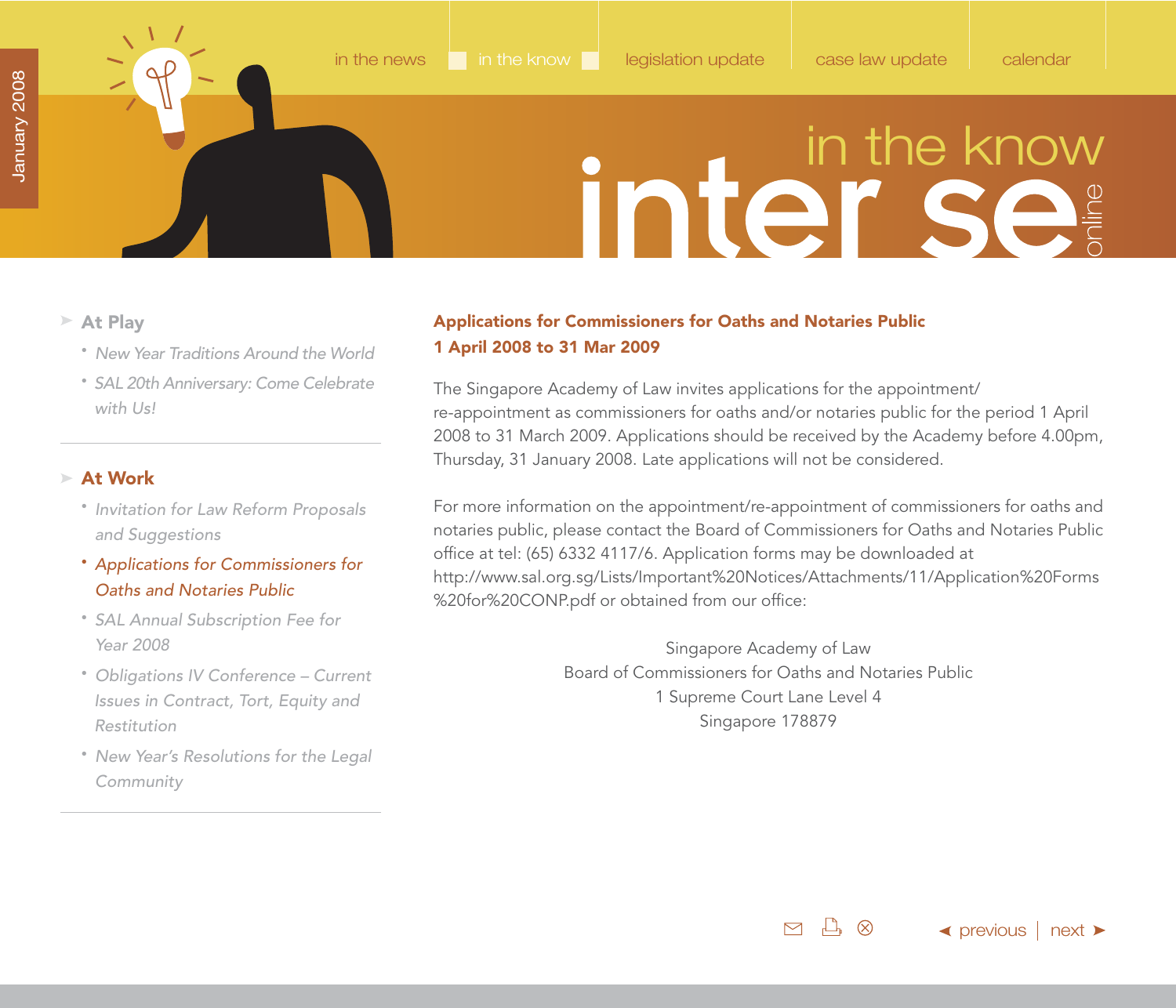$\leftrightarrow$  [previous](#page-18-0)  $\mid$  [next](#page-20-0)  $\rightarrow$ 

### in the know

 $\mathbb{L}$   $\otimes$ 

 $\triangleright$ 

- - • [New Year Traditions Around the World](#page-13-0)
	- • [SAL 20th Anniversary: Come Celebrate](#page-16-0) with Us!

### **At Work**

- [Invitation for Law Reform Proposals](#page-17-0)  and Suggestions
- [Applications for Commissioners for](#page-18-0)  Oaths and Notaries Public
- SAL Annual Subscription Fee for Year 2008
- [Obligations IV Conference Current](#page-20-0) Issues in Contract, Tort, Equity and Restitution
- [New Year's Resolutions for the Legal](#page-22-0) Community

### <span id="page-19-0"></span>**At Play SAL Annual Subscription Fee for Year 2008**

You can now pay your SAL annual subscription fee online via Visa or MasterCard credit card. To login, please go to [www.sal.org.sg a](http://www.sal.org.sg)nd key in your user name (which is your SAL member number) and password. To request for a new password, key in your SAL member number and NRIC, and the new password will be sent to your e-mail address. Please contact us at (65) 6332 4399 if you need any assistance.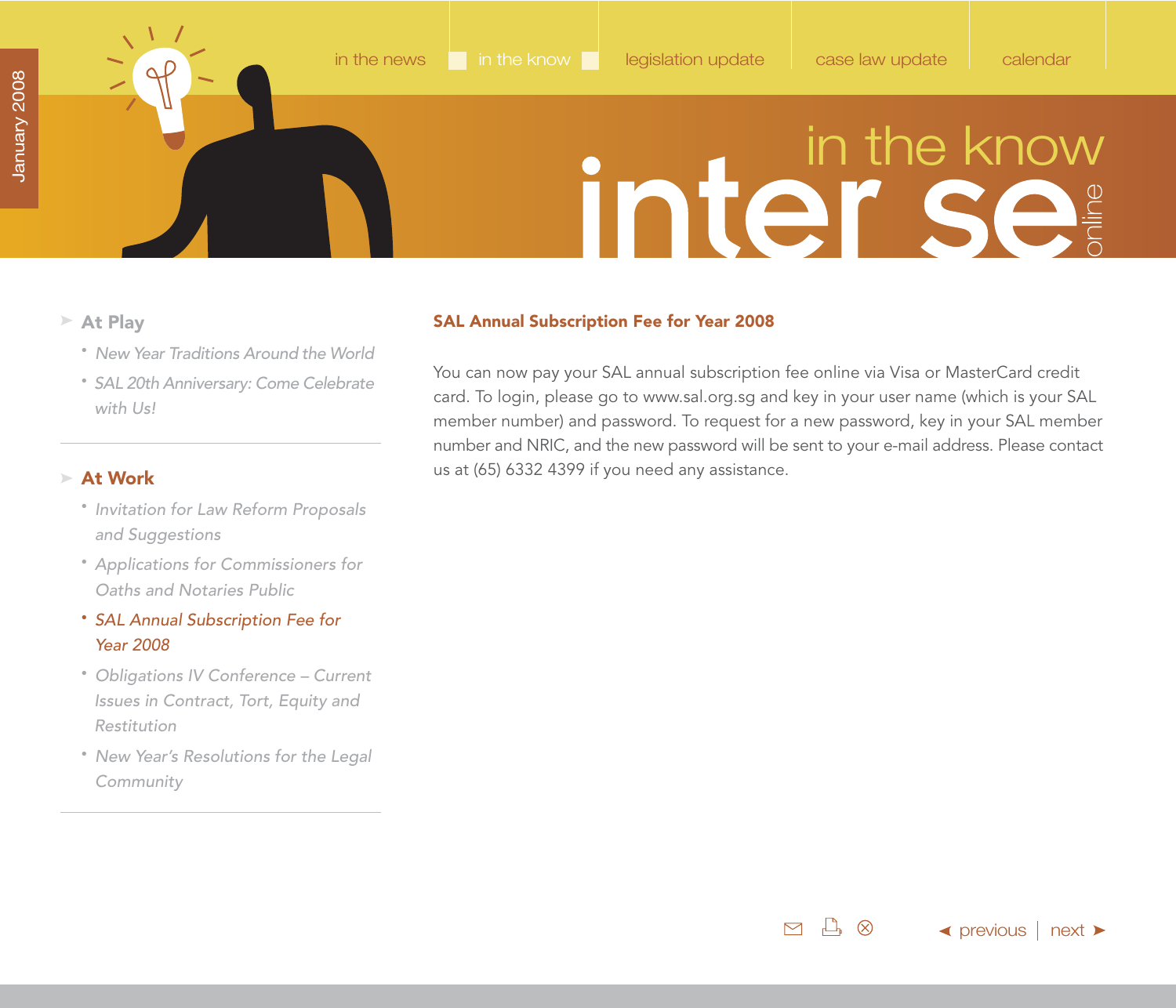<span id="page-20-0"></span>

- **At Play**
	- • [New Year Traditions Around the World](#page-13-0)
	- • [SAL 20th Anniversary: Come Celebrate](#page-16-0) with Us!

### **At Work**

- [Invitation for Law Reform Proposals](#page-17-0)  and Suggestions
- [Applications for Commissioners for](#page-18-0)  Oaths and Notaries Public
- [SAL Annual Subscription Fee for](#page-19-0) Year 2008
- Obligations IV Conference Current Issues in Contract, Tort, Equity and Restitution
- [New Year's Resolutions for the Legal](#page-22-0) Community

### **Obligations IV Conference – Current Issues in Contract, Tort, Equity and Restitution** 23–25 July 2008, NUS, Faculty of Law at Bukit Timah Campus

NUS Law School will host a distinguished group of experts on the law of contract, tort, equity and restitution in a major international conference on the law of obligations at the National University of Singapore in July 2008. The Fourth Biennial Conference on the Law of Obligations will discuss current issues and new trends in contract, tort, equity and restitution, and will focus on the goals of private law. The conference will be co-hosted by the NUS Law School, the University of Melbourne and the Singapore Academy of Law. The convenors of this conference are Professor Andrew Robertson from University of Melbourne and Associate Professor Tang Hang Wu from NUS Law School.

The keynote speakers for the conference are Lord Hoffmann, Lord of Appeal in Ordinary; Professor Hanoch Dagan of the University of Tel Aviv and Professor Stephen Perry of the University of Pennsylvania.



**Lord Hoffmann** has been a member of the House of Lords for more than ten years. He was educated at Cape Town and Oxford Universities, and practised

at the bar in London for many years, specialising in corporate and commercial law. He was appointed a Lord Justice of Appeal in 1992 and a Lord of Appeal in Ordinary in 1995. He is particularly well known for his influential speeches on contract interpretation.



 $L_1 \otimes$ 

M

**Professor Dagan** is the Dean of the Faculty of Law at Tel Aviv University. He has published books on restitution, property, and private law theory as well

as many influential articles on these topics in leading law reviews in the United States. Professor Dagan is a member of the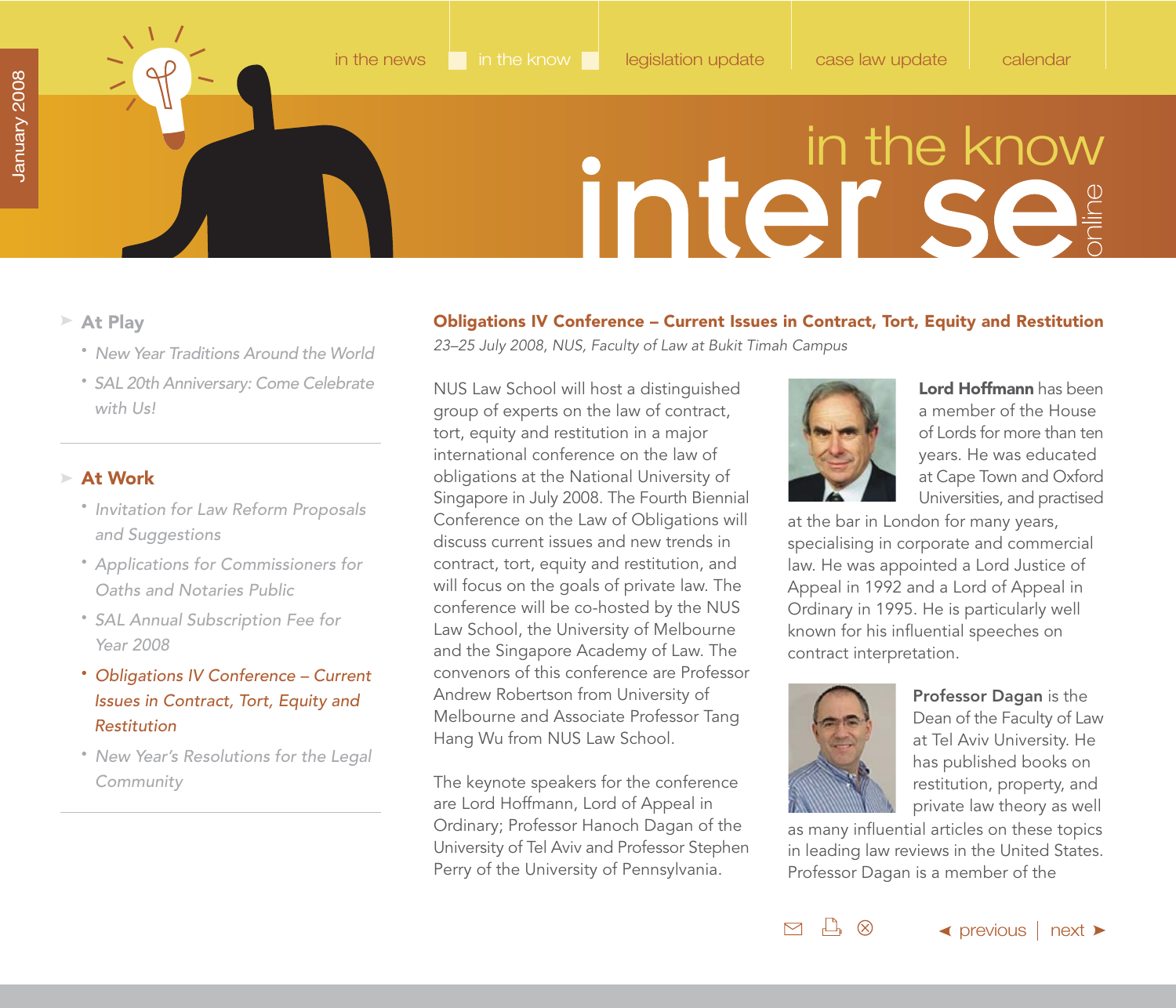<span id="page-21-0"></span>

- **At Play**
	- • [New Year Traditions Around the World](#page-13-0)
	- • [SAL 20th Anniversary: Come Celebrate](#page-16-0) with Us!

### **At Work**

- [Invitation for Law Reform Proposals](#page-17-0)  and Suggestions
- [Applications for Commissioners for](#page-18-0)  Oaths and Notaries Public
- [SAL Annual Subscription Fee for](#page-19-0) Year 2008
- Obligations IV Conference Current Issues in Contract, Tort, Equity and Restitution
- [New Year's Resolutions for the Legal](#page-22-0) Community

American Law Institute and has been a visiting professor and an Affiliated Overseas Professor at the University of Michigan Law School.



**Professor Perry** is the John J O'Brien Professor of Law and Professor of Philosophy, and the Director of the Institute for Law and Philosophy, at the University

of Pennsylvania Law School. Professor Perry has taught at New York University Law School and McGill University, and is also a member of the American Law Institute. He has published widely in the general areas of torts, jurisprudence, political philosophy, and theoretical aspects of private law.

The three-day conference at NUS will feature many other outstanding speakers from around the common law world including:

- Professor Graham Virgo, Mr Richard Nolan, Dr DM Fox and Dr Jillaine Seymour (University of Cambridge)
- Professor Emily Sherwin (Cornell University)
- Professor David Campbell (University of Durham)
- $\alpha$  . Professor Lusina Ho (University of Hong Kong)
- $\alpha$  . Professors Mayo Moran and Peter Benson (University of Toronto)
- Professor Sarah Worthington  $\alpha$  . (London School of Economics)
- Professors Stephen Smith and Lionel Smith (McGill University)
- $\alpha$  . Professors Tan Yock Lin, Alexander Loke Fay Hoong, Kumaralingam Amirthalingam, Tang Hang Wu (National University of Singapore)
- Professor Prue Vines (University of New South Wales)
- Ms Mindy Chen-Wishart, Dr James  $\alpha$  . Edelman and Mr Donal Nolan (University of Oxford)
- Professor Charles Rickett (University of Queensland)

 $L_1 \otimes$ 

 $\triangleright$ 

Please visit the conference website at [http://law.nus.edu.sg/conference/obligati](http://law.nus.edu.sg/conference/obligationsiv/index.html) onsiv/index.html for more details. For enquiries, please contact the Conference Secretariat at tel: (65) 6332 4149/5364 or e-mail us at [les@sal.org.sg.](mailto:les@sal.org.sg)

```
\blacktriangleprevious \mid next \blacktriangleright
```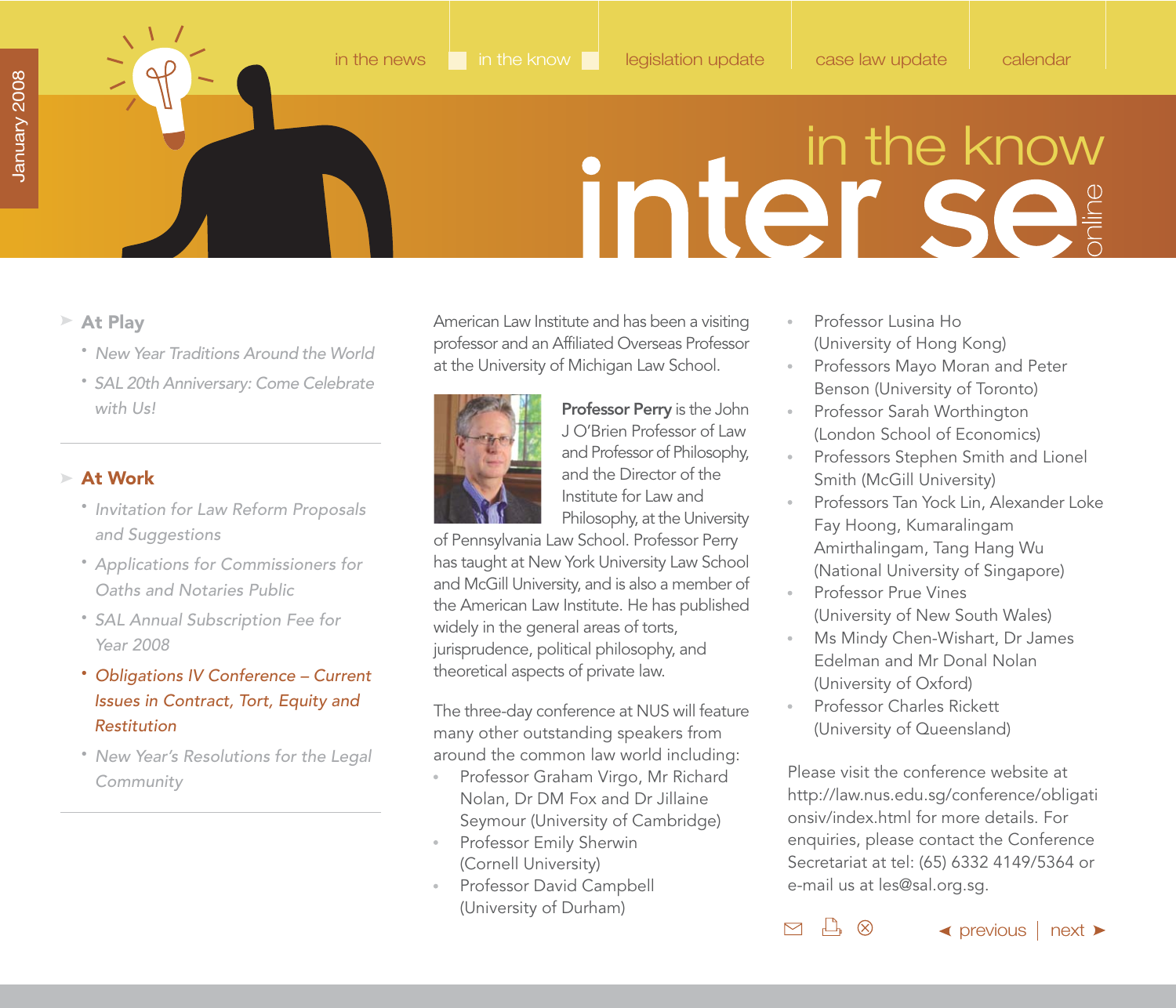<span id="page-22-0"></span>

- **At Play**
	- • [New Year Traditions Around the World](#page-13-0)
	- • [SAL 20th Anniversary: Come Celebrate](#page-16-0) with Us!

### **At Work**

- [Invitation for Law Reform Proposals](#page-17-0)  and Suggestions
- [Applications for Commissioners for](#page-18-0)  Oaths and Notaries Public
- [SAL Annual Subscription Fee for](#page-19-0) Year 2008
- [Obligations IV Conference Current](#page-20-0) Issues in Contract, Tort, Equity and Restitution
- New Year's Resolutions for the Legal **Community**

### **New Year's Resolutions for the Legal Community**

As people around the world draw up their resolutions for Year 2008, let us, as members of the Singapore Academy of Law, renew our pledge to uphold our Professional Principles this New Year and beyond.

We, the members of the Singapore Academy of Law, affirm our belief in the supremacy of the Rule of Law in the Republic of Singapore and declare as follows:

- 1. We shall, at all times, carry ourselves with integrity, honesty, dignity and civility.
- 2. We respect the laws and legal institutions of the Republic of Singapore and shall encourage all persons to do the same.
- 3. We shall, in our practice of the law, maintain high standards of professional competence and integrity.
- 4. We shall ensure that our knowledge of the law is always sound, current and relevant.
- 5. We shall ensure that the impoverished and disadvantaged are not denied recourse to the Law.
- 6. We shall commit time and effort to promote the well-being and cohesiveness of the community and civil society generally in Singapore.
- 7. We shall, through personal example, encourage our fellow members to uphold these Principles.

Adopted at the 17th Annual Meeting of the Senate, Singapore Academy of Law, on 4 August 2005.

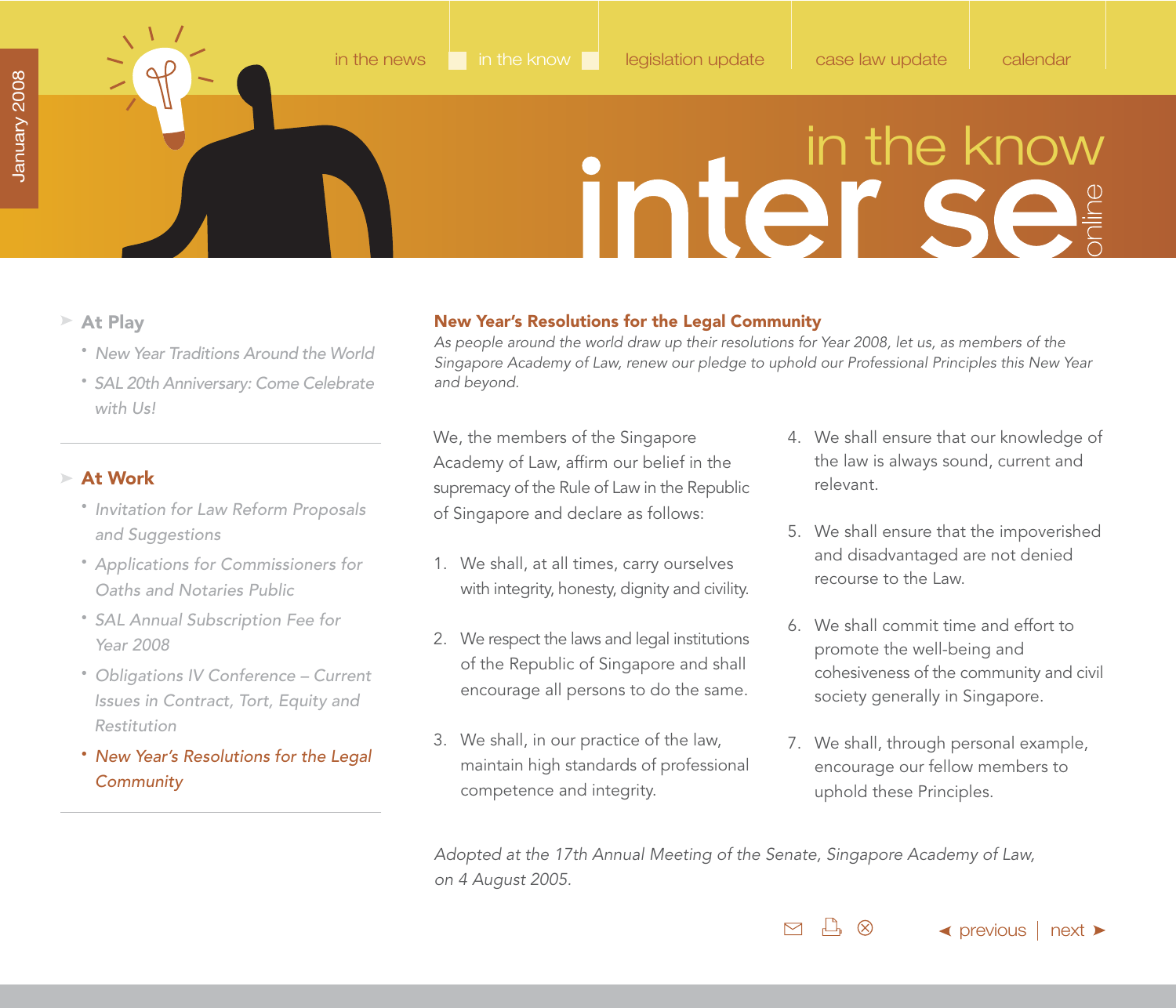## **initer in the set of the set of the set of the set of the set of the set of the set of the set of the set of the set of the set of the set of the set of the set of the set of the set of the set of the set of the set of th**

### <span id="page-23-0"></span>**Bills Introduced in Parliament in November 2007**

- **[Subsidiary Legislation Published in](#page-28-0) November and December 2007**
- **Acts Brought into Operation in [November and December 2007](#page-30-0)**

By Joyce Chng and Emily Teo, Legislation Division, Attorney-General's Chambers

### **Bills Introduced in Parliament in November 2007**

The **Housing and Development**

**(Amendment) Bill** (No 46/2007) seeks to amend the Housing and Development Act (Cap 129) principally to enable the Housing and Development Board ("HDB") to carry out upgrading works for flats in its housing estates as part of the Home Improvement Programme announced by the Prime Minister at the 2007 National Day Rally Speech. These upgrading works may proceed only if 75% or more of the total value in votes of owners of all flats in each building on a poll are cast in favour of the carrying out of such works. To this end, the Bill —

(a) introduces a new definition of "flat upgrading works", being upgrading works within a flat comprised in a building, or upgrading works to common property in a building for the provision of water, sewerage, drainage, gas, electricity, garbage or conditioned air,

or other services relating to telephone, radio, television or any other means of telecommunication, that are necessary for or in connection with the enjoyment of any flat comprised in such a building; and

(b) provides for the HDB to recover from the owners of the flats and the Town Councils the costs incurred by the HDB in carrying out such upgrading works.

### The **Human Organ Transplant**

 $\Box$   $\otimes$ 

 $\triangleright$ 

**(Amendment) Bill** (No 47/2007) seeks to amend the Human Organ Transplant Act (Cap 131A) for the following main purposes:

(a) to allow a designated officer of a hospital to remove any kidney, liver, heart or cornea from the body of a person who is a Muslim and who has died in the hospital for the purpose of transplanting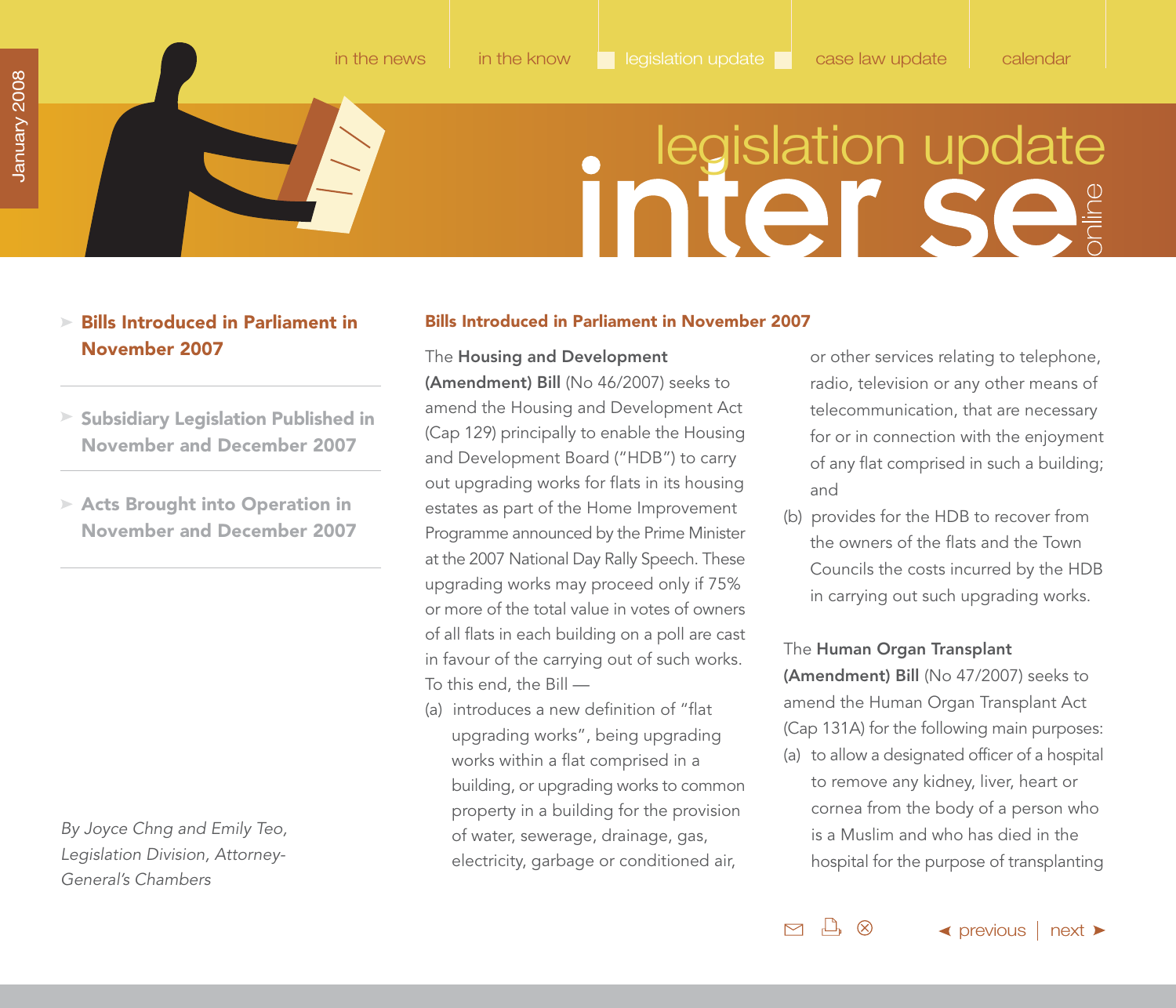### **initer sets**

### <span id="page-24-0"></span>**Bills Introduced in Parliament in November 2007**

- **[Subsidiary Legislation Published in](#page-28-0) November and December 2007**
- **Acts Brought into Operation in [November and December 2007](#page-30-0)**

By Joyce Chng and Emily Teo, Legislation Division, Attorney-General's Chambers

the organ to the body of a living person, unless the person who has died —

- (i) had registered an objection to such removal during his lifetime;
- (ii) was neither a citizen nor a permanent resident of Singapore;
- (iii) was below 21 years of age;
- (iv) was above 60 years of age; or
- (v) was not of sound mind;
- (b) to provide that in the selection of a proposed recipient of an organ removed under s 5 of the Act for transplantation, a person who is a Muslim will not need to make a gift of an organ under the Medical (Therapy, Education and Research) Act (Cap 175) within a particular timeframe in order to have priority over a person who has registered an objection under s 9(1) of the Act to organ removal;
- (c) to provide for the appointment of inspectors for the enforcement of the Act and to set out the powers that may

be exercised by an inspector when investigating into the commission of any offence under the Act; and

(d) to permit the disclosure of information that may identify an organ donor or recipient for the purpose of administering and enforcing the Act and for the purpose of referring any complaint or information concerning any registered medical practitioner under the Medical Registration Act (Cap 174).

The Bill also makes a related amendment to the Private Hospitals and Medical Clinics Act (Cap 248) to allow the Director of Medical Services or an authorised officer to disclose information which is contained in the medical record, or which relates to the condition, treatment or diagnosis, of any person if the disclosure is made for the purpose of administering and enforcing the Human Organ Transplant Act (Cap 131A) (amongst certain other Acts).

 $\Box$   $\otimes$ 

 $\triangleright$ 

 $\blacktriangle$  [previous](#page-23-0) | [next](#page-25-0)  $\blacktriangleright$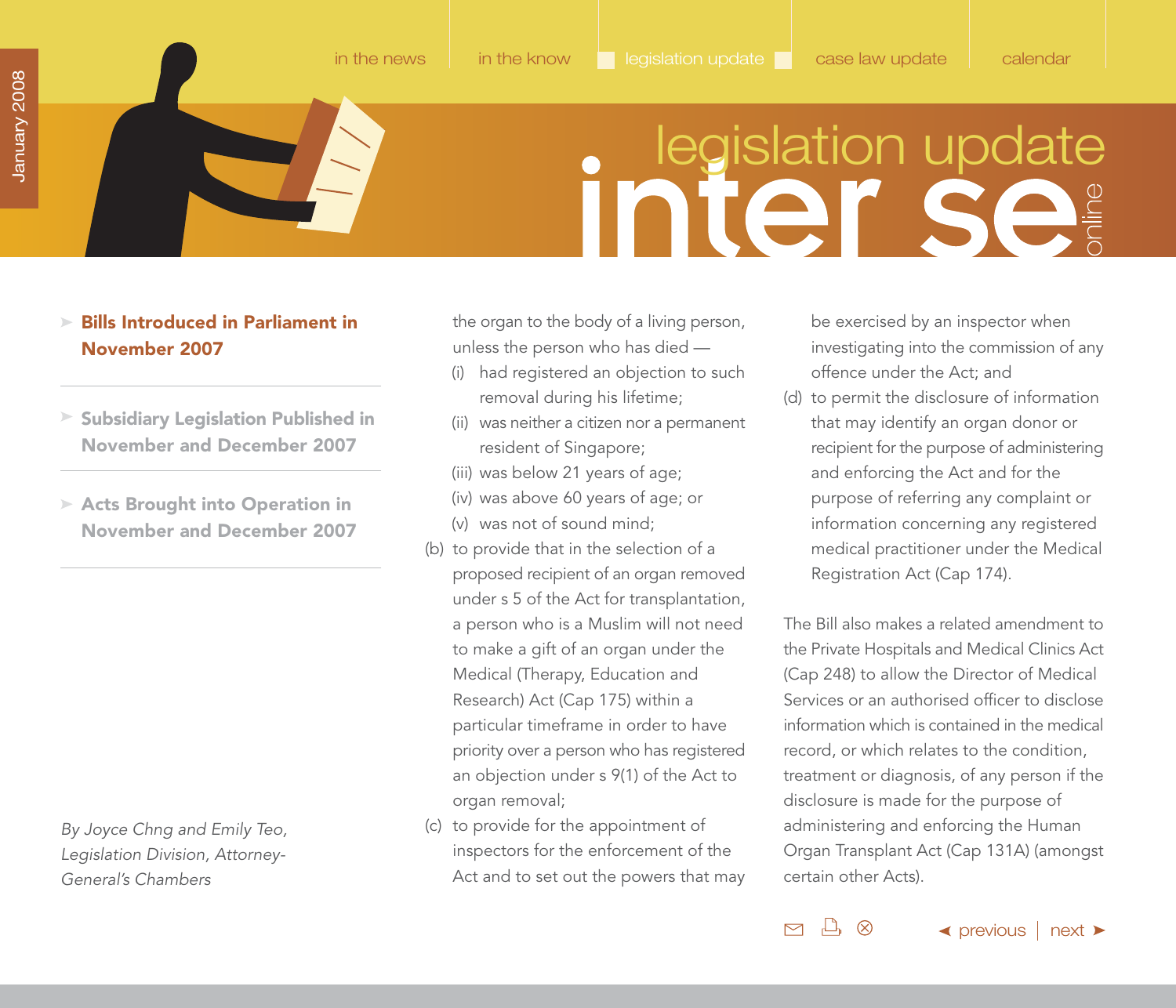- <span id="page-25-0"></span>**Bills Introduced in Parliament in November 2007**
- **[Subsidiary Legislation Published in](#page-28-0) November and December 2007**
- **Acts Brought into Operation in [November and December 2007](#page-30-0)**

By Joyce Chng and Emily Teo, Legislation Division, Attorney-General's Chambers

- The **Customs (Amendment) Bill** (No 48/2007) seeks to amend the Customs Act (Cap 70) for the following main purposes:
- (a) to re-classify the existing customs offences by the mode of commission of the offences;
- (b) to allow analyst certificates from such laboratory as the Director-General of Customs ("the Director-General") may specify to be tendered as prima facie evidence for court proceedings;
- (c) to allow the Minister to exempt any person or goods from any provision of the Act;
- (d) to provide for the making of customs rulings;
- (e) to enable the Director-General to waive the permit requirement for removing dutiable goods;
- (f) to provide for the grant of a composite licence;
- (g) to abolish the licensed factory warehouse scheme;
- (h) to validate earlier collections of special diesel tax;
- (i) to remove the overlap between a licensed warehouse and a bottling warehouse; and
- (j) to empower the Director-General to approve licences for the manufacture of dutiable goods.

The **Statutes (Miscellaneous Amendments) (No 2) Bill** (No 49/2007) seeks to make certain miscellaneous amendments to certain statutes of the Republic of Singapore as follows:

- (a) to amend the Interpretation Act (Cap 1)
	- (i) to provide that the authority to provide for fees and charges in subsidiary legislation will include authority to impose charges and penalties for the late payment of those fees or charges, and interest on any outstanding amount of any

 $\leftrightarrow$  [previous](#page-24-0) | [next](#page-26-0)  $\rightarrow$ 

 $\mathbb{L}$   $\otimes$  $\triangleright$ 

—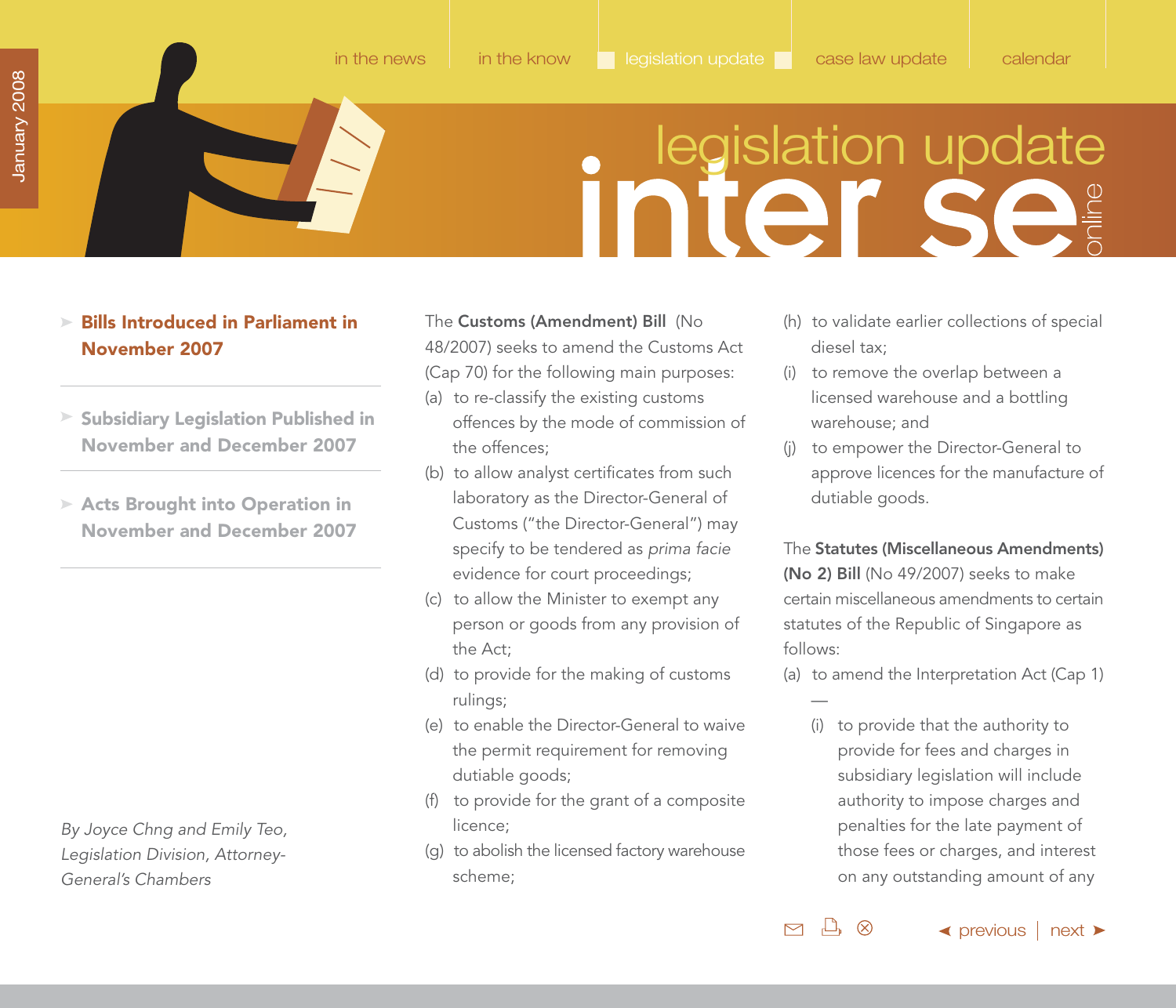### <span id="page-26-0"></span>**Bills Introduced in Parliament in November 2007**

- **[Subsidiary Legislation Published in](#page-28-0) November and December 2007**
- **Acts Brought into Operation in [November and December 2007](#page-30-0)**

By Joyce Chng and Emily Teo, Legislation Division, Attorney-General's Chambers

such fee, charge or penalty or for the payment thereof by instalment; and

- (ii) to expressly empower the Minister, by order —
	- (A) to impose charges and penalties for the late payment of fees or charges, and interest on any outstanding amount of any such fee, charge or penalty or for the payment thereof by instalment; and
	- (B) to reduce, remit or refund, in whole or in part, any charge or penalty for the late payment of any fee or charge, and any interest on any outstanding amount of any such fee, charge or penalty or for the payment thereof by instalment, under any written law; and
- (b) to amend the following Acts to expressly empower the relevant authorities to impose late payment fees and charges where applicable and to validate every past collection of late payment charges under the respective Acts:
- (i) the Broadcasting Act (Cap 28);
- (ii) the Environmental Public Health Act (Cap 95);
- (iii) the Fees Act (Cap 106);
- (iv) the Institute of Technical Education Act (Cap 141A);
- (v) the Nanyang Polytechnic Act (Cap 191A);
- (vi) the Ngee Ann Polytechnic Act (Cap 207);
- (vii) the Parking Places Act (Cap 214);
- (viii) the Republic Polytechnic Act (Cap 270);
- (ix) the Road Traffic Act (Cap 276);
- (x) the Sewerage and Drainage Act (Cap 294);
- (xi) the Singapore Examinations and Assessment Board Act (Cap 299A);
- (xii) the Singapore Polytechnic Act (Cap 303);
- (xiii) the Statutory Boards (Taxable Services) Act (Cap 318); and
- (xiv) the Temasek Polytechnic Act (Cap 323A).

 $\mathbb{L} \otimes$ 

 $\triangleright$ 

 $\blacktriangle$  [previous](#page-25-0) | [next](#page-27-0)  $\blacktriangleright$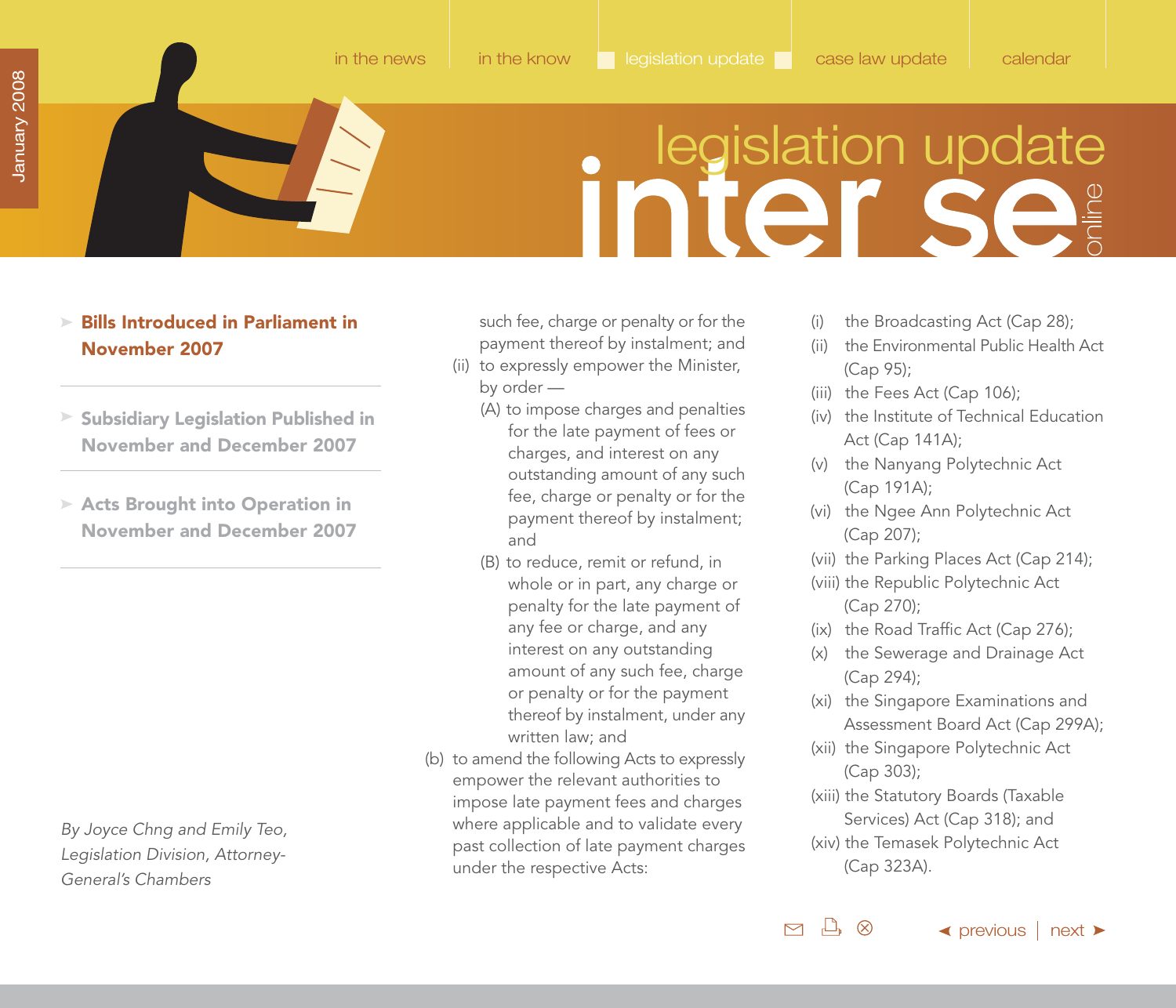- <span id="page-27-0"></span>**Bills Introduced in Parliament in November 2007**
- **[Subsidiary Legislation Published in](#page-28-0) November and December 2007**
- **Acts Brought into Operation in [November and December 2007](#page-30-0)**

By Joyce Chng and Emily Teo, Legislation Division, Attorney-General's Chambers

The **Workmen's Compensation (Amendment) Bill** (No 50/2007) seeks to amend the Workmen's Compensation Act (Cap 354) for the following main purposes:

- (a) to expand the coverage of the Act from workers to employees without regard to salary;
- (b) to increase the compensation amounts for claims under the Act in relation to injuries which result in death or permanent incapacity of an employee;
- (c) to enhance the enforcement powers of the Commissioner for Labour and investigation officers;
- (d) to clarify legal ambiguities, for example, the distribution of compensation to dependants of deceased employees and the withdrawal of claims under the Act in order to pursue a civil action;
- (e) to reform the compensation process to ensure greater operational expediency;
- (f) to enhance the penalties of existing offences under the Act and to create new offences; and
- (g) to allow a court to order the employer, upon a conviction of certain offences, to repay the employee the compensation

amount owed (including any applicable interest), in addition to any fine amount ordered by the court; and to provide that in the event of a default, this repayment amount may be recoverable as if it were a court fine.

The Bill also makes consequential amendments to the Appraisers and House Agents Act (Cap 16), the Bankruptcy Act (Cap 20), the Building Maintenance and Strata Management Act 2004 (Act 47 of 2004), the Companies Act (Cap 50), the Employment Act (Cap 91), the HUDC Housing Estates Act (Cap 131), the Institute of Technical Education Act (Cap 141A), the Insurance Act (Cap 142), the Jurong Town Corporation Act (Cap 150), the Limited Liability Partnerships Act (Cap 163A), the Merchant Shipping Act (Cap 179), the Motor Vehicles (Third-Party Risks and Compensation) Act (Cap 189), the Pension Fund Act (Cap 224A), the Pensions Act (Cap 225), the Personal Injuries (Emergency Provisions) Act (Cap 228), the Trade Unions Act (Cap 333) and the Third Parties (Rights against Insurers) Act (Cap 395).

 $\Box$   $\otimes$  $\triangleright$ 

 $\leftrightarrow$  [previous](#page-26-0)  $\mid$  [next](#page-28-0)  $\rightarrow$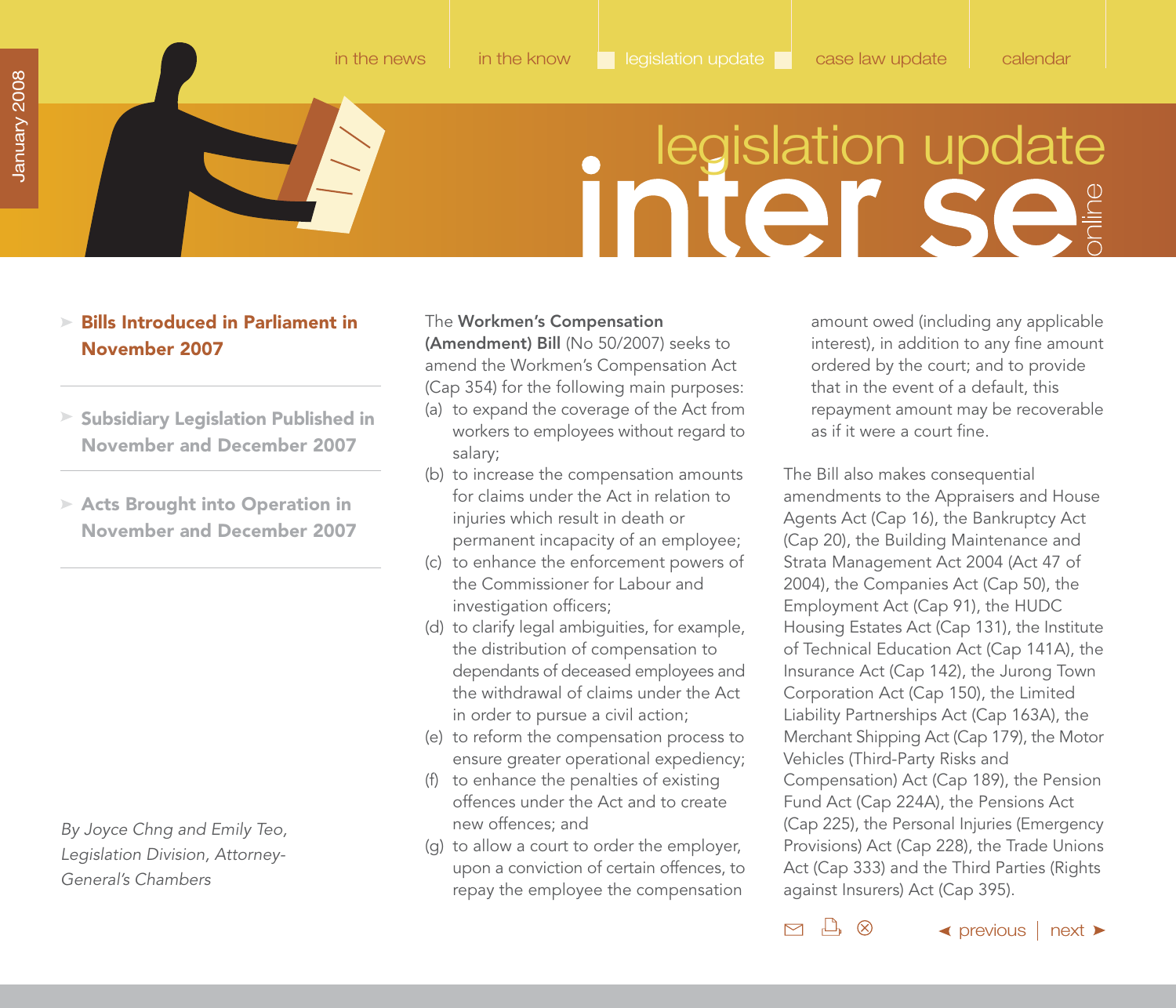- <span id="page-28-0"></span>**[Bills Introduced in Parliament in](#page-23-0) November 2007**
- **Subsidiary Legislation Published in November and December 2007**
- **Acts Brought into Operation in [November and December 2007](#page-30-0)**

By Joyce Chng and Emily Teo, Legislation Division, Attorney-General's Chambers

### **Subsidiary Legislation Published in November and December 2007**

The **Carriage by Air (Montreal Convention, 1999) (Exclusion from Convention) Order 2007** (GN No S 617/2007, wef 16 November 2007) provides that the provisions of the Convention shall not apply to —

- (a) international carriage by air performed and operated directly by the Government for non-commercial purposes in respect to the functions and duties of Singapore as sovereign state; and
- (b) the carriage of persons, cargo and baggage for the Singapore Armed Forces on aircraft registered in Singapore or leased by the Government, the whole capacity of which has been reserved by or on behalf of the Singapore Armed Forces.

The **Road Traffic (Taxi Vocational Licence Demerit Points System) (Amendment) Rules 2007** (GN No S 621/2007, wef 19 November 2007) amends the Road Traffic (Taxi Vocational Licence Demerit Points) Rules (Cap 276, R 43) to provide for enhanced demerit points for taxi vocational licensees who commit the offences of refusing, without reasonable excuse, to hire out taxis or to convey passengers, overcharging and soliciting for passengers.

### The **Arms and Explosives (Explosive Precursors) (Amendment) Rules 2007**

(GN No S 625/2007, wef 1 December 2007) amend the Arms and Explosives (Explosive Precursors) Rules 2007 (GN No S 306/2007) to reduce the licence fee to possess or control, to possess and store, or to control and store, any explosive precursor from \$60 to \$40 for two years.

 $\mathbb{L}$   $\otimes$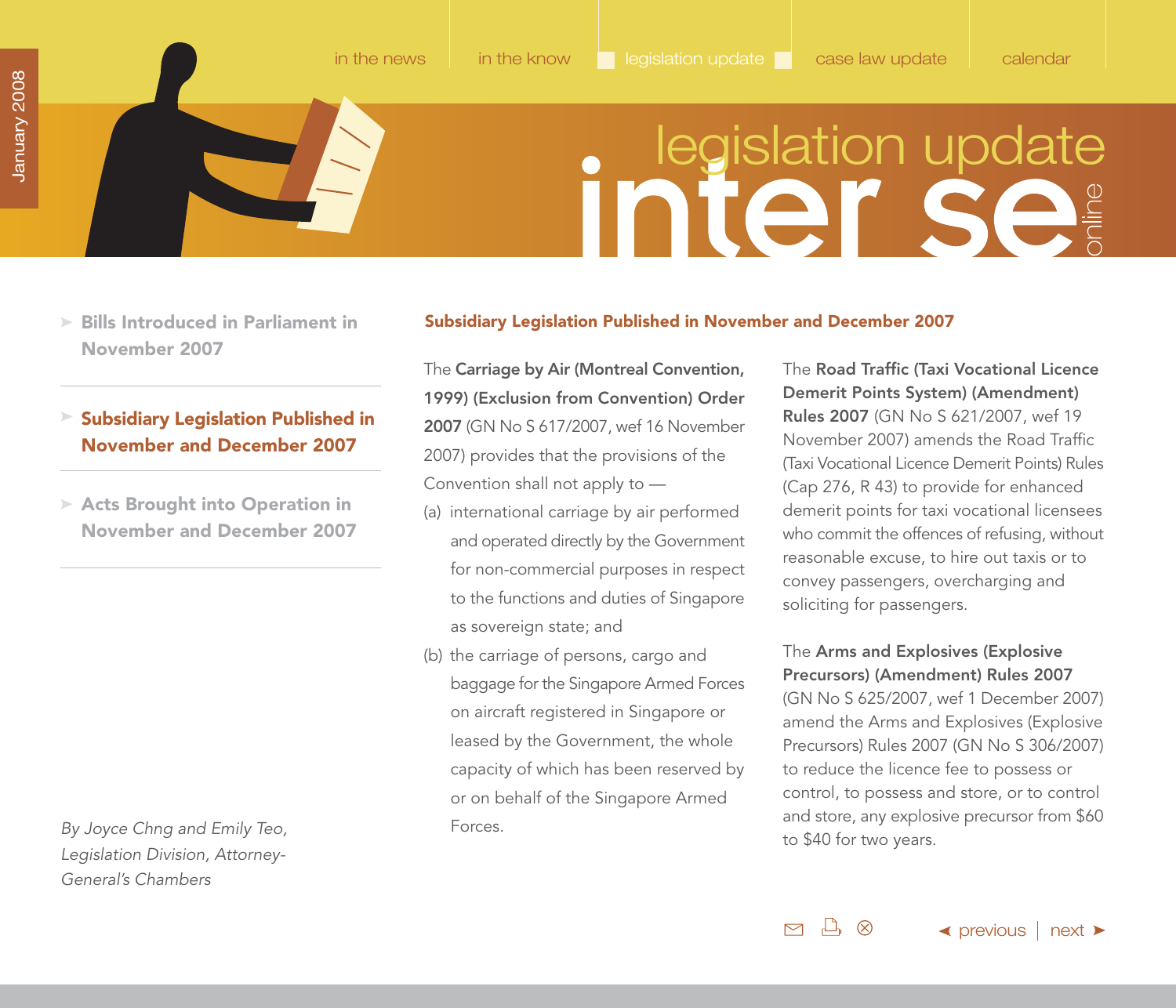- <span id="page-29-0"></span>**[Bills Introduced in Parliament in](#page-23-0) November 2007**
- **Subsidiary Legislation Published in November and December 2007**
- **Acts Brought into Operation in [November and December 2007](#page-30-0)**

The **Immigration (Multiple Journey Visit Pass Holders – Exemption) Order 2007** (GN No S 626/2007, wef 20 November 2007) provides that subject to certain conditions, a non-citizen who is issued with a multiple journey visit pass under reg 12 of the Immigration Regulations (Cap 133, Rg 1) entitling him to enter Singapore and remain temporarily therein on more than one occasion shall, for the duration of the validity of the pass, be exempt from the disembarkation card and embarkation card requirements in s 6(2) of the Immigration Act (Cap 133) and reg 19 of the Immigration Regulations.

The **Constitution of the Republic of Singapore (Responsibility of the Minister for Finance) Notification 2007** (GN No S 659/2007, wef 1 December 2007) provides that the Prime Minister has directed that Mr Tharman Shanmugaratnam, Minister for Education, shall, with effect from 1 December 2007, be charged with the responsibility for the departments and subjects set out in the Schedule to the Notification and that he shall also be designated the Minister for Finance.

By Joyce Chng and Emily Teo, Legislation Division, Attorney-General's Chambers

> $\Box$   $\otimes$  $\triangleright$

 $\blacktriangleleft$  [previous](#page-28-0)  $\mid$  [next](#page-30-0)  $\blacktriangleright$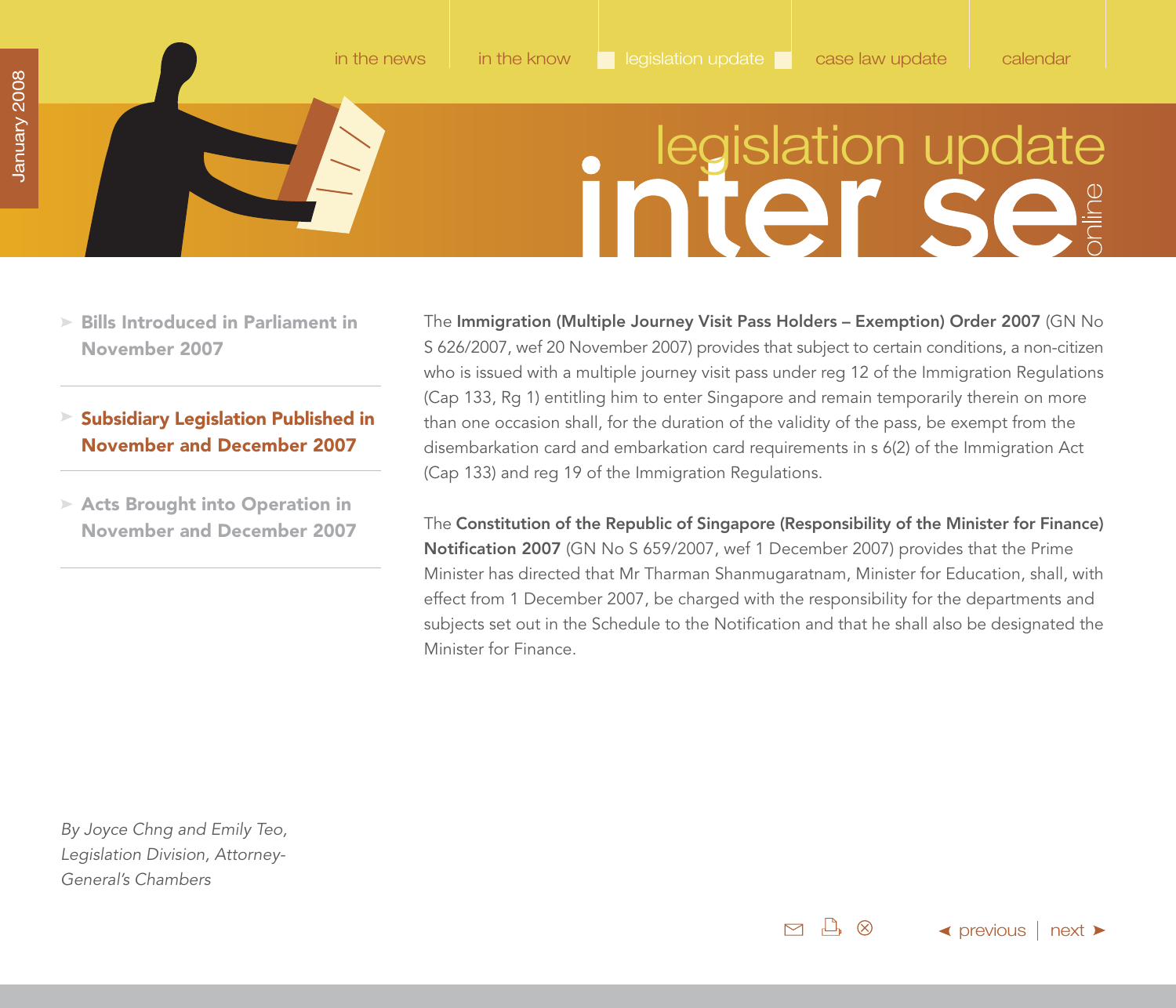- <span id="page-30-0"></span>**[Bills Introduced in Parliament in](#page-23-0) November 2007**
- **[Subsidiary Legislation Published in](#page-28-0) November and December 2007**
- **Acts Brought into Operation in November and December 2007**

### **Acts Brought into Operation in November and December 2007**

**Carriage by Air (Montreal Convention, 1999) Act 2007** (Act 41 of 2007) (wef 16 November 2007 by GN No S 616/2007)

**Secondhand Goods Dealers Act 2007** (Act 4 of 2007) (wef 1 December 2007 by GN No S 550/2007)

**Passports Act 2007** (Act 33 of 2007) (wef 1 December 2007 by GN No S 650/2007)

**Income Tax (Amendment No 2) Act 2007** (Act 53 of 2007) (Sections 2, 3(a) and (b), 6(c) and (f), 17, 20(b), 25(i), 30, 31(b), 35(b) and 42(a), (b), (e), (f), (h) and (j) to (n) wef 6 December 2007)

By Joyce Chng and Emily Teo, Legislation Division, Attorney-General's Chambers

> $\mathcal{L}^{\bullet}$   $\otimes$  $\triangleright$

 $\blacktriangleleft$  [previous](#page-29-0)  $\mid$  [next](#page-31-0)  $\blacktriangleright$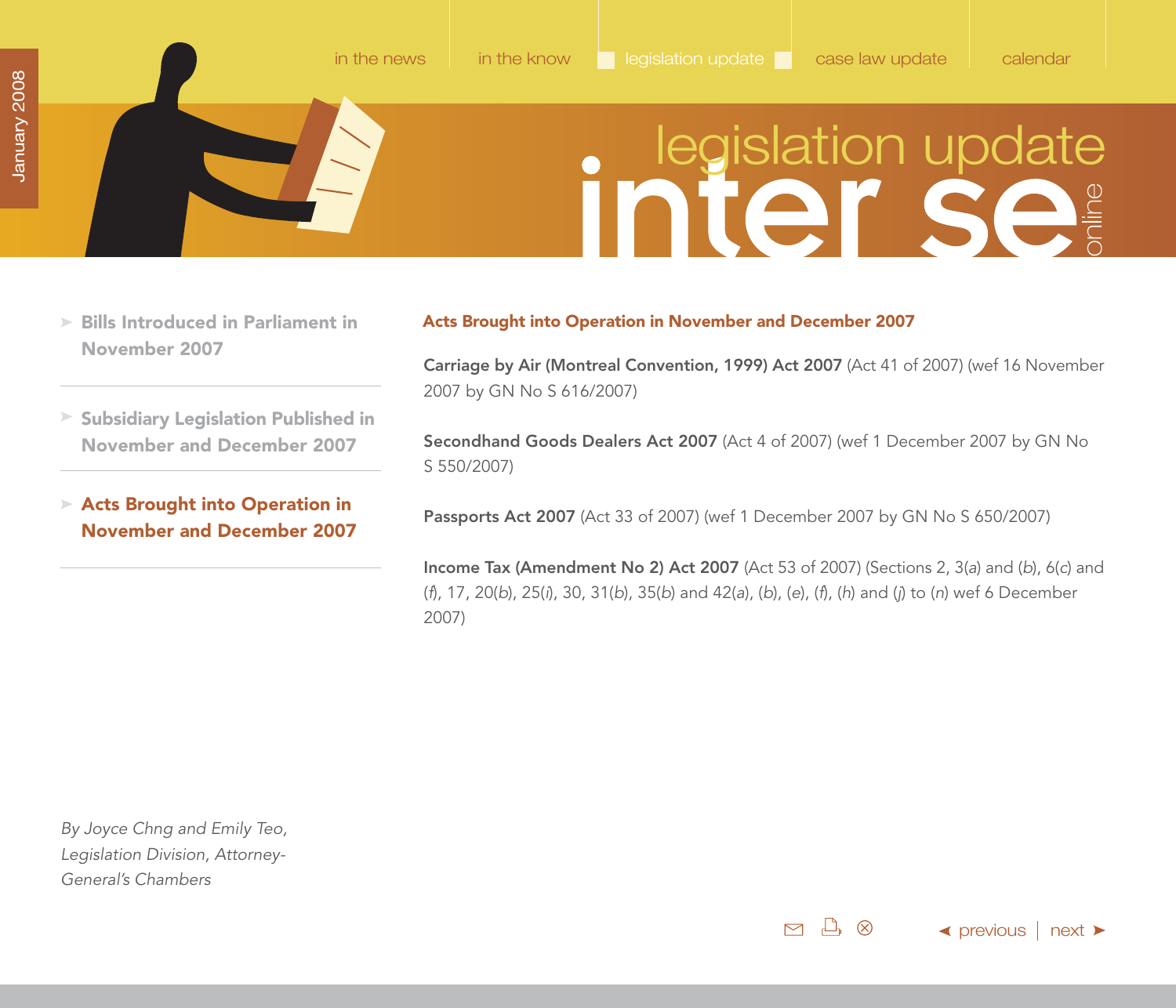### case law update

### <span id="page-31-0"></span>**Administrative Law**

- **Arbitration**
- **[Banking](#page-32-0)**
- **[Civil Procedure](#page-32-0)**
- **[Companies](#page-33-0)**
- **[Contract](#page-33-0)**
- **[Courts and Jurisdiction](#page-34-0)**
- **[Criminal Law](#page-34-0)**
- **[Criminal Procedure and](#page-34-0) Sentencing**
- **[Damages](#page-35-0)**
- **[Employment Law](#page-36-0)**
- **[Equity](#page-36-0)**
- **[Family Law](#page-37-0)**
- **[Insolvency Law](#page-37-0)**
- **[Land](#page-38-0)**
- **[Tort](#page-40-0)**
- **[Words and Phrases](#page-40-0)**

### **Administrative Law**

Administrative detention — Judicial review of procedure — Detention order under s 30 of Criminal Law (Temporary) Provisions Act (Cap 67) — Whether there should be judicial review of the Minister's decision on the grounds of illegality, procedural impropriety and irrationality

### Re Wong Sin Yee [2007] SGHC 147

Disciplinary tribunals — Plaintiff falsely declaring spouse in club membership application form — Whether tribunal adopted correct definition of "spouse" — Whether tribunal acted ultra vires the club rules — Whether plaintiff given fair chance to be heard — Whether proceedings time barred

Kay Swee Pin v Singapore Island Country Club [2007] SGHC 166

Judicial review — Ambit — Court's role only to examine correctness of decision-making process

### Kay Swee Pin v Singapore Island Country Club [2007] SGHC 166

### **Arbitration**

 $\Box$ 

 $\triangleright$ 

Award — Recourse against award — Appeal under Arbitration Act — High Court refusing leave to appeal to Court of Appeal — Whether Court of Appeal can grant leave to appeal — Sections 49(7), 49(11) and 52(3) Arbitration Act (Cap 10, 2002 Rev Ed)

### Ng Chin Siau and others v How Kim Chuan [2007] SGCA 46

Award — Recourse against award — Residual jurisdiction of Court of Appeal — When it can be invoked — How it should be applied

### Ng Chin Siau and others v How Kim Chuan [2007] SGCA 46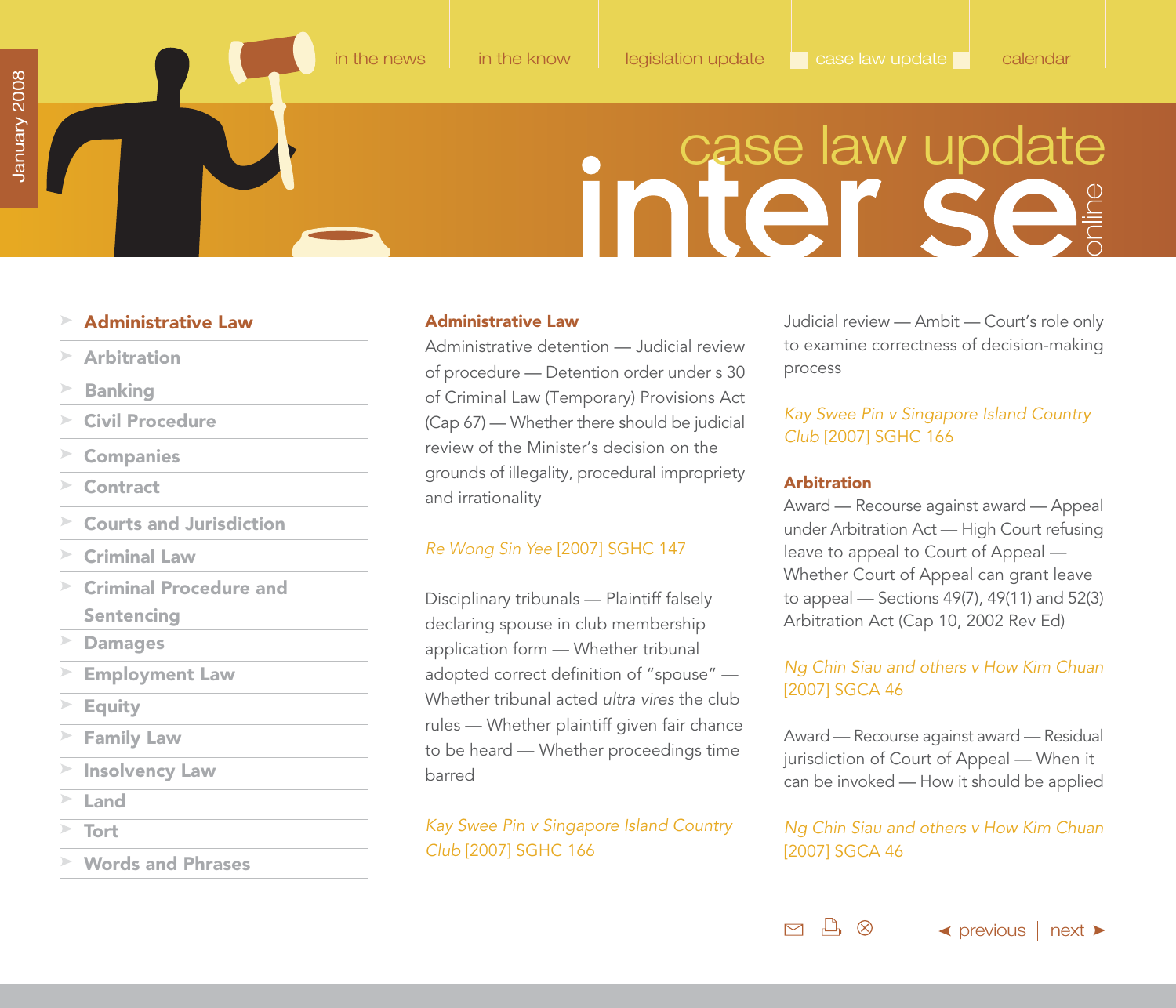# inter se<sup>s</sup>

- <span id="page-32-0"></span>**[Administrative Law](#page-31-0)**
- **[Arbitration](#page-31-0)**
- **Banking**
- **Civil Procedure**
- **[Companies](#page-33-0)**
- **[Contract](#page-33-0)**
- **[Courts and Jurisdiction](#page-34-0)**
- **[Criminal Law](#page-34-0)**
- $\geq$ **[Criminal Procedure and](#page-34-0) Sentencing**
- **[Damages](#page-35-0)**
- **[Employment Law](#page-36-0)**
- **[Equity](#page-36-0)**
- **[Family Law](#page-37-0)**
- **[Insolvency Law](#page-37-0)**
- **[Land](#page-38-0)**
- **[Tort](#page-40-0)**
- **[Words and Phrases](#page-40-0)**

### **Banking**

Breach of fiduciary duties — Customer of bank's private banking division — Customer of bank executing charge over account to secure son-in-law's liabilities — Whether fiduciary relationship existed between bank and customer

### Susilawati v American Express Bank Ltd [2007] SGHC 179

Secrecy — Customer of bank executing charge over account to secure son-in-law's liabilities — When a bank can disclose information to a guarantor or intending guarantor about debtor's liabilities

### Susilawati v American Express Bank Ltd [2007] SGHC 179

### **Civil Procedure**

Appeals — Leave — Leave to appeal to the Court of Appeal — Whether there should

be leave to appeal against order refusing leave to appeal

### Blenwell Agencies Pte Ltd v Tan Lee King [2007] SGHC 181

Costs — Whether standard or indemnity costs should be awarded for winning party whose conduct was not blameless

### Susilawati v American Express Bank Ltd [2007] SGHC 179

Interim orders — Security for costs — Whether filing of defence crucial to assessment of merits of plaintiff's case — Whether reason to believe plaintiff unable to pay costs if defence successful — Whether defendant's application oppressive — Whether any admission to plaintiff's claim made by defendant — Section 388 Companies Act (Cap 50)

Fibresteel Industries Pte Ltd v Radovic Dragoslav [2007] SGHC 157

凸 ♡

 $\triangleright$ 

 $\blacktriangle$  [previous](#page-31-0) | [next](#page-33-0)  $\blacktriangleright$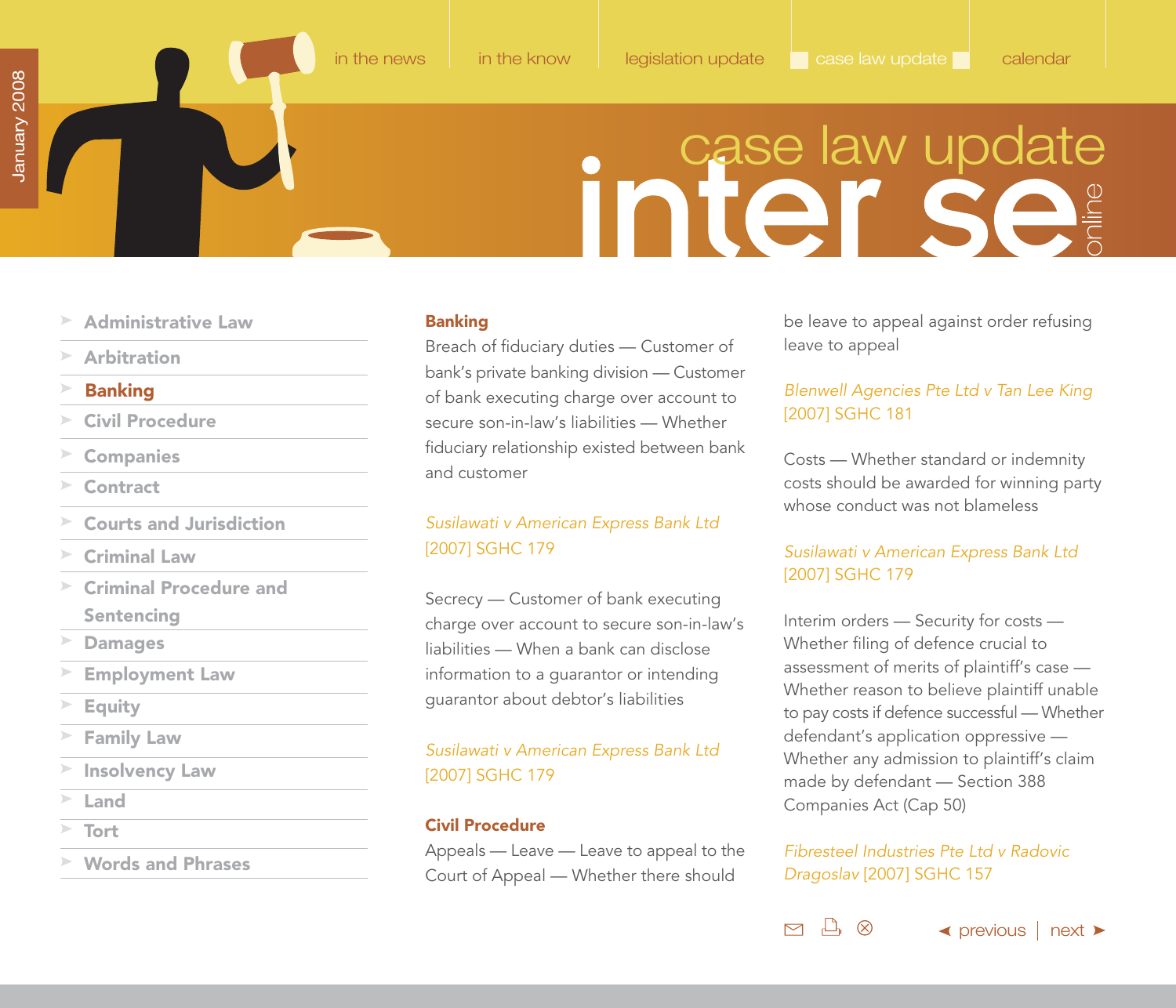# inter se

- <span id="page-33-0"></span>**[Administrative Law](#page-31-0)**
- **[Arbitration](#page-31-0)**
- **[Banking](#page-32-0)**
- **[Civil Procedure](#page-32-0)**
- **Companies**
- **Contract**
- **[Courts and Jurisdiction](#page-34-0)**
- **[Criminal Law](#page-34-0)**
- **[Criminal Procedure and](#page-34-0) Sentencing**
- **[Damages](#page-35-0)**
- **[Employment Law](#page-36-0)**
- **[Equity](#page-36-0)**
- **[Family Law](#page-37-0)**
- **[Insolvency Law](#page-37-0)**
- **[Land](#page-38-0)**
- **[Tort](#page-40-0)**
- **[Words and Phrases](#page-40-0)**

### **Companies**

Directors — Liabilities — Former director of company diverting business to competing company — Whether former director in breach of fiduciary duty — Whether competing company liable as accessory

Viking Airtech Pte Ltd v Foo Teow Keng and another [2007] SGHC 176

### **Contract**

Contractual terms — Conditions — The Singapore Law Society's Conditions of Sale 1999 — Condition 29 — Whether Condition 29.8(c)(ii) operated to cause the contract for sale and purchase to cease to have effect upon the failure to make the date of completion set by a notice to complete

Lim Ah Laik and another v Surender Singh and another [2007] SGHC 144

Contractual terms — Conditions — Whether full assignment and transfer of legal and

beneficial title a condition precedent to payment of balance purchase price

### Metro Alliance Holdings & Equities Corp v WestLB AG [2007] SGHC 175

Discharge — Breach — Whether failure to pay balance purchase price discharges contract and results in forfeiture of deposit

### Metro Alliance Holdings & Equities Corp v WestLB AG [2007] SGHC 175

Formalities — Whether contract for sale of land fulfilled — Whether the property, price and parties were known — Section 6(d) Civil Law Act (Cap 43, 1999 Rev Ed)

### Reindeer Developments Inc v Mindpower Innovations Pte Ltd [2007] SGHC 170

Formation — Acceptance — Signed option to purchase not executed but offer price and tendering of option money accepted

 $\Box$   $\otimes$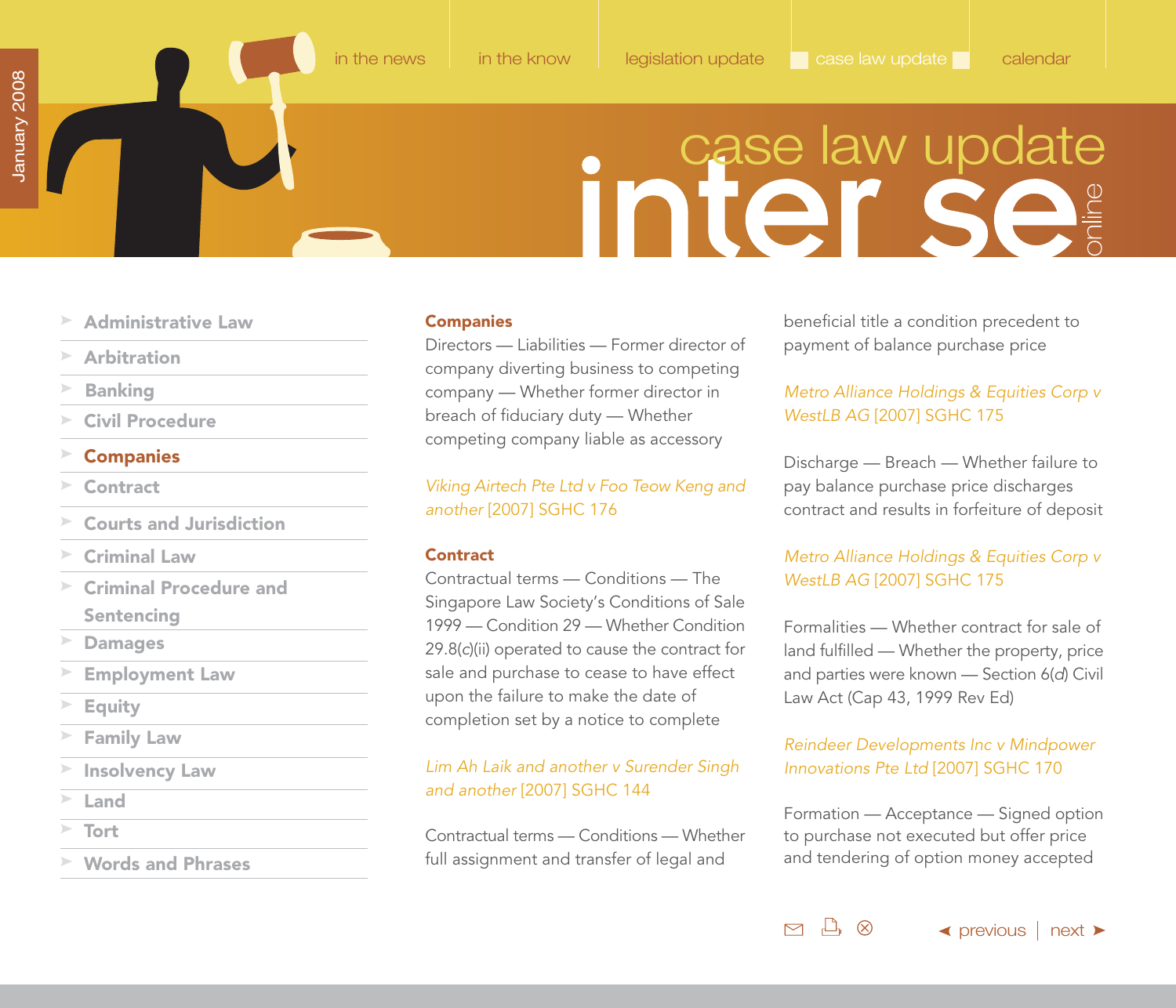### **Initer Se**

- <span id="page-34-0"></span>**[Administrative Law](#page-31-0)**
- **[Arbitration](#page-31-0)**
- **[Banking](#page-32-0)**
- **[Civil Procedure](#page-32-0)**
- **[Companies](#page-33-0)**
- **[Contract](#page-33-0)**
- **Courts and Jurisdiction**
- **Criminal Law**
- **Criminal Procedure and Sentencing**
- **[Damages](#page-35-0)**
- **[Employment Law](#page-36-0)**
- **[Equity](#page-36-0)**
- **[Family Law](#page-37-0)**
- **[Insolvency Law](#page-37-0)**
- **[Land](#page-38-0)**
- **[Tort](#page-40-0)**
- **[Words and Phrases](#page-40-0)**

by vendor's agent — Whether contract came into being

### Reindeer Developments Inc v Mindpower Innovations Pte Ltd [2007] SGHC 170

Undue influence — Customer of bank executing charge over account to secure son-in-law's liabilities — Whether presumption of undue influence

### Susilawati v American Express Bank Ltd [2007] SGHC 179

### **Courts and Jurisdiction**

Appeals — Leave — Leave to appeal to the Court of Appeal — Finality in matters to prevent excessive litigation

### Blenwell Agencies Pte Ltd v Tan Lee King [2007] SGHC 181

### **Criminal Law**

Statutory offences — Misuse of Drugs Act — Illegally importing controlled drug —

Possession of diamorphine — Defence arguing accused knew he was carrying controlled drugs but did not know drugs consisted of heroin — Nature of knowledge required under s 18(2) Misuse of Drugs Act — Whether necessary that accused knew precise nature of controlled drugs he was found in possession of — Whether knowledge encompassed constructive knowledge and wilful blindness — Section 18(2) Misuse of Drugs Act (Cap 185, 2001 Rev Ed)

### Tan Kiam Peng v Public Prosecutor [2007] SGCA 38

### **Criminal Procedure and Sentencing**

Sentencing — Principles — Accused committed gang robbery, voluntarily caused hurt and raped three victims — Whether any mitigating factors could be taken into account in sentencing

Public Prosecutor v Mohamed Fadzli bin Abdul Rahim [2007] SGHC 177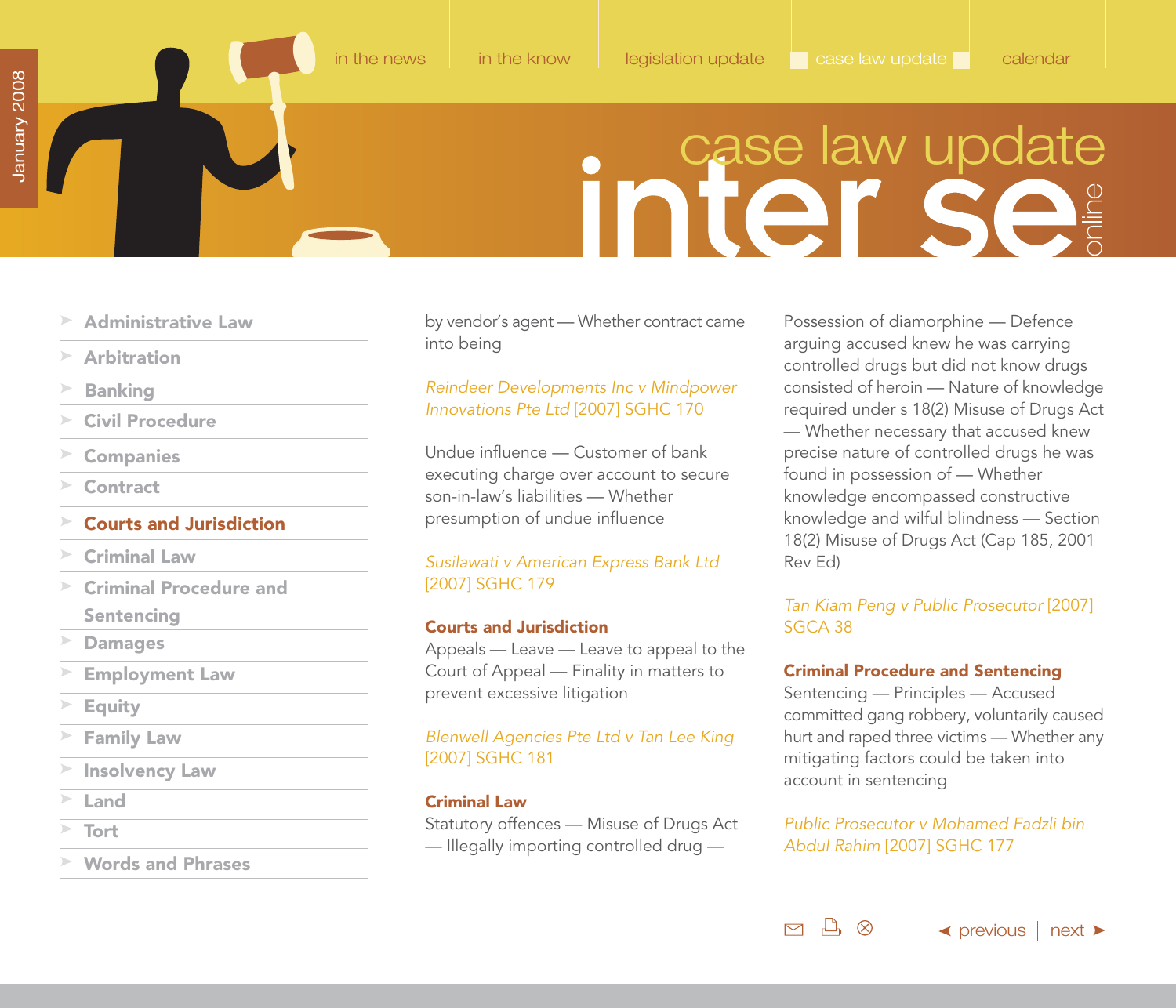### inter se

- <span id="page-35-0"></span>**[Administrative Law](#page-31-0)**
- **[Arbitration](#page-31-0)**
- **[Banking](#page-32-0)**
- **[Civil Procedure](#page-32-0)**
- **[Companies](#page-33-0)**
- **[Contract](#page-33-0)**
- **[Courts and Jurisdiction](#page-34-0)**
- **[Criminal Law](#page-34-0)**
- $\geq$ **[Criminal Procedure and](#page-34-0) Sentencing**
- **Damages**
- **[Employment Law](#page-36-0)**
- **[Equity](#page-36-0)**
- **[Family Law](#page-37-0)**
- **[Insolvency Law](#page-37-0)**
- **[Land](#page-38-0)**
- 
- **[Words and Phrases](#page-40-0)**

Sentencing — Principles — All six accused pleaded guilty to the joint charge under s 304(a) read with s 149 of the Penal Code (Cap 224, 1985 Rev Ed) — Whether there should be parity in sentencing between cases of broadly similar facts

### Public Prosecutor v Norezam Bin Mohsin and others [2007] SGHC 180

Sentencing — Principles — Benchmark sentences — Whether plea of guilt entitled offender to discount in sentence — One transaction and totality principle — Section 18 Criminal Procedure Code (Cap 68, 1985 Rev Ed)

### Public Prosecutor v Mohamed Fadzli bin Abdul Rahim [2007] SGHC 177

Sentencing — Principles — Theft committed by CISCO police officer — Whether weight should be accorded to the fact that accused interest on damages awarded — Interest on damages awarded — Interest on damages awarded — Interest

committed the offence while in uniform and carrying a lethal weapon

### Public Prosecutor v Loqmanul Hakim bin Buang [2007] SGHC 159

Sentencing — Principles — Whether principle of specific deterrence relevant in sentencing — Relevance of general deterrence

### Public Prosecutor v Loqmanul Hakim bin Buang [2007] SGHC 159

Sentencing — Retribution in sentencing — Rationale for imposing a more severe sentence for offence committed whilst on bail

### Public Prosecutor v Loqmanul Hakim bin Buang [2007] SGHC 159

### **Damages**

 $\mathcal{L}$   $\otimes$ 

 $\triangleright$ 

Assessment — Interest — Cut-off date for

 $\blacktriangle$  [previous](#page-34-0) | [next](#page-36-0)  $\blacktriangleright$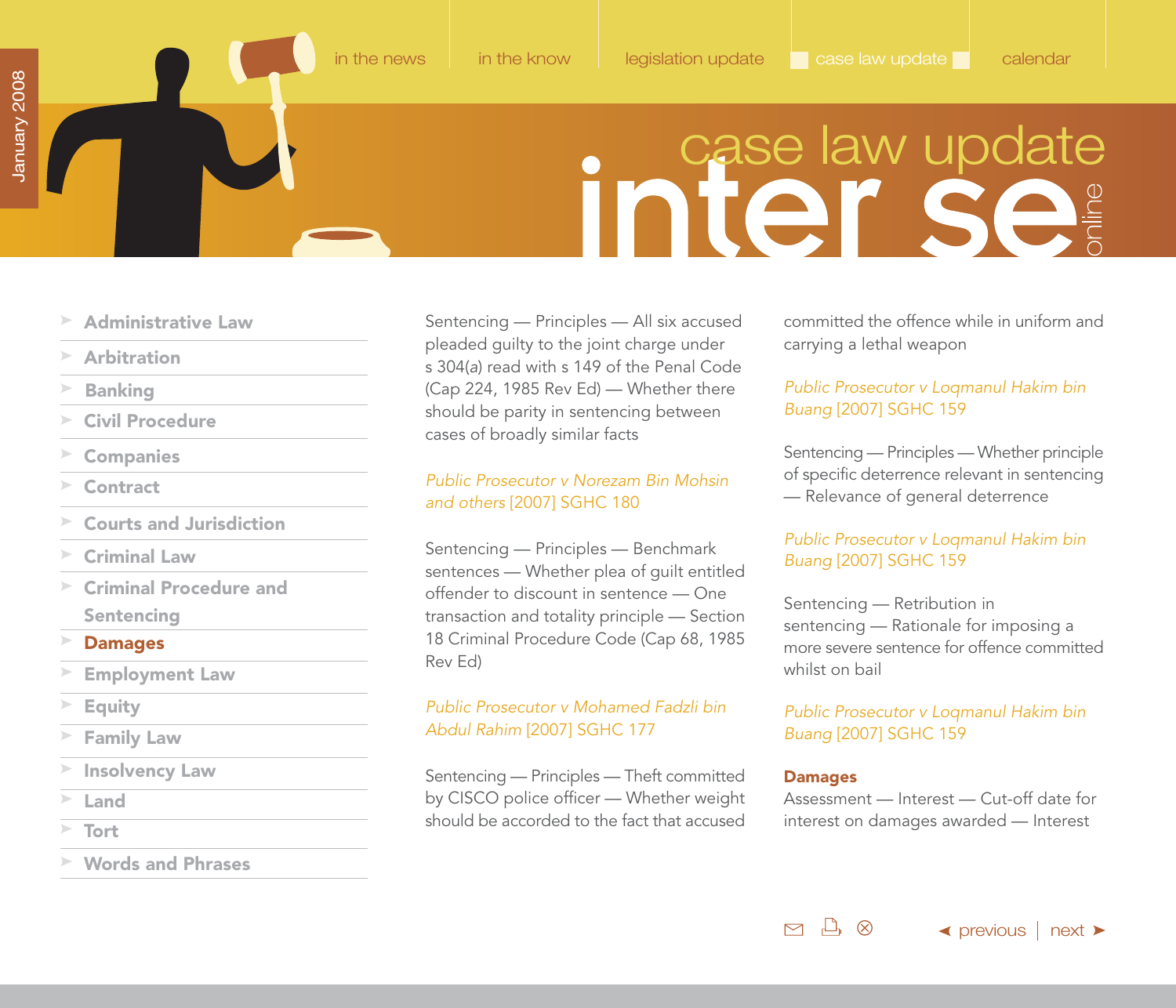### **Initer Sear**

- <span id="page-36-0"></span>**[Administrative Law](#page-31-0)**
- **[Arbitration](#page-31-0)**
- **[Banking](#page-32-0)**
- **[Civil Procedure](#page-32-0)**
- **[Companies](#page-33-0)**
- **[Contract](#page-33-0)**
- **[Courts and Jurisdiction](#page-34-0)**
- **[Criminal Law](#page-34-0)**
- **[Criminal Procedure and](#page-34-0) Sentencing**
- **[Damages](#page-35-0)**
- **Employment Law**
- **Equity**
- **[Family Law](#page-37-0)**
- **[Insolvency Law](#page-37-0)**
- **[Land](#page-38-0)**
- **[Tort](#page-40-0)**
- **[Words and Phrases](#page-40-0)**

awarded for damages for pain and suffering and loss of amenities — Interest awarded damages for loss of earning capacity — Supreme Court Practice Direction No 1 of 2007

### Tan Siew Bin Ronnie v Chin Wee Keong [2007] SGHC 168

Assessment — Whiplash injury — Assessment of damages for pain and suffering and loss of amenities — Assessment of damages for loss of earning capacity — Approach to assessment

### Tan Siew Bin Ronnie v Chin Wee Keong [2007] SGHC 168

### **Employment Law**

Commissioner for Labour — Jurisdiction — Whether Commission of Labour has power to inquire into complaint of non-workmen employees receiving a salary exceeding

\$1,600 — Section 115 Employment Act (Cap 91, 1996 Rev Ed)

### Brightway Petrochemical Group Singapore Pte Ltd v Ang Lily [2007] SGHC 154

Contract of service — Termination without notice — Whether respondent an employee as defined in the Employment Act — Whether notice period during probation same as that after confirmation

### Brightway Petrochemical Group Singapore Pte Ltd v Ang Lily [2007] SGHC 154

### **Equity**

凸 ♡

 $\triangleright$ 

Maxims — He who comes into equity must come with clean hands — Whether vendor who reneged on agreement to sell the property at the offer price (because a higher price could be obtained elsewhere) came to the court with clean hands

### Reindeer Developments Inc v Mindpower Innovations Pte Ltd [2007] SGHC 170

 $\blacktriangleleft$  [previous](#page-35-0)  $\mid$  [next](#page-37-0)  $\blacktriangleright$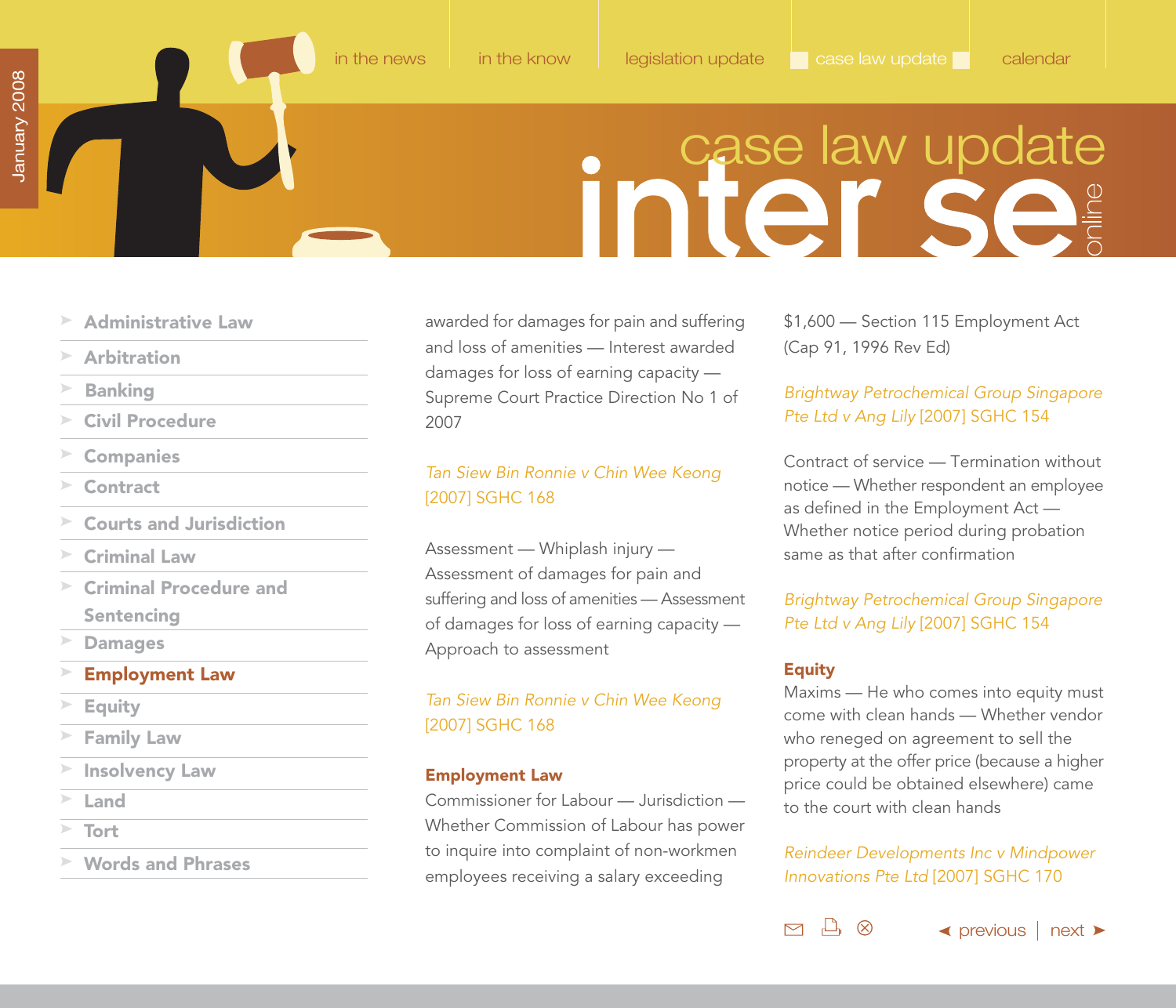### case law update

- <span id="page-37-0"></span>**[Administrative Law](#page-31-0)**
- **[Arbitration](#page-31-0)**
- **[Banking](#page-32-0)**
- **[Civil Procedure](#page-32-0)**
- **[Companies](#page-33-0)**
- **[Contract](#page-33-0)**
- **[Courts and Jurisdiction](#page-34-0)**
- **[Criminal Law](#page-34-0)**
- $\geq$ **[Criminal Procedure and](#page-34-0) Sentencing**
- **[Damages](#page-35-0)**
- **[Employment Law](#page-36-0)**
- **[Equity](#page-36-0)**
- **Family Law**
- **Insolvency Law**
- **[Land](#page-38-0)**
- **[Tort](#page-40-0)**
- **[Words and Phrases](#page-40-0)**

Relief — Against forfeiture — Whether equitable relief can be granted to contracts unconnected with any interests in land — Whether forfeiture of deposit would be unconscionable

### Metro Alliance Holdings & Equities Corp v WestLB AG [2007] SGHC 175

### **Family Law**

Custody — Access — Order for supervised access made after interview with children

### VB v VC [2007] SGHC 186

Maintenance — Child — Maintenance of children to be paid out of lump sum granted to petitioner in addition to nominal sum — Broad discretion of court as to how payment of maintenance to be effected in order to best address children's needs

### VB v VC [2007] SGHC 186

Maintenance — Wife — Lump sum maintenance

### VB v VC [2007] SGHC 186

Matrimonial assets — Division — Consideration given to direct and indirect contributions — Whether practical to undertake detailed examination of parties' accounts

### VB v VC [2007] SGHC 186

### **Insolvency Law**

 $\Box$ 

⊗

 $\triangleright$ 

Bankruptcy — Offences — Leaving the jurisdiction without prior permission of the Official Assignee — Whether there is a compulsory custodial sentence on bankrupts who contravene travel restrictions — Whether the fact that the offender was already a discharged bankrupt when proceedings were commenced against him warrants a departure from the normal sentencing tariff — Sections 131(1)(b) and 131(2) Bankruptcy Act (Cap 20, 2000 Rev Ed)

### Ganesh s/o M Sinnathamby v Public Prosecutor [2007] SGHC 189

 $\blacktriangle$  [previous](#page-36-0) | [next](#page-38-0)  $\blacktriangleright$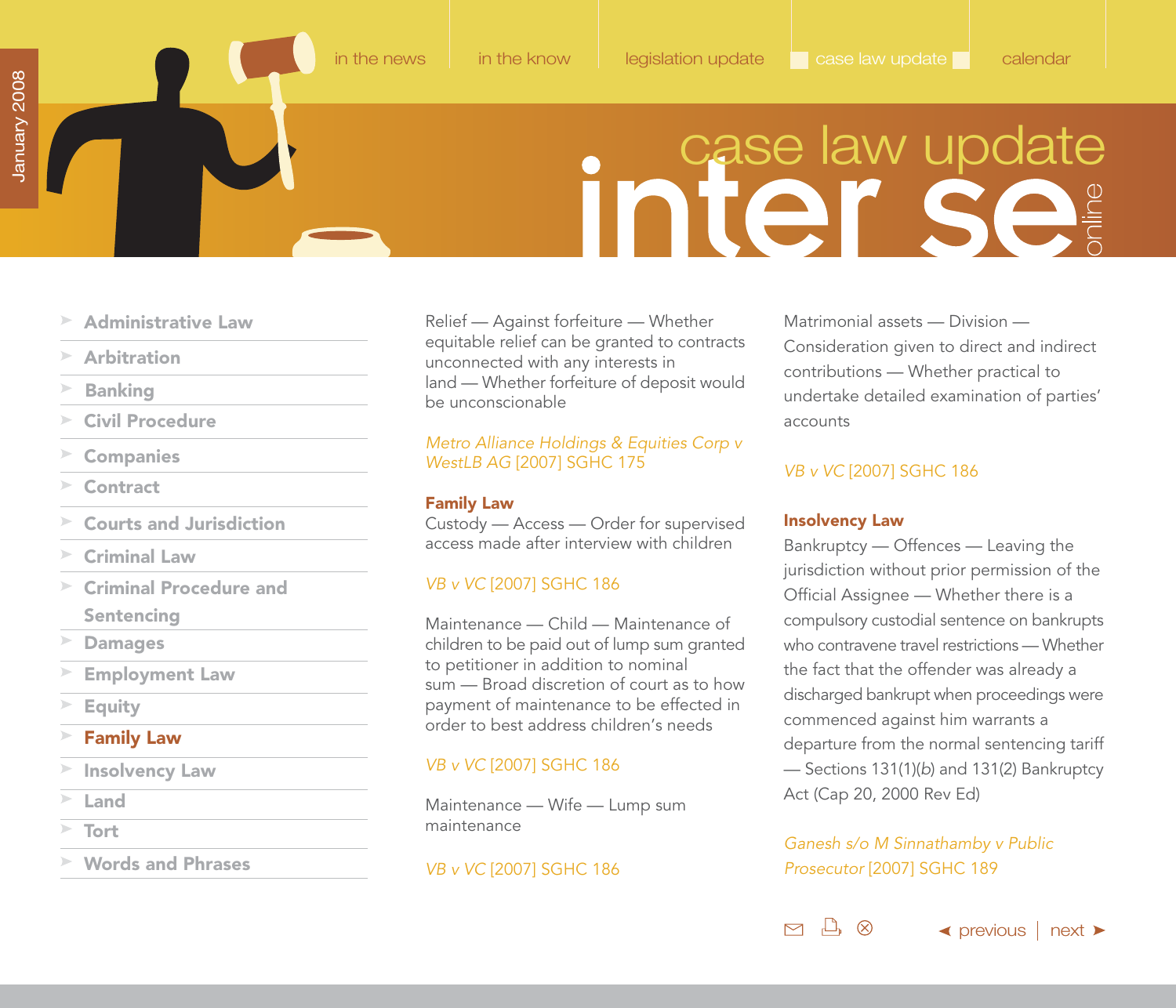### **Inited Set**

- <span id="page-38-0"></span>**[Administrative Law](#page-31-0)**
- **[Arbitration](#page-31-0)**
- **[Banking](#page-32-0)**
- **[Civil Procedure](#page-32-0)**
- **[Companies](#page-33-0)**
- **[Contract](#page-33-0)**
- **[Courts and Jurisdiction](#page-34-0)**
- **[Criminal Law](#page-34-0)**
- $\geq$ **[Criminal Procedure and](#page-34-0) Sentencing**
- **[Damages](#page-35-0)**
- **[Employment Law](#page-36-0)**
- **[Equity](#page-36-0)**
- **[Family Law](#page-37-0)**
- **[Insolvency Law](#page-37-0)**
- **Land**
- **[Tort](#page-40-0)**
- **[Words and Phrases](#page-40-0)**

### **Land**

Caveat — Wrongful lodgment — Whether option holder may create caveat-able interest in land — Whether valid and binding contract for sale of land vests in the purchaser an equitable interest in land that will support a caveat — Section 115(1) Land Titles Act (Cap 157, 2004 Rev Ed)

### Reindeer Developments Inc v Mindpower Innovations Pte Ltd [2007] SGHC 170

Caveats — Wrongful lodgment — Whether right of first refusal is caveat-able interest — Whether right of first refusal existing when caveat lodged — Whether right of first refusal created by company's first resolution extinguished by company's second resolution — Section 115 Land Titles Act (Cap 157, 2004 Rev Ed)

Ong Chay Tong & Sons (Pte) Ltd v Ong Hoo Eng and another [2007] SGHC 182

Sale of land — Completion — Contract — Whether specific performance of the Option to Purchase should be ordered — Whether specific performance of the contract for sale and purchase should be ordered

### Lim Ah Laik and another v Surender Singh and another [2007] SGHC 144

Sale of land — Conditions of sale — The Singapore Law Society's Conditions of Sale 1999 — Condition 29 — Whether Condition 29.8(c)(ii) operated to cause the contract for sale and purchase to cease to have effect upon the failure to make the date of completion set by a notice to complete

### Lim Ah Laik and another v Surender Singh and another [2007] SGHC 144

Strata titles — Collective sales — Contract to purchase property — How stamp duty to be assessed on properties acquired via

 $\mathbb{L}$   $\otimes$ 

 $\triangleright$ 

 $\blacktriangle$  [previous](#page-37-0) | [next](#page-39-0)  $\blacktriangleright$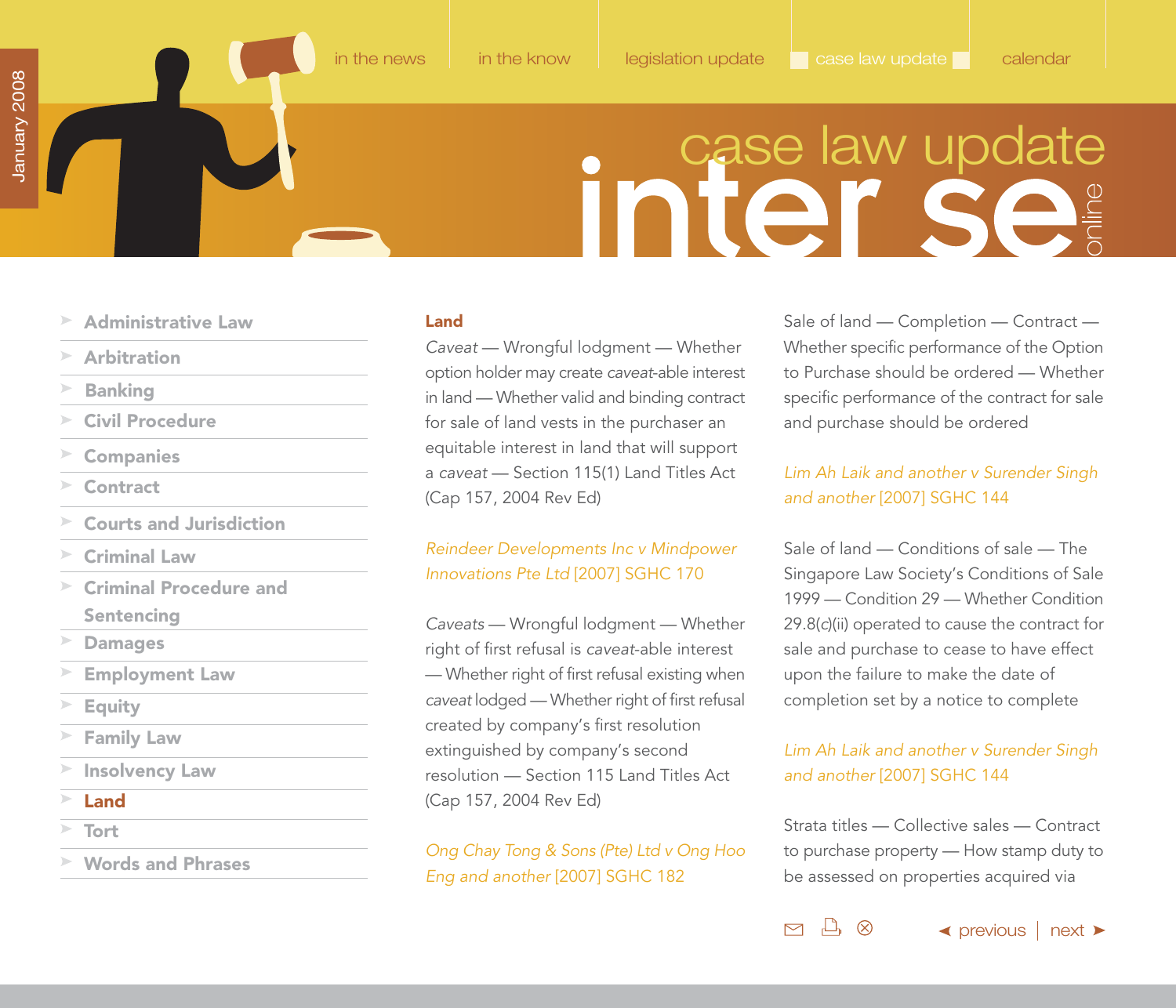### **Initer Sear**

- <span id="page-39-0"></span>**[Administrative Law](#page-31-0)**
- **[Arbitration](#page-31-0)**
- **[Banking](#page-32-0)**
- **[Civil Procedure](#page-32-0)**
- **[Companies](#page-33-0)**
- **[Contract](#page-33-0)**
- **[Courts and Jurisdiction](#page-34-0)**
- **[Criminal Law](#page-34-0)**
- $\geq$ **[Criminal Procedure and](#page-34-0) Sentencing**
- **[Damages](#page-35-0)**
- **[Employment Law](#page-36-0)**
- **[Equity](#page-36-0)**
- **[Family Law](#page-37-0)**
- **[Insolvency Law](#page-37-0)**
- **Land**
- **[Tort](#page-40-0)**
- **[Words and Phrases](#page-40-0)**

en bloc sale — Whether contracts viewed separately for each unit sold or as a single contract for all units sold — Whether stamp duty payable on separate contracts — Section 33A Stamp Duties Act (Cap 312, 2006 Rev Ed)

### UOL Development (Novena) Pte Ltd v Commissioner of Stamp Duties [2007] SGHC 173

Strata titles — Collective sales — Whether missing pages in Collective Sale Agreement invalidated application — Section 84A Land Titles (Strata) Act (Cap 158, 1999 Rev Ed)

Siow Doreen and others v Lo Pui Sang and others (Horizon Partners Pte Ltd, first interveners and Reghenzani Claude Augustus and others, second interveners) [2007] SGHC 174

Strata titles — Strata Titles Board — Appeal to High Court on Board's decision — Whether Board in error of law — Whether Board had power to allow amendment to

application — Regulations 12, 13 Building Maintenance and Strata Management (Strata Titles Board) Regulations 2005

Siow Doreen and others v Lo Pui Sang and others (Horizon Partners Pte Ltd, first interveners and Reghenzani Claude Augustus and others, second interveners) [2007] SGHC 174

Strata titles — Strata Titles Board — Appeal to High Court on Board's decision — Whether Board in error of law — Whether law permitted Board to dismiss application on ground of defective application without hearing merits — Whether Board's existence extinguished by defective application — Section 84A Land Titles (Strata) Act (Cap 158, 1999 Rev Ed)

Siow Doreen and others v Lo Pui Sang and others (Horizon Partners Pte Ltd, first interveners and Reghenzani Claude Augustus and others, second interveners) [2007] SGHC 174

 $\Box$ 

(X)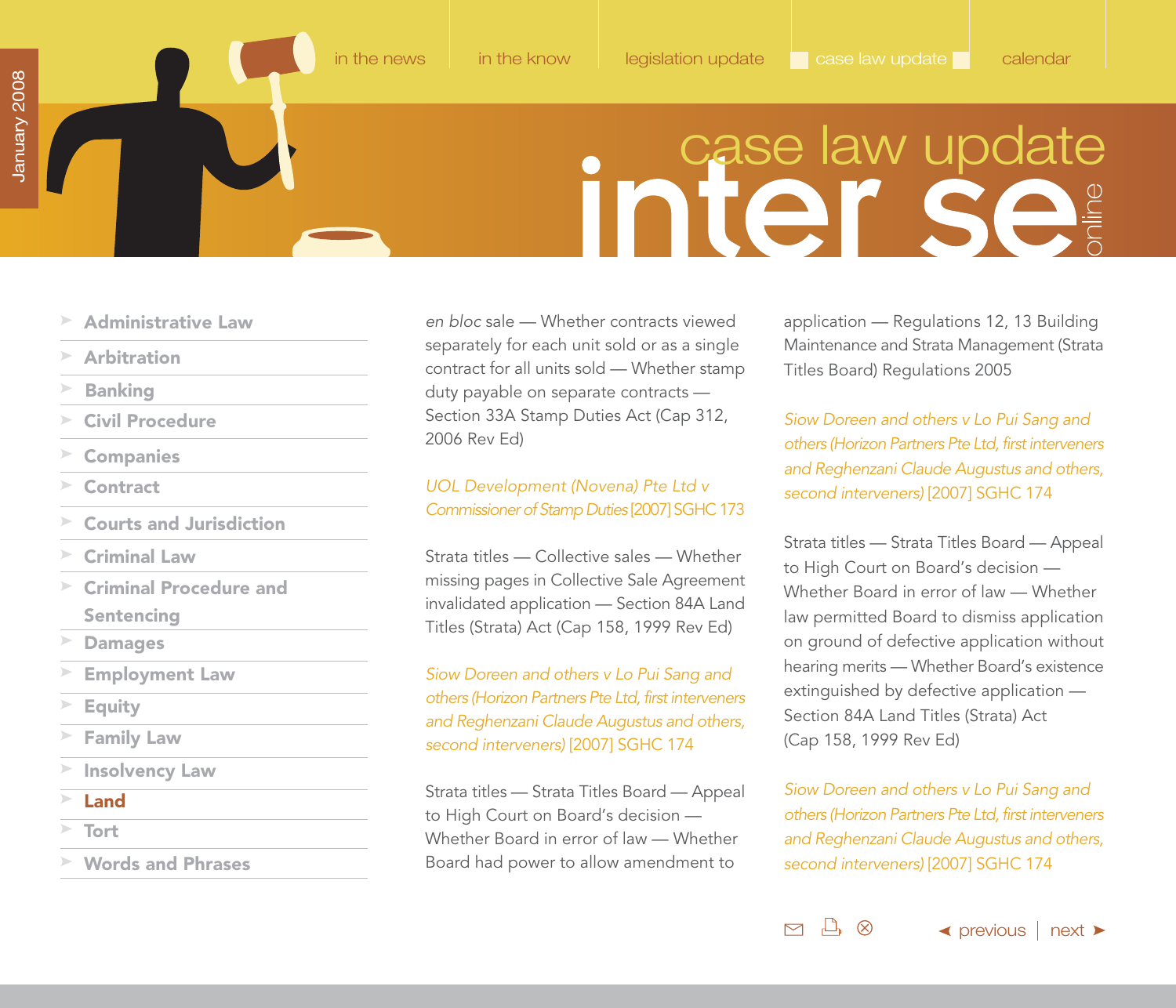# case law update

- <span id="page-40-0"></span>**[Administrative Law](#page-31-0)** ▶
- **[Arbitration](#page-31-0)**  $\geq$
- $\geq$ **[Banking](#page-32-0)**
- **[Civil Procedure](#page-32-0)**  $\gg$
- **[Companies](#page-33-0)**
- $\mathcal{L}^{\mathcal{L}}(\mathcal{C})=\mathcal{L}^{\mathcal{L}}(\mathcal{C})=\mathcal{L}^{\mathcal{L}}(\mathcal{C})=\mathcal{L}^{\mathcal{L}}(\mathcal{C})$ **[Contract](#page-33-0)**
- **[Courts and Jurisdiction](#page-34-0)** ъ
- **[Criminal Law](#page-34-0)**
- $\geq$ **[Criminal Procedure and](#page-34-0) Sentencing**
- $\geq$ **[Damages](#page-35-0)**
- **[Employment Law](#page-36-0)** ▶
- $\geq$ **[Equity](#page-36-0)**
- **[Family Law](#page-37-0)**  $\blacktriangleright$
- **[Insolvency Law](#page-37-0)**
- **[Land](#page-38-0)**
- $\geq$ **Tort**
- **Words and Phrases**

### **Tort**

Conversion — Former director of company taking over premises and equipment of company's overseas office on behalf of competing company — Whether former director and competing company liable for conversion

Viking Airtech Pte Ltd v Foo Teow Keng and another [2007] SGHC 176

[in the news](#page-1-0) [in the know](#page-13-0) [legislation update](#page-23-0) case law update [calendar](#page-41-0)

### **Words and Phrases**

"Appeal" — Section 49 Arbitration Act (Cap 10, 2002 Rev Ed)

Ng Chin Siau and others v How Kim Chuan [2007] SGCA 46



 $\blacktriangle$  [previous](#page-39-0) | [next](#page-41-0)  $\blacktriangleright$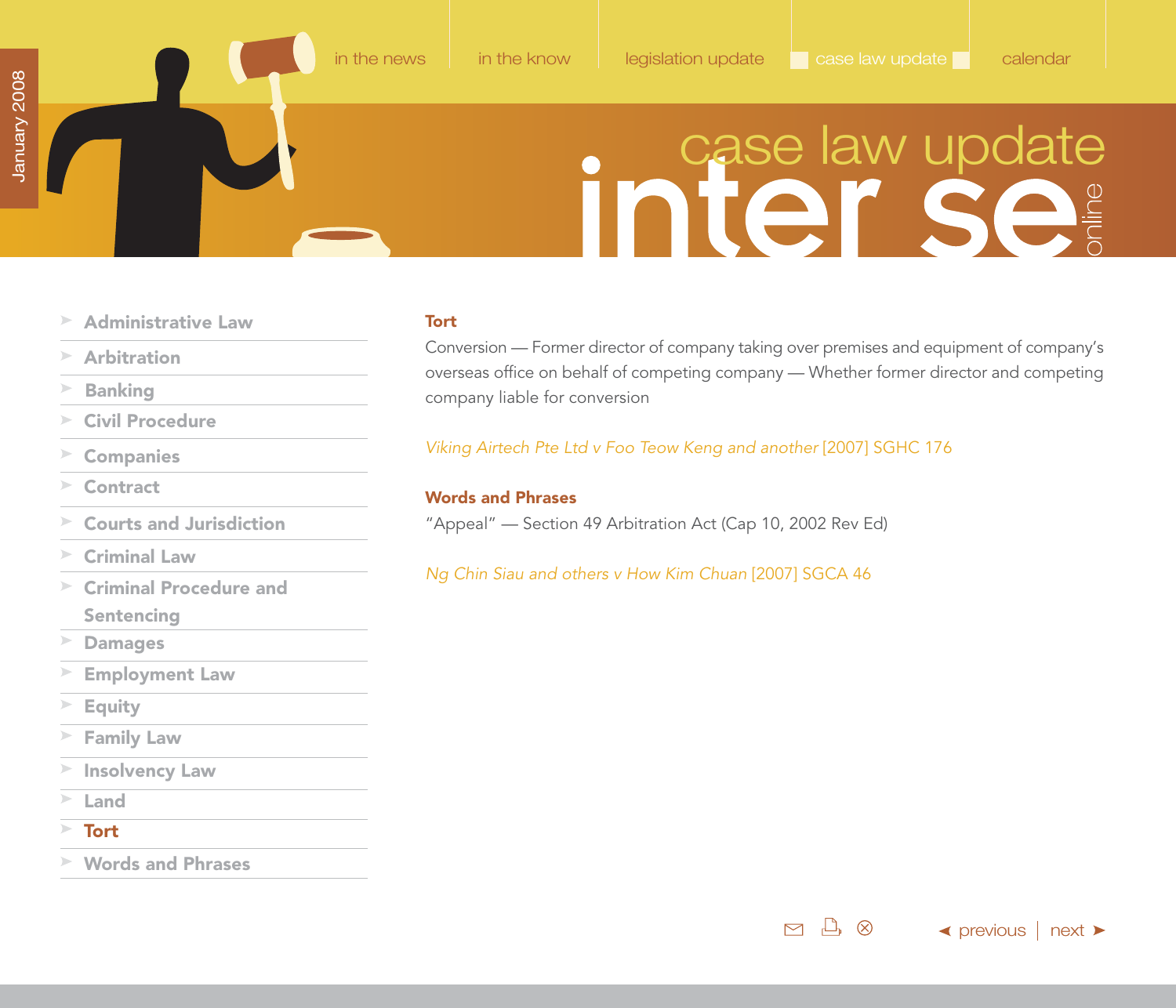### <span id="page-41-0"></span>January mon tue wed thur fri sat sun 1 2 3 4 5 6 17 /18 \19 110 111 112 13 14 15 16 17 18  $\overline{20}$ 27 21 22 23 124 25 26 28 29 30 [in the news](#page-1-0) [in the know](#page-13-0) [legislation update](#page-23-0) [case law update](#page-31-0) calendar inter Se

### **TRAININGS AND WORKSHOPS CALENDAR FROM JANUARY 2008**

| <b>DATE</b>                                                                      | <b>TOPIC</b>                               | <b>SPEAKER(S)/TRAINER(S)</b>               | <b>ORGANISER(S)</b> |
|----------------------------------------------------------------------------------|--------------------------------------------|--------------------------------------------|---------------------|
| 4 Jan (Fri)<br>1.30pm-5.30pm                                                     | Adobe 8.0                                  | NTUC Learning Hub                          | <b>LTC</b>          |
| 8, 9 Jan (Tue, Wed)<br>9.30am-12.30pm                                            | LawNet Portal Administrator                | Mr Clifford Leslie Nonis,<br>Crimson Logic | <b>LTC</b>          |
| 8, 9 Jan (Tue, Wed)<br>2.30pm-5.30pm                                             | LawNet2 Portal User                        | Mr Clifford Leslie Nonis,<br>Crimson Logic | <b>LTC</b>          |
| 14 Jan (Mon)<br>1.30pm-5.30p m                                                   | STARS e-Lodgement                          | Ms Serena Lim,<br><b>BiziBody</b>          | <b>LTC</b>          |
| 14, 15, 22, 24 Jan<br>(Mon, Tue, Tue, Thu)<br>9.30am-12.30pm Or<br>2.00pm-5.00pm | LawNet2 Due Diligence<br>Enhancement (1.1) | Mr Clifford Leslie Nonis,<br>Crimson Logic | ITC.                |
| 15 Jan (Tue)<br>9.00am-5.00pm                                                    | EFS ROC Phase 1 & 2                        | Mr Clifford Leslie Nonis,<br>Crimson Logic | <b>LTC</b>          |
| 17 Jan (Thu)<br>9.00am-12.00pm                                                   | EFS Phase 4B                               | Mr Clifford Leslie Nonis,<br>Crimson Logic | <b>LTC</b>          |

 $\Box \quad \Box \quad \otimes$ 

 $\leftrightarrow$  [previous](#page-40-0)  $\mid$  [next](#page-42-0)  $\rightarrow$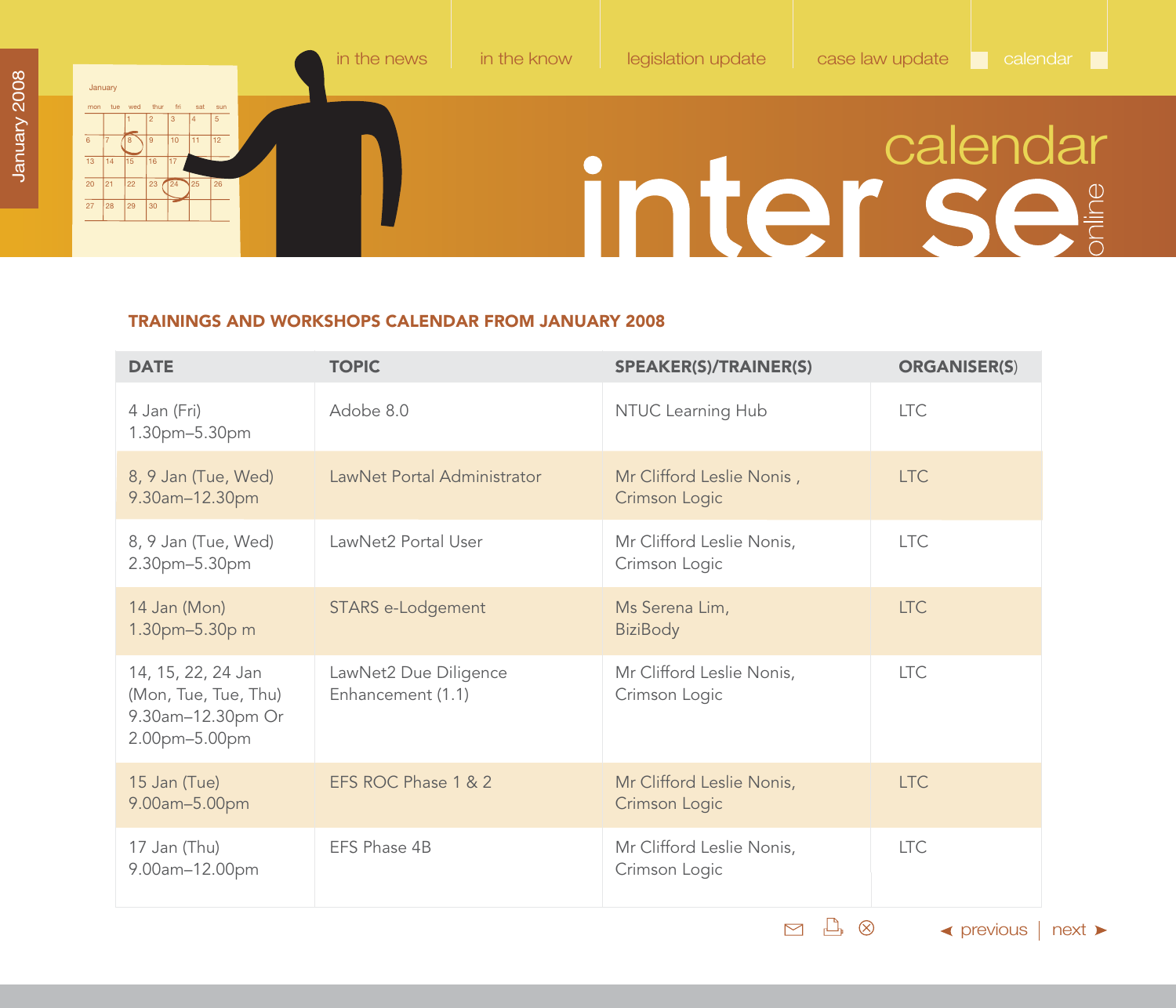# inter Se

<span id="page-42-0"></span>

| <b>DATE</b>                          | <b>TOPIC</b>                                                      | <b>SPEAKER(S)/TRAINER(S)</b>                                                                                                                                                 | <b>ORGANISER(S)</b>            |
|--------------------------------------|-------------------------------------------------------------------|------------------------------------------------------------------------------------------------------------------------------------------------------------------------------|--------------------------------|
| 18 Jan (Fri)<br>1.40pm-6.00pm        | Equity and Corporate Insolvency                                   | Mr Andrew Chan, Allen & Gladhill<br>Mr Lee Eng Beng, Rajah & Tann;<br>Dr Wee Meng Seng and Mr Tey;<br>Tsun Hang, both of Faculty of Law,<br>National University of Singapore | Faculty of Law,<br>NUS and LES |
| 21 Jan (Mon)<br>9.30pm-5.30pm        | LawNet Services at a Glance                                       | Mr Clifford Leslie Nonis,<br>Crimson Logic                                                                                                                                   | <b>LTC</b>                     |
| 24 Jan (Thu)<br>9.00am-5.00pm        | MS Word for Legal Professionals                                   | Mr Clifford Leslie Nonis,<br>Crimson Logic                                                                                                                                   | <b>LTC</b>                     |
| 28 Jan (Mon)<br>9.00am-5.00pm        | LawNet Conveyancing:<br>Intereq and STARS e-Lodgement             | Ms Serena Lim,<br><b>BiziBody</b>                                                                                                                                            | <b>LTC</b>                     |
| 29-31 Jan (Tue-Thu)<br>9.00am-5.00pm | <b>EFS FE Full Course</b>                                         | Mr Clifford Leslie Nonis,<br>Crimson Logic                                                                                                                                   | <b>LTC</b>                     |
| 1 Feb (Fri)<br>9.30am-5.00pm         | <b>Commercial Contract Law:</b><br>Recent Developments in England | Professor Ewan McKendrick,<br>University of Oxford                                                                                                                           | <b>LES</b>                     |

 $\Box \quad \Box \quad \otimes$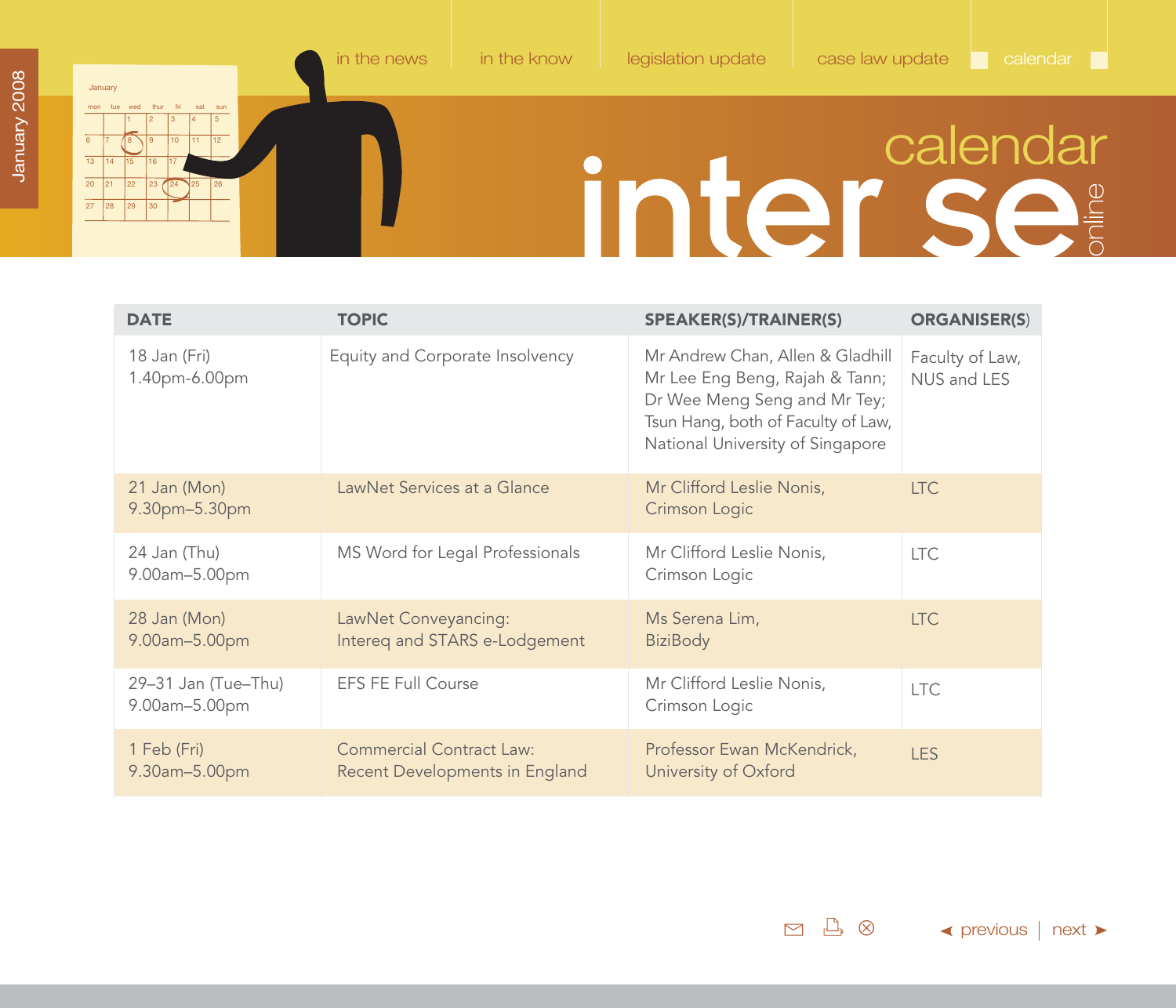<span id="page-43-0"></span> $\overline{20}$  $\overline{27}$ 

21 22 23 124 225 26

28 29 30

# inter se

| <b>DATE</b>                                                 | <b>TOPIC</b>                                                                          | <b>SPEAKER(S)/TRAINER(S)</b>                                                                                                                                                                                                          | <b>ORGANISER(S)</b>           |
|-------------------------------------------------------------|---------------------------------------------------------------------------------------|---------------------------------------------------------------------------------------------------------------------------------------------------------------------------------------------------------------------------------------|-------------------------------|
| 12 Feb (Tue)<br>12.00pm-2.15pm                              | <b>SAL Expert Series:</b><br>Corporate Counsel<br>- An Alternative Career Path        | Mr Anil Changaroth, Davis Langdon<br>& Seah's CADM; Ms Sharyn Ch'ang,<br>PricewaterhouseCoopers; Ms Pe-<br>Wynn Kin, Avago Technologies<br>Limited and Mr Chua Lee Ming,<br>Government of Singapore Investment<br>Corporation Pte Ltd | LES                           |
| 18, 19 Feb (Mon, Tue)<br>9.00am-5.00pm                      | <b>Mediation: Strategic Conflict</b><br>Management for Professionals                  | Mr Loong Seng Onn and<br>Ms Carol Liew                                                                                                                                                                                                | <b>SMC</b>                    |
| 20, 21, 22, 25 Feb<br>(Wed, Thu, Fri, Mon)<br>9.00am-5.00pm | Associate Mediator<br><b>Accreditation Course</b>                                     | Mr Loong Seng Onn and<br>Ms Carol Liew                                                                                                                                                                                                | <b>SMC</b>                    |
| 25 Feb (Mon)<br>2.30pm-5.00pm                               | <b>Court Practice and Procedure</b><br>(Mediation)                                    | The Honourable Sir Gavin<br>Lightman, Royal Courts of<br>Justice, UK, Chancery<br><b>Division</b>                                                                                                                                     | School of Law,<br>SMU and LES |
| 3-4 Apr (Thu-Fri)<br>8.30am-5.00pm                          | Visiting Fellows Programme:<br>Private International<br>Commercial Law (Part 1)       | Professor Adrian Briggs,<br>University of Oxford                                                                                                                                                                                      | <b>LES</b>                    |
| 10-11 Apr (Thu-Fri)<br>8.30am-5.00pm                        | <b>Visiting Fellows Programme:</b><br>PrivateInternational<br>Commercial Law (Part 2) | Professor Adrian Briggs,<br>University of Oxford                                                                                                                                                                                      | <b>LES</b>                    |
|                                                             |                                                                                       | M<br>┟╧╊                                                                                                                                                                                                                              | ⊗<br>$\triangleleft$ previous |